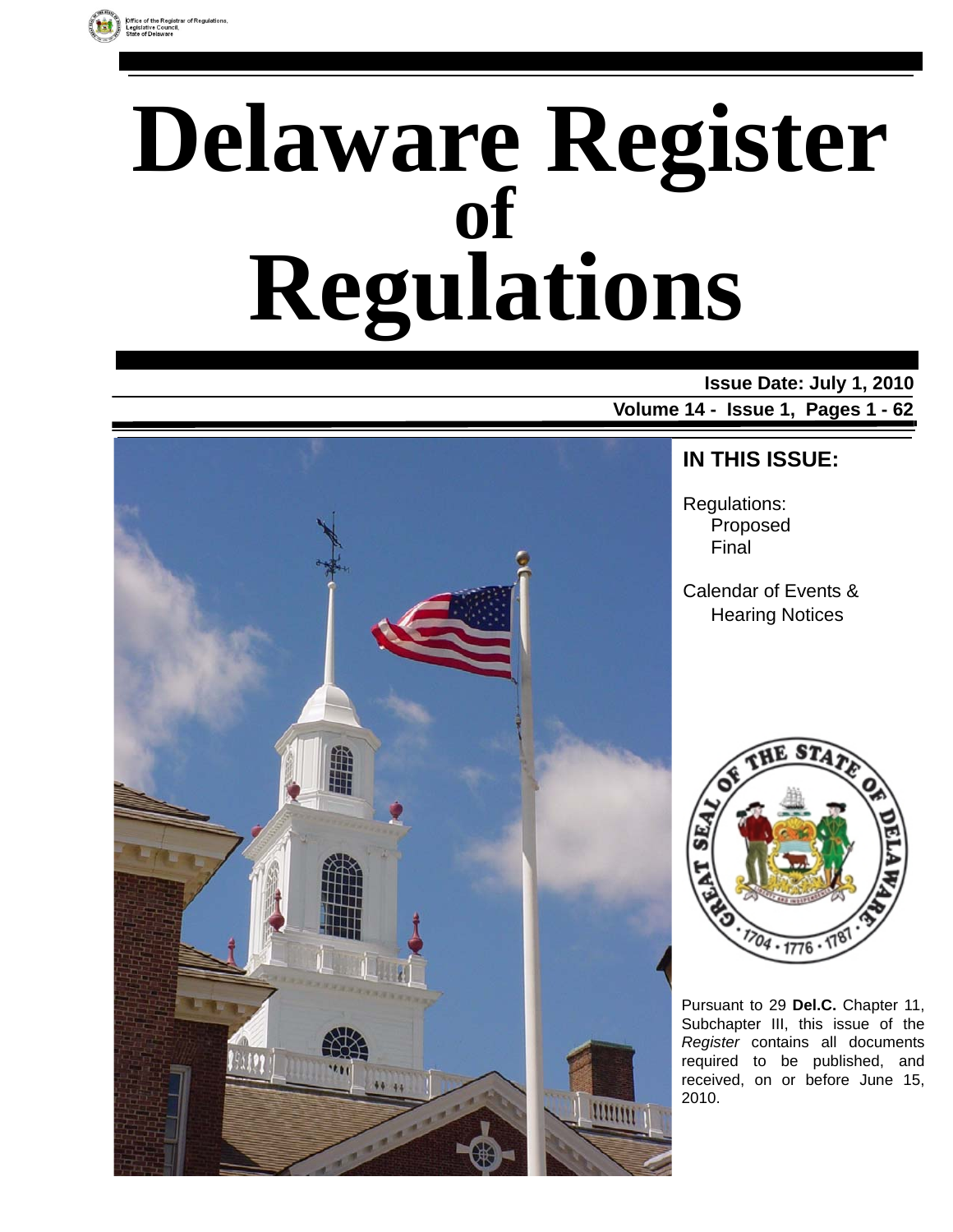# **INFORMATION ABOUT THE DELAWARE REGISTER OF REGULATIONS**

# **DELAWARE REGISTER OF REGULATIONS**

The *Delaware Register of Regulations* is an official State publication established by authority of 69 *Del. Laws*, c. 107 and is published on the first of each month throughout the year.

The *Delaware Register* will publish any regulations that are proposed to be adopted, amended or repealed and any emergency regulations promulgated.

The *Register* will also publish some or all of the following information:

- Governor's Executive Orders
- Governor's Appointments
- Agency Hearing and Meeting Notices
- Other documents considered to be in the public interest.

# **CITATION TO THE DELAWARE REGISTER**

The *Delaware Register of Regulations* is cited by volume, issue, page number and date. An example would be:

# 13 **DE Reg.** 24-47 (07/01/09)

Refers to Volume 13, pages 24-47 of the *Delaware Register* issued on July 1, 2009.

# **SUBSCRIPTION INFORMATION**

The cost of a yearly subscription (12 issues) for the *Delaware Register of Regulations* is \$135.00. Single copies are available at a cost of \$12.00 per issue, including postage. For more information contact the Division of Research at 302-744-4114 or 1-800-282-8545 in Delaware.

# **CITIZEN PARTICIPATION IN THE REGULATORY PROCESS**

Delaware citizens and other interested parties may participate in the process by which administrative regulations are adopted, amended or repealed, and may initiate the process by which the validity and applicability of regulations is determined.

Under 29 **Del.C.** §10115 whenever an agency proposes to formulate, adopt, amend or repeal a regulation, it shall file notice and full text of such proposals, together with copies of the existing regulation being adopted, amended or repealed, with the Registrar for publication in the *Register of Regulations* pursuant to §1134 of this title. The notice shall describe the nature of the proceedings including a brief synopsis of the subject, substance, issues, possible terms of the agency action, a reference to the legal authority of the agency to act, and reference to any other regulations that may be impacted or affected by the proposal, and shall state the manner in which persons may present their views; if in writing, of the place to which and the final date by which such views may be submitted; or if at a public hearing, the date, time and place of the hearing. If a public hearing is to be held, such public hearing shall not be scheduled less than 20 days following publication of notice of the proposal in the *Register of Regulations*. If a public hearing will be held on the proposal, notice of the time, date, place and a summary of the nature of the proposal shall also be published in at least 2 Delaware newspapers of general circulation. The notice shall also be mailed to all persons who have made timely written requests of the agency for advance notice of its regulation-making proceedings.

**DELAWARE REGISTER OF REGULATIONS, VOL. 14, ISSUE 1, THURSDAY, JULY 1, 2010**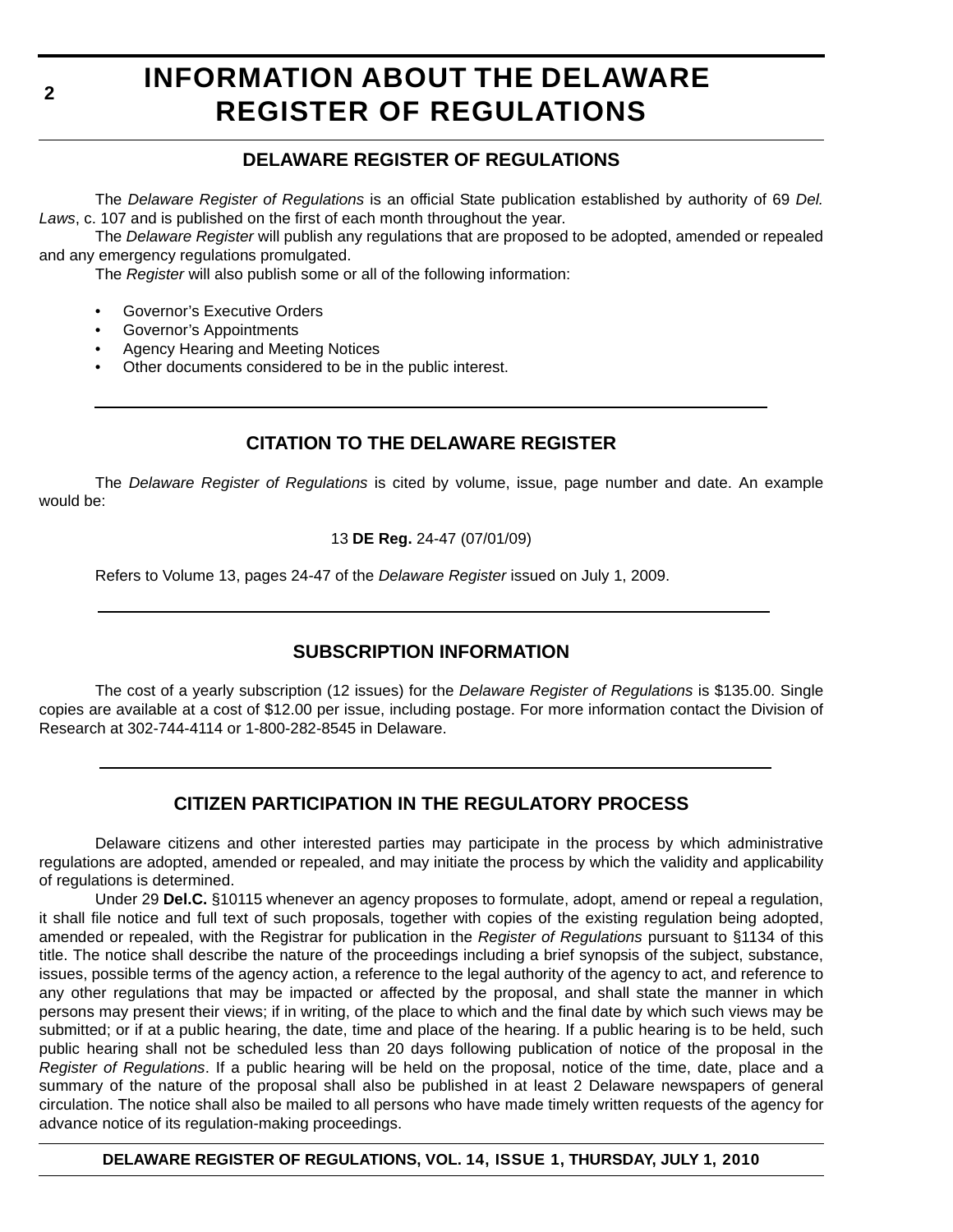# **INFORMATION ABOUT THE DELAWARE REGISTER OF REGULATIONS**

The opportunity for public comment shall be held open for a minimum of 30 days after the proposal is published in the *Register of Regulations*. At the conclusion of all hearings and after receipt, within the time allowed, of all written materials, upon all the testimonial and written evidence and information submitted, together with summaries of the evidence and information by subordinates, the agency shall determine whether a regulation should be adopted, amended or repealed and shall issue its conclusion in an order which shall include: (1) A brief summary of the evidence and information submitted; (2) A brief summary of its findings of fact with respect to the evidence and information, except where a rule of procedure is being adopted or amended; (3) A decision to adopt, amend or repeal a regulation or to take no action and the decision shall be supported by its findings on the evidence and information received; (4) The exact text and citation of such regulation adopted, amended or repealed; (5) The effective date of the order; (6) Any other findings or conclusions required by the law under which the agency has authority to act; and (7) The signature of at least a quorum of the agency members.

The effective date of an order which adopts, amends or repeals a regulation shall be not less than 10 days from the date the order adopting, amending or repealing a regulation has been published in its final form in the *Register of Regulations*, unless such adoption, amendment or repeal qualifies as an emergency under §10119.

Any person aggrieved by and claiming the unlawfulness of any regulation may bring an action in the Court for declaratory relief.

No action of an agency with respect to the making or consideration of a proposed adoption, amendment or repeal of a regulation shall be subject to review until final agency action on the proposal has been taken.

When any regulation is the subject of an enforcement action in the Court, the lawfulness of such regulation may be reviewed by the Court as a defense in the action.

Except as provided in the preceding section, no judicial review of a regulation is available unless a complaint therefor is filed in the Court within 30 days of the day the agency order with respect to the regulation was published in the *Register of Regulations*.

# **CLOSING DATES AND ISSUE DATES FOR THE DELAWARE REGISTER OF REGULATIONS**

| <b>ISSUE DATE</b> | <b>CLOSING DATE</b> | <b>CLOSING TIME</b> |
|-------------------|---------------------|---------------------|
| August 1          | July 15             | 4:30 p.m.           |
| September 1       | August 16           | 4:30 p.m.           |
| October 1         | September 15        | 4:30 p.m.           |
| November 1        | October 15          | 4:30 p.m.           |
| December 1        | November 15         | 4:30 p.m.           |

# **DIVISION OF RESEARCH STAFF**

**Deborah A. Porter**, Interim Supervisor; **Judi Abbott,** Administrative Specialist I; **Jeffrey W. Hague**, Registrar of Regulations; **Robert Lupo**, Printer; **Ruth Ann Melson**, Legislative Librarian; **Deborah J. Messina,** Print Shop Supervisor; **Kathleen Morris,** Administrative Specialist I; **Debbie Puzzo,** Research Analyst; **Don Sellers,** Printer; **Georgia Roman**, Unit Operations Support Specialist; **Victoria Schultes,** Administrative Specialist II; **Rochelle Yerkes**, Administrative Specialist II.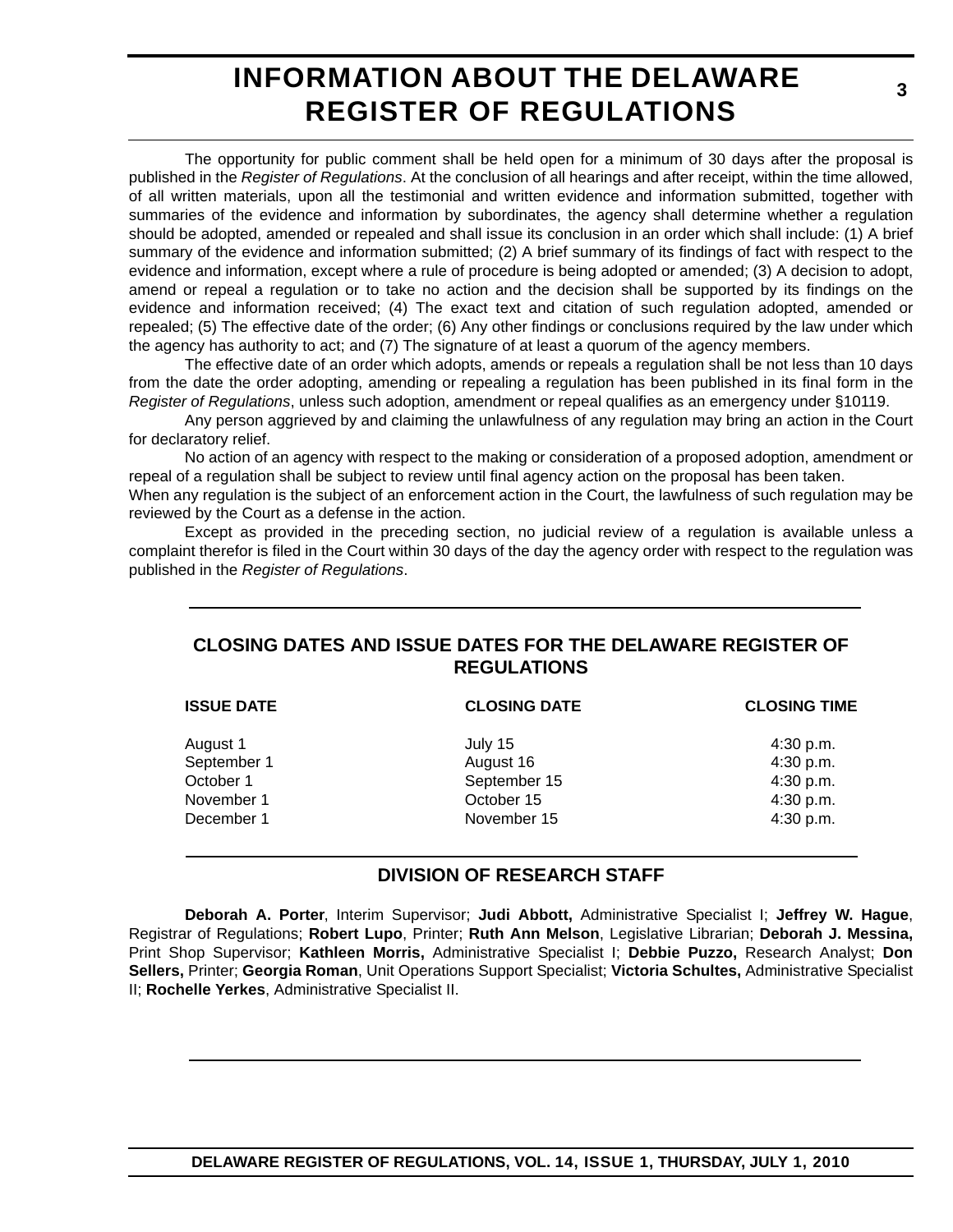# **TABLE OF CONTENTS**

# **PROPOSED**

<span id="page-3-0"></span>

| <b>DEPARTMENT OF EDUCATION</b>                                                              |    |
|---------------------------------------------------------------------------------------------|----|
| <b>Office of the Secretary</b>                                                              | 6  |
|                                                                                             |    |
| <b>DEPARTMENT OF HEALTH AND SOCIAL SERVICES</b>                                             |    |
| <b>Division of Social Services</b>                                                          |    |
|                                                                                             | 8  |
|                                                                                             | 8  |
|                                                                                             | 11 |
|                                                                                             | 11 |
|                                                                                             | 15 |
|                                                                                             | 15 |
|                                                                                             | 15 |
|                                                                                             | 15 |
| <b>Division of Substance Abuse and Mental Health</b>                                        |    |
|                                                                                             | 18 |
| DEPARTMENT OF NATURAL RESOURCES AND ENVIRONMENTAL CONTROL                                   |    |
| <b>Division of Water Resources</b>                                                          |    |
| 7201 Regulations Governing the Control of Water Pollution, Section 9.5, Concentrated Animal |    |
|                                                                                             | 19 |
|                                                                                             |    |
| <b>DEPARTMENT OF STATE</b>                                                                  |    |
| <b>Division of Professional Regulation</b>                                                  |    |
|                                                                                             | 20 |
| <b>DEPARTMENT OF TRANSPORTATION</b>                                                         |    |
| <b>Division of Planning</b>                                                                 |    |
|                                                                                             | 21 |
|                                                                                             |    |
|                                                                                             |    |
| <b>FINAL</b>                                                                                |    |
| <b>DEPARTMENT OF AGRIGULTURE</b>                                                            |    |
| <b>Harness Racing Commission</b>                                                            |    |
| 501 Harness Racing Rules and Regulations, Subsection 5.1.8 Substance Abuse/Addiction        | 23 |
|                                                                                             |    |
| <b>DEPARTMENT OF EDUCATION</b>                                                              |    |
| <b>Office of the Secretary</b>                                                              |    |
|                                                                                             | 26 |
|                                                                                             | 28 |
| <b>Professional Standards Board</b>                                                         |    |
|                                                                                             | 29 |
| <b>DEPARTMENT OF HEALTH AND SOCIAL SERVICES</b>                                             |    |
| <b>Division of Public Health</b>                                                            |    |
|                                                                                             | 36 |
| <b>Division of Social Services</b>                                                          |    |
|                                                                                             | 39 |
|                                                                                             |    |

**DELAWARE REGISTER OF REGULATIONS, VOL. 14, ISSUE 1, THURSDAY, JULY 1, 2010**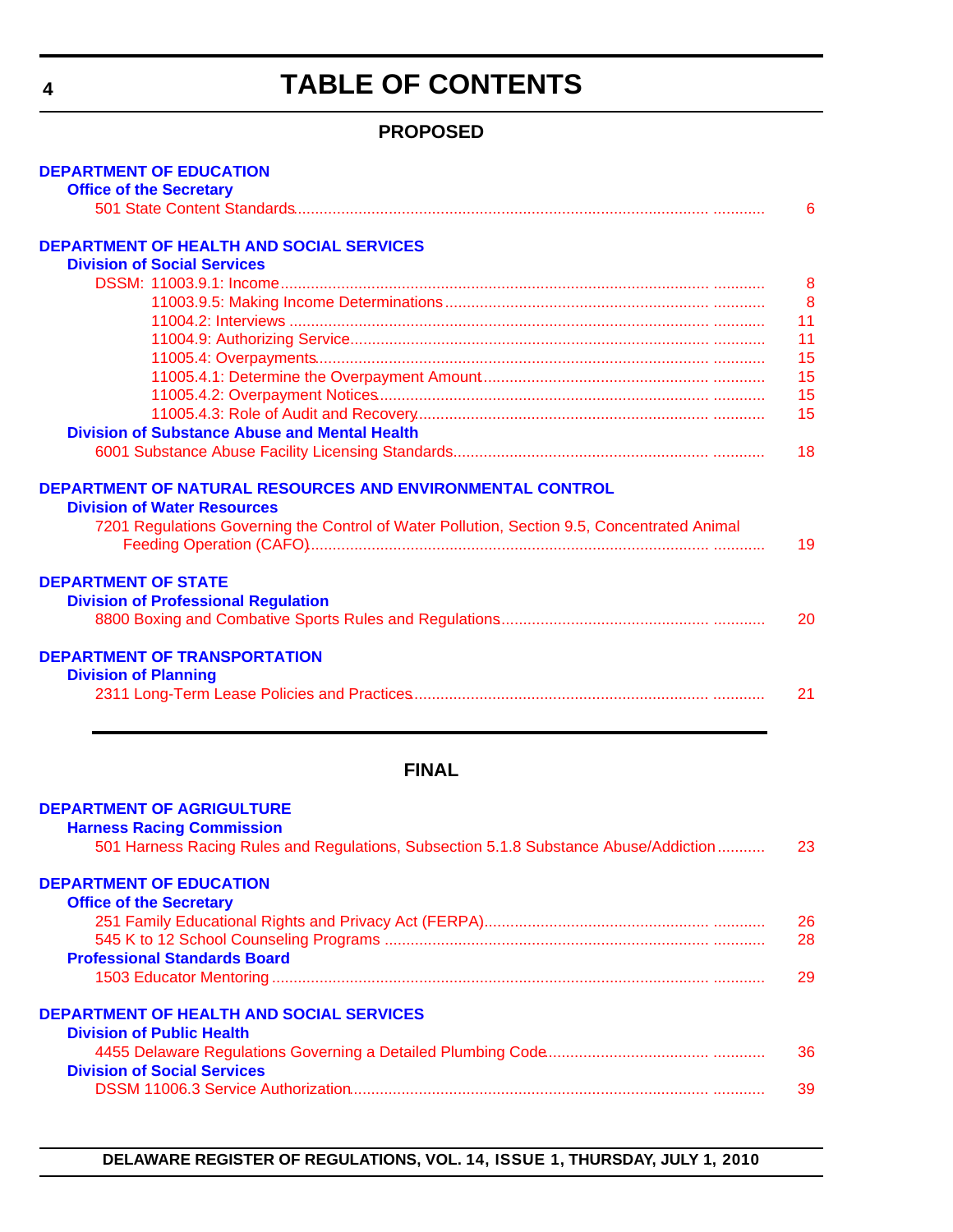# **TABLE OF CONTENTS**

<span id="page-4-0"></span>

| <b>DEPARTMENT OF INSURANCE</b>                                                            | 41 |
|-------------------------------------------------------------------------------------------|----|
| 901 Arbitration of Automobile and Homeowners' Insurance Claims (Withdrawn)                | 44 |
| 1208 New Annuity Mortality Table for Use in Determining Reserve Liabilities for Annuities | 48 |
|                                                                                           | 49 |
| <b>DEPARTMENT OF LABOR</b>                                                                |    |
| <b>Division of Industrial Affairs</b>                                                     |    |
|                                                                                           | 50 |
| DEPARTMENT OF NATURAL RESOURCES AND ENVIRONMENTAL CONTROL                                 |    |
| <b>Division of Fish and Wildlife</b>                                                      |    |
|                                                                                           | 52 |
|                                                                                           | 52 |
|                                                                                           | 52 |
|                                                                                           | 52 |
|                                                                                           | 52 |
|                                                                                           | 52 |
|                                                                                           | 52 |
| <b>DEPARTMENT OF STATE</b>                                                                |    |
| <b>Division of Professional Regulation</b>                                                |    |
|                                                                                           | 54 |
| <b>DEPARTMENT OF TRANSPORTATION</b>                                                       |    |
| <b>Division of Planning</b>                                                               |    |
|                                                                                           | 56 |
| <b>OFFICE OF MANAGEMENT AND BUDGET</b>                                                    |    |
|                                                                                           | 57 |
|                                                                                           |    |

# **CALENDAR OF EVENTS/HEARING NOTICES**

| Delaware River Basin Commission, Notice of Public Hearing and Monthy Business Meeting               | 59 |
|-----------------------------------------------------------------------------------------------------|----|
| Department of Agriculture, Harness Racing Commission, Notice of Rescheduled Public Hearing          | 59 |
|                                                                                                     | 59 |
| Department of Health and Social Services, Div. of Social Services, Notice of Public Comment Period. | 59 |
|                                                                                                     | 60 |
| Division of Substance Abuse and Mental Health, Notice of Public Comment Period                      | 60 |
| Department of Natural Resources and Environmental Control, Div. of Water Resources,                 |    |
|                                                                                                     | 61 |
| Department of State, Div. of Professional Regulation, Combative Sports and Combative Sports         |    |
|                                                                                                     | 61 |
| Department of Transportation, Div. of Planning, Notice of Public Comment Period                     | 62 |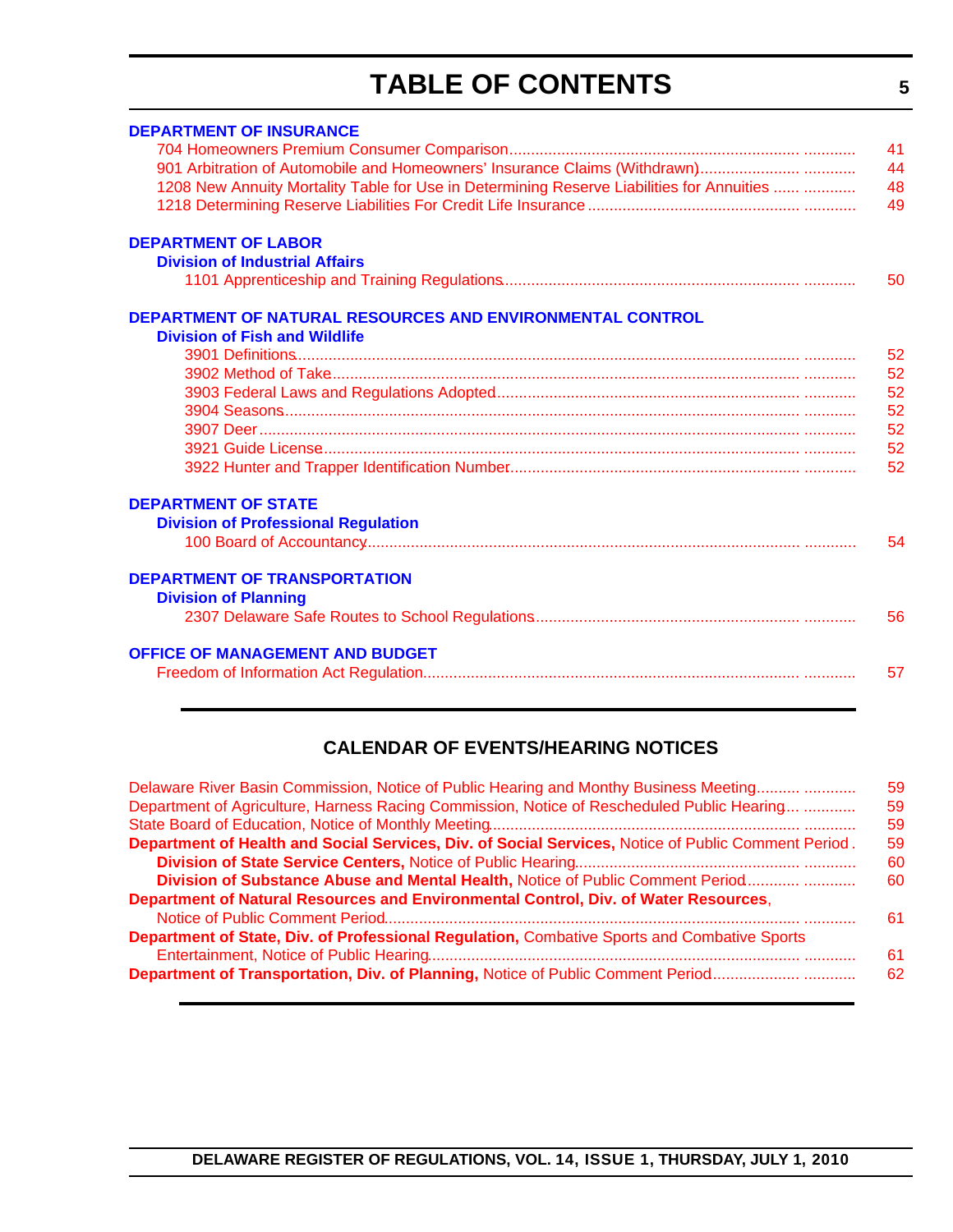# **Symbol Key**

<span id="page-5-0"></span>Arial type indicates the text existing prior to the regulation being promulgated. Underlined text indicates new text. Language which is stricken through indicates text being deleted.

# **Proposed Regulations**

Under 29 **Del.C.** §10115 whenever an agency proposes to formulate, adopt, amend or repeal a regulation, it shall file notice and full text of such proposals, together with copies of the existing regulation being adopted, amended or repealed, with the Registrar for publication in the *Register of Regulations* pursuant to §1134 of this title. The notice shall describe the nature of the proceedings including a brief synopsis of the subject, substance, issues, possible terms of the agency action, a reference to the legal authority of the agency to act, and reference to any other regulations that may be impacted or affected by the proposal, and shall state the manner in which persons may present their views; if in writing, of the place to which and the final date by which such views may be submitted; or if at a public hearing, the date, time and place of the hearing. If a public hearing is to be held, such public hearing shall not be scheduled less than 20 days following publication of notice of the proposal in the *Register of Regulations*. If a public hearing will be held on the proposal, notice of the time, date, place and a summary of the nature of the proposal shall also be published in at least 2 Delaware newspapers of general circulation. The notice shall also be mailed to all persons who have made timely written requests of the agency for advance notice of its regulation-making proceedings.

# **[DEPARTMENT OF EDUCATION](http://www.doe.k12.de.us/)**

**OFFICE OF THE SECRETARY** Statutory Authority: 14 Delaware Code, Section 122(b) (14 **Del.C.** §122(b)) 14 **DE Admin. Code** 501

# **[501 State Content Standards](#page-3-0)**

# **Education Impact Analysis Pursuant To 14 Del.C. Section 122(d)**

# **A. Type of Regulatory Action Required**

Amendment to Existing Regulation

# **B. Synopsis of Subject Matter of the Regulation**

The Secretary of Education seeks the consent of the State Board of Education or intends to amend 14 **DE Admin. Code** 501 State Content Standards to reflect the State's adoption of the Common Core Standards in English language arts and mathematics. The Common Core Standards were developed in partnership with the National Governors Association (NGA) and the Council of Chief State School Officers (CCSSO). State stakeholders participated in the review of the standards.

Persons wishing to present their views regarding this matter may do so in writing by the close of business on or before August 3, 2010 to Susan Haberstroh, Education Associate, Regulation Review, Department of Education, at 401 Federal Street, Suite 2, Dover, Delaware 19901. A copy of this regulation is available from the above address or may be viewed at the Department of Education business office.

# **C. Impact Criteria**

1. Will the amended regulation help improve student achievement as measured against state achievement standards? The amended regulation reflects changes to the English language arts and mathematics standards as developed in partnership with the National Governors Association and the Council of Chief State School Officers (CCSSO).

**DELAWARE REGISTER OF REGULATIONS, VOL. 14, ISSUE 1, THURSDAY, JULY 1, 2010**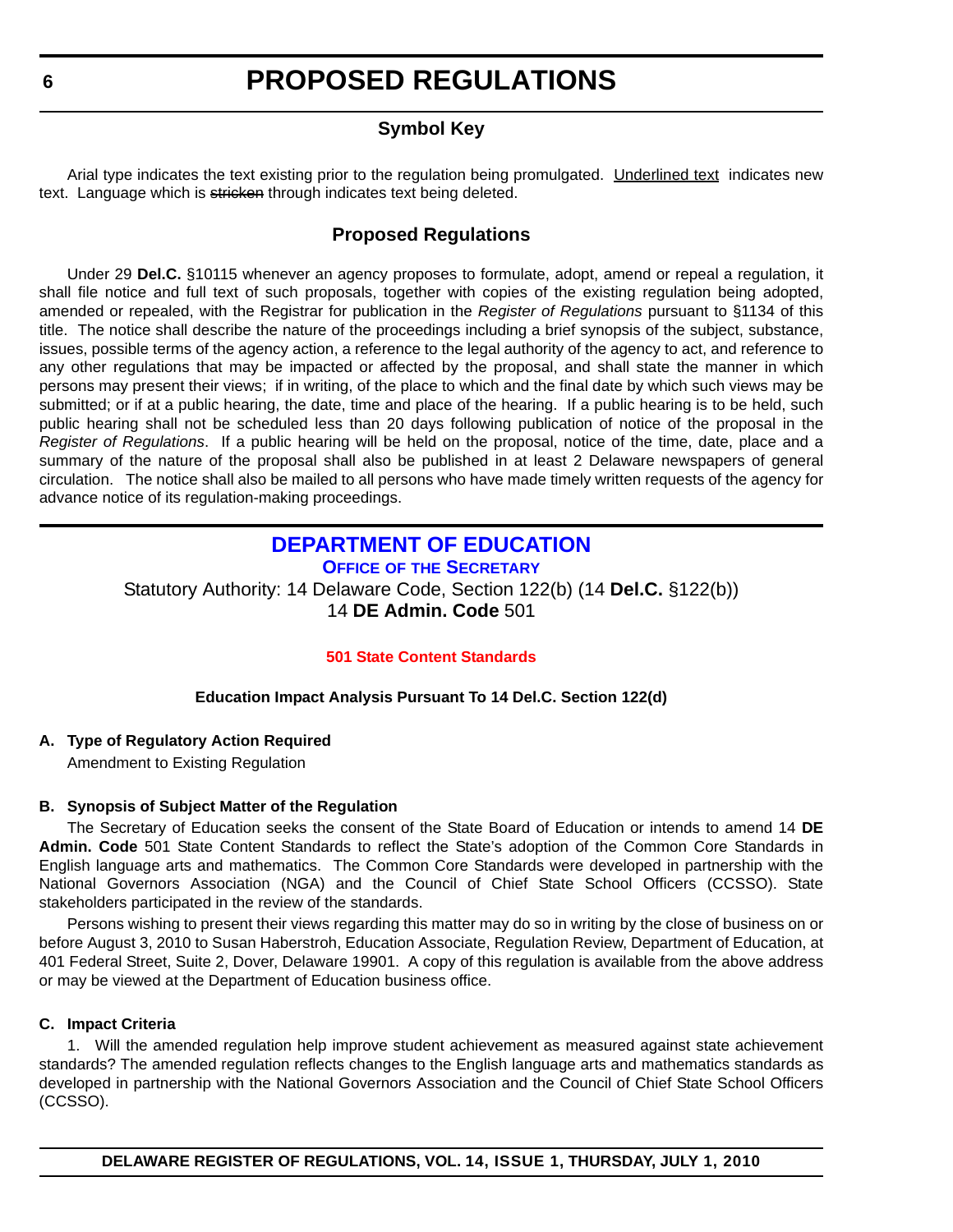2. Will the amended regulation help ensure that all students receive an equitable education? The amended regulation is intended to ensure all students receive an equitable education.

3. Will the amended regulation help to ensure that all students' health and safety are adequately protected? The amended regulation is related to content standards and does not impact the health and safety of students.

4. Will the amended regulation help to ensure that all students' legal rights are respected? The amended regulation is related to content standards and should continue to ensure all students' legal rights are respected as related to content standards.

5. Will the amended regulation preserve the necessary authority and flexibility of decision making at the local board and school level? The amended regulation does not affect the authority or flexibility of decision making at the local board and school levels.

6. Will the amended regulation place unnecessary reporting or administrative requirements or mandates upon decision makers at the local board and school levels? The amended regulation does not place any unnecessary reporting or administrative requirements or mandates upon decision makers at the local board and school levels.

7. Will the decision making authority and accountability for addressing the subject to be regulated be placed in the same entity? The decision making authority and accountability for addressing content standards does not change by the amendments to this regulation.

8. Will the amended regulation be consistent with and not an impediment to the implementation of other state educational policies, in particular to state educational policies addressing achievement in the core academic subjects of mathematics, science, language arts and social studies? The amended regulation is consistent with and not an impediment to the implementation of other state educational policies.

9. Is there a less burdensome method for addressing the purpose of the regulation? There is not a less burdensome method for addressing the purpose of the regulation.

10. What is the cost to the State and to the local school boards of compliance with the regulation? Any additional costs for the implementation of the revised content standards have been addressed through available funds.

# **501 State Content Standards**

# **1.0 Instructional Programs**

- 1.1 Instructional programs offered in the public schools of Delaware shall be in alignment with the appropriate content standards documents. These documents are: English Language Arts Curriculum Framework, Mathematics Curriculum Framework, Science Curriculum Framework, Social Studies Curriculum Framework, Health Education Curriculum Framework and Assessment, Physical Education Content Standards, Visual and Performing Arts Content Standards, Agriscience Curriculum Framework Content Standards, Business Finance and Marketing Education Curriculum Framework Content Standards, World Language Curriculum Framework Content Standards, Technology Education Curriculum Framework Content Standards, Skilled and Technical Sciences Content Standards and the Family and Consumer Sciences Content Standards.
	- 1.1.1 The content standards documents may from time to time hereafter be amended with the approval of the Secretary and the State Board of Education.
		- 1.1.1.1 Effective with the 2010-2011 school year, Delaware Content Standards in English language arts and mathematics shall be comprised of the Common Core Standards developed in partnership with the National Governors Association and the Council of Chief State School Officers.
	- 1.1.2 Integration of the content standards shall be provided for within and across the curricula.
	- 1.1.3 Instructional materials and curricula content shall be kept current and consistent with provisions of 14 **DE Admin. Code** 502 Alignment of Local School District Curricula to the State Content Standards and 14 **DE Admin. Code** 503 Instructional Program Requirements.
	- **1 DE Reg. 153 (8/1/97)**
	- **1 DE Reg. 729 (12/1/97)**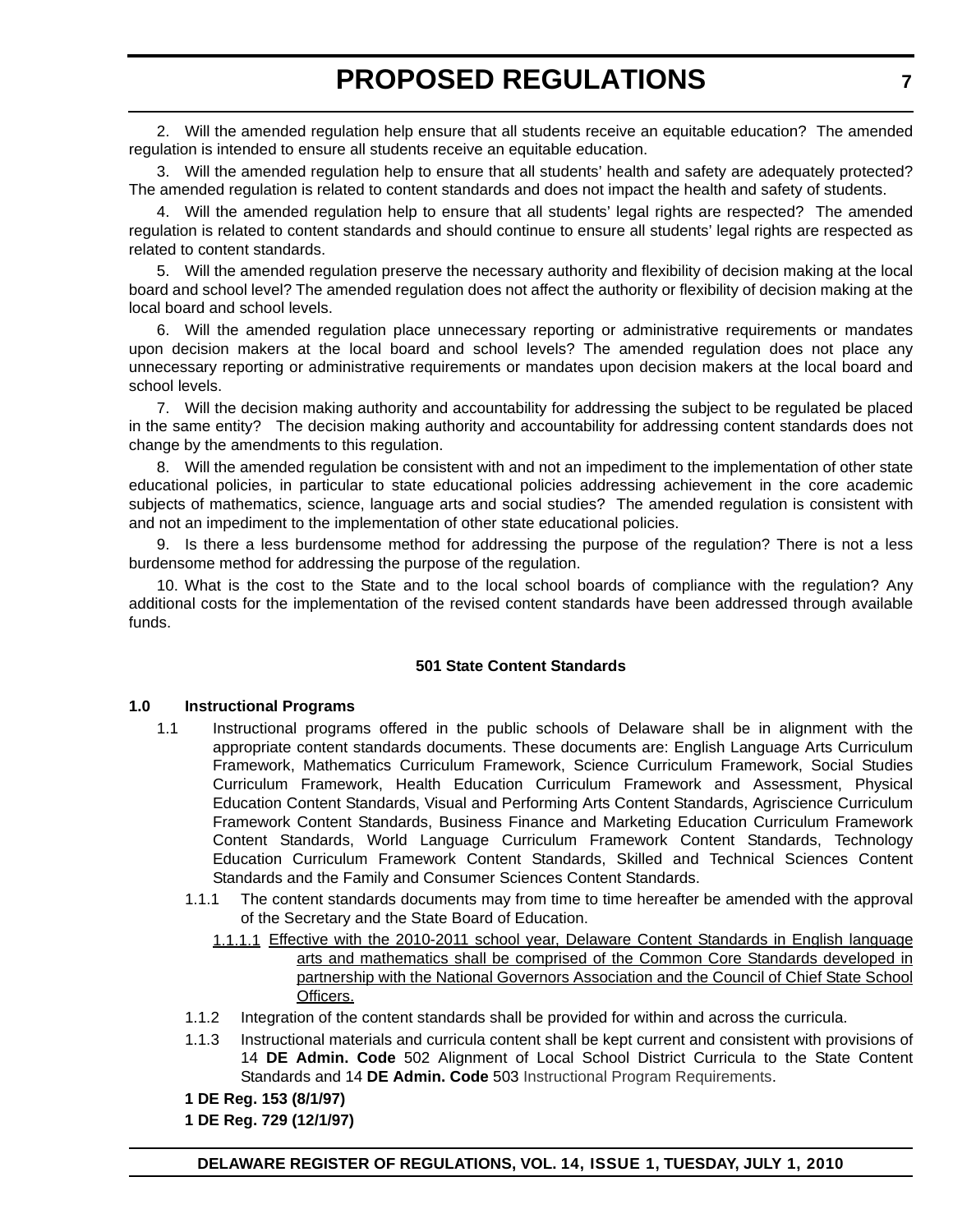<span id="page-7-0"></span>**4 DE Reg. 343 (8/1/00) 4 DE Reg. 850 (10/1/00) 4 DE Reg. 853 (11/1/00) 5 DE Reg. 865 (10/1/01) 8 DE Reg. 445 (9/1/04) 13 DE Reg. 256 (8/1/09)**

# **[DEPARTMENT OF HEALTH AND SOCIAL SERVICES](http://www.dhss.delaware.gov/dhss/dss/index.html)**

**DIVISION OF SOCIAL SERVICES** Statutory Authority: 31 Delaware Code, Section 512 (31 **Del.C.** §512)

# **PUBLIC NOTICE**

#### **[Child Care Subsidy Program](#page-3-0)**

In compliance with the State's Administrative Procedures Act (APA - Title 29, Chapter 101 of the Delaware Code) and under the authority of Title 31 of the Delaware Code, Chapter 5, Section 512, Delaware Health and Social Services (DHSS) / Division of Social Services is proposing to amend Child Care Subsidy Program policies in the Division of Social Services Manual (DSSM) regarding *Income and Making Income Determinations*.

Any person who wishes to make written suggestions, compilations of data, testimony, briefs or other written materials concerning the proposed new regulations must submit same to Sharon L. Summers, Policy, Program & Development Unit, Division of Social Services, 1901 North DuPont Highway, P.O. Box 906, New Castle, Delaware 19720-0906 or by fax to (302) 255-4425 by July 31, 2010.

The action concerning the determination of whether to adopt the proposed regulation will be based upon the results of Department and Division staff analysis and the consideration of the comments and written materials filed by other interested persons.

#### **SUMMARY OF PROPOSED CHANGES**

The proposed change described below amends Child Care Subsidy Program policies in the Division of Social Services Manual (DSSM) regarding *Income and Making Income Determinations.*

#### **Statutory Authority**

45 CFR §98.11(b)(2), *Administration under contracts and agreements*

### **Summary of Proposed Changes**

1) **DSSM 11003.9.1**, *Income*: The purpose of this rule change is to clarify the rules regarding determining countable income and to remove procedures. This amendment clarifies how to decide what income to count to determine eligibility for subsidized child care.

2) **DSSM 11003.9.5**, *Making Income Determinations*: The purpose of this rule change is to clarify the rules regarding determining financial eligibility and to remove procedures. The revised rule clarifies how to count income to arrive at a monthly amount.

# **DSS PROPOSED REGULATIONS #10-29 REVISIONS:**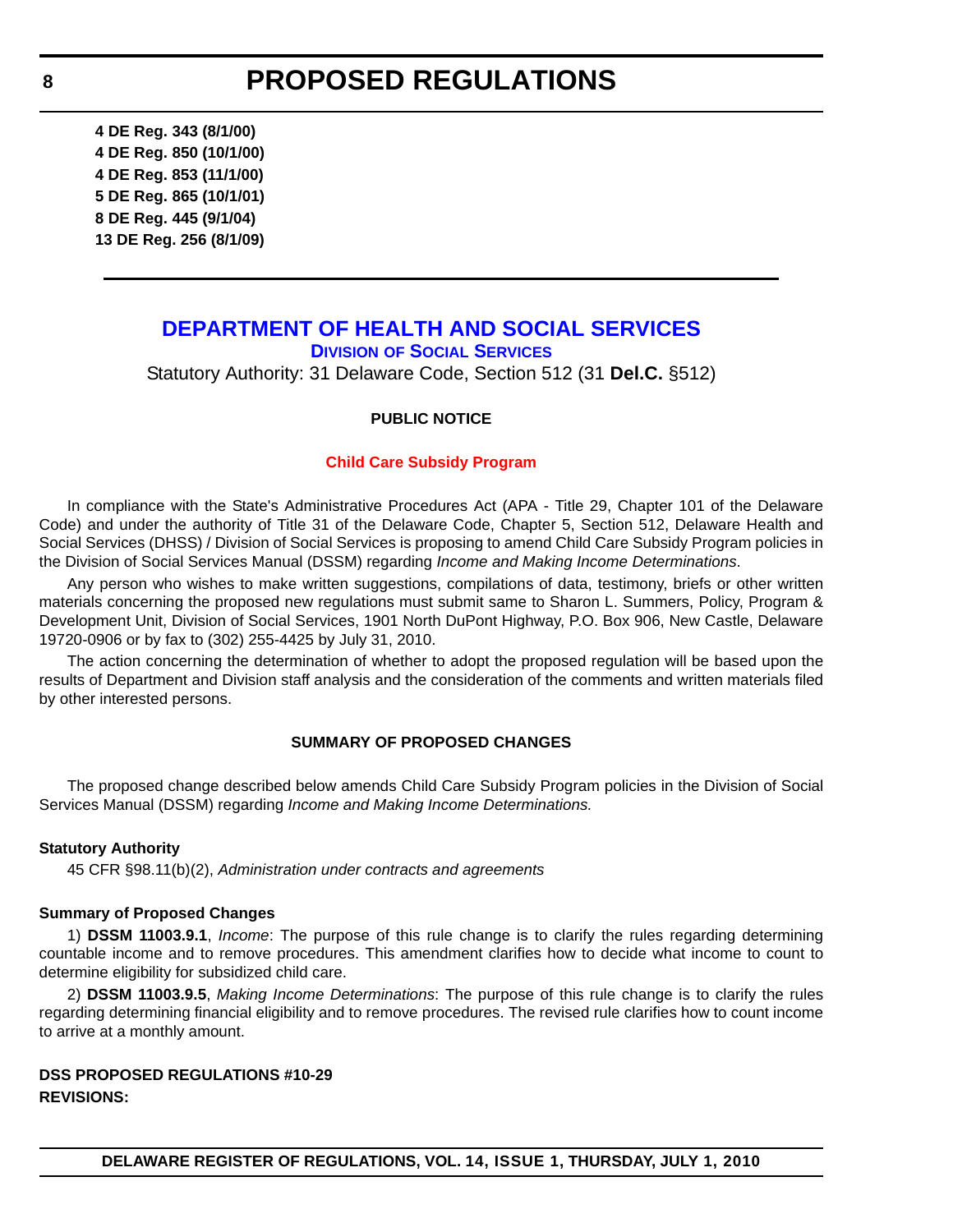### **11003.9.1 Income**

### 45 CFR 98.11(b)(2)

A. Countable Income. All sources of income, earned (such as wages) and unearned (such as child support, social security pensions, etc.) are countable income when determining a family's monthly gross income. Monthly gross income typically includes the following:

1. Money from wages or salary, such as total money earnings Money earned from work performed as an employee, including wages, salary, Armed Forces pay, commissions, tips, piece rate payments and cash bonuses. Count the amount earned before deductions are made for taxes, bonds, pensions, union dues, etc. This is gross income. Wages need to be equal to the federal minimum wage or an equivalent.

Gross income from farm or non-farm self-employment is determined by subtracting the self-employment standard deduction for producing income as described below. The individual's personal expenses (lunch, transportation, income tax, etc.) are not deducted as business expenses but are deducted by using the TANF standard allowance for work connected expenses. In the case of unusual situations (such as parent/caretaker just beginning business), refer to DSSM 9056 and 9074.

Earnings from self-employment are counted after applying a standard deduction for self-employment expenses. To get the self-employment deduction, self-employed households must verify at least one business cost to produce income.

Self-Employment Standard Deduction for Producing Income

The cost for producing income is a standard deduction of the gross income. This standard deduction is a percentage of the gross income determined annually and listed in the Cost-of-Living Adjustment (COLA) notice each October. The standard deduction is considered the cost to produce income.

The standard deduction is considered the cost to produce income. The gross income test is applied after the standard deduction. The earned income deductions are then applied to the net self-employment income and any other earned income in the household.

The standard deduction applies to all self-employed households with costs to produce income. To receive the standard deduction, the self-employed household must provide and verify they have business costs to produce income. The verifications can include, but are not limited to, tax records, ledgers, business records, receipts, check receipts, and business statements. The self-employed household does not have to verify all its business costs to receive the standard deduction.

Self-employed households not claiming or verifying any costs to produce income will not receive the standard deduction.

2. Social Security pensions, Supplemental Security Income, Veteran's benefits, public

assistance payments, net rental income, unemployment compensation, workers compensation, pensions, annuities, alimony, adoption assistance, disability benefits, military allotments, Rail Road Retirement, and child support.

B. Disregarded Income

Monies received from the following sources are not counted: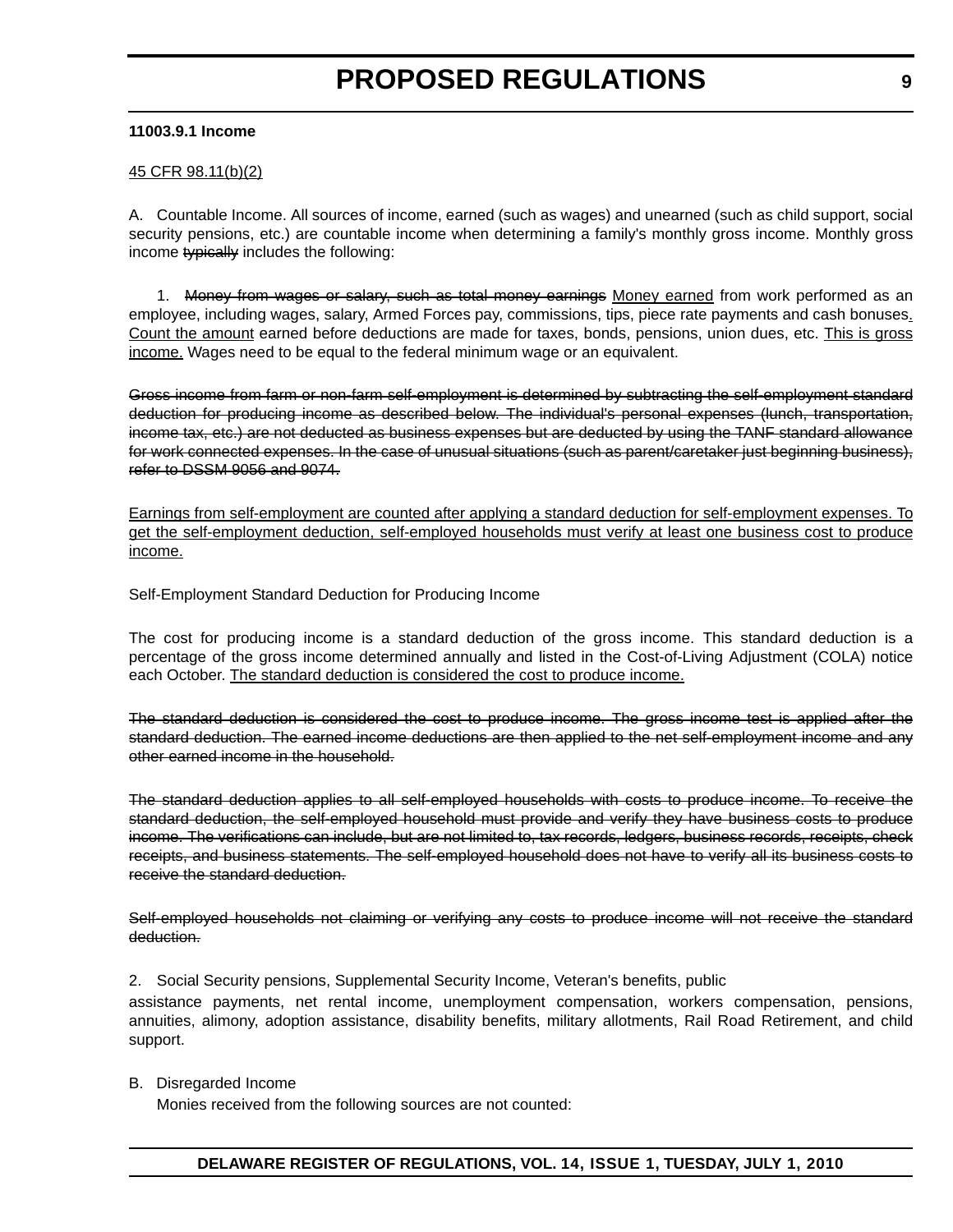1. per capita payments to or funds held in trust for any individual in satisfaction of a judgment of Indian Claims Commission or the Court of Claims;

2. payments made pursuant to the Alaska Native Claims Settlement Act to the extent such payments are exempt from taxation under ESM 21(a) of the Act;

3. money received from the sale of property such as stocks, bonds, a house or a car (unless the person was engaged in the business of selling such property, in which case the net proceeds are counted as income from selfemployment);

4. withdrawal of bank deposits;

5. money borrowed or given as gifts;

6. capital gains;

7. the value of USDA donated foods and Food Stamp Act of 1964 as amended;

8. the value of supplemental food assistance under the Child Nutrition Act of 1966 and the special food service program for children under the National School Lunch Act, as amended;

9. any payment received under the Uniform Relocation Assistance and Real Property Acquisition Policies Act of 1970;

10. loans or grants such as scholarships obtained and used under conditions that preclude their use for current living costs;

11. any grant or loan to any undergraduate student for educational purposes made or insured under any program administered by the Commissioner of Education under the Higher Education Act;

12. home produce utilized used for household consumption;

13. all of the earned income of a minor or minor parent (under 18) who is a full-time student or a part-time child under age 18 who is a student who is working but is not a full-time employee (such as high school students who are employed full-time during summer);

14. all payments derived from participation in projects under the Food Stamp Benefit Employment & Training  $(FS FB E&T)$  program or other job training programs;

15. all Vista income; and

16. all income derived as a Census taker.

Resources (such as cars, homes, savings accounts, life insurance, etc.) are not considered when determining financial eligibility or the parent fee.

# *(Break In Continuity of Sections)*

# **11003.9.5 Making Income Determinations**

# 45 CFR 98.11(b)(2)

DSS programmed the DCIS II Child Care Sub system to automatically make financial eligibility decisions. As long as the appropriate income for the appropriate persons is entered into the system, and as long as the correct family size is entered, the DCIS II Child Care Sub system will calculate income and determine eligibility.

In the event of system failure, use 4 1/3 weeks per month to compute a person's monthly gross income. If there is a variance in wages, use the average of the last month's wages or the average of the last three month's wages, whichever is less.

The following are examples for converting various pay schedules to monthly income.

A. Client A is paid \$200.00 per week - \$200 x 4.33 = \$866/month.

B. Client A is paid \$200 per week, but has a varying work schedule. Week one - \$200; week two \$100; week three  $-$  \$176; week four  $-$  \$200.  $\frac{200}{7}$  + \$100 + \$176 + \$200 = \$676 divided by 4 = \$169/week average. \$169 x 4.33  $= $731.77/m$ onth.

C. Client B is paid \$400 every other week. \$400 x 2.16 = \$864.

D. Client C is paid  $$950$  twice a month.  $$950 \times 2 = $1900/m$ onth.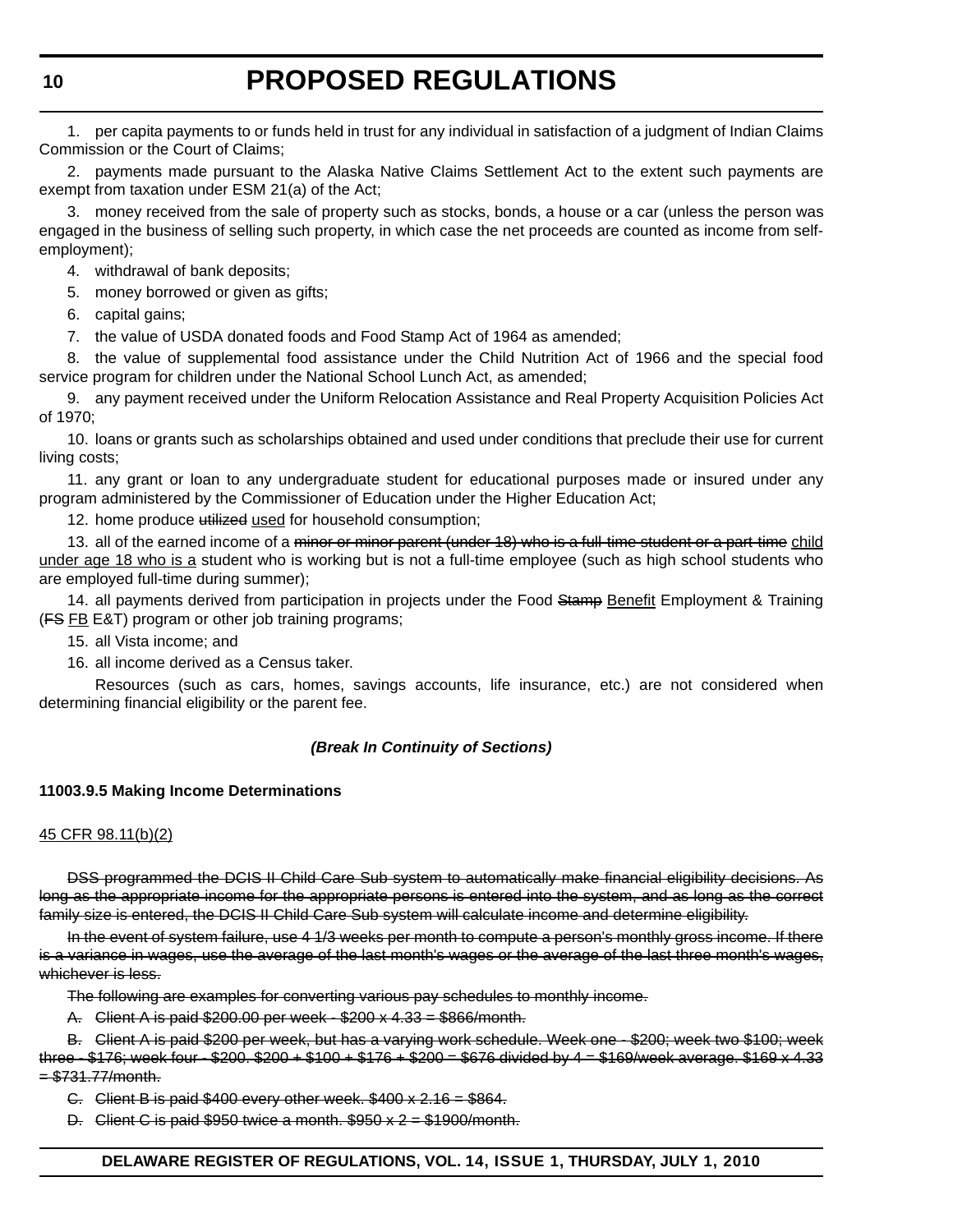<span id="page-10-0"></span>E. Other sources of income, such as child support, are added to wages either as the actual amount received or as an average of the amount received in the past three months.

Staff will use gross monthly income in all cases except for self-employment income. Gross income is income before any deductions. See 11003.9.1 for disregarded income.

Determine the monthly amount of income using the conversion method below. This applies to earned and unearned income.

A. Weekly gross income is multiplied by 4.33 to calculate the monthly income.

B. Bi-weekly gross income is multiplied by 2.16 to calculate the monthly income. Bi-weekly income is income that is received every other week.

C. Semi-monthly gross income is multiplied by 2 to calculate the monthly income. Semi-monthly income is income that is received twice each month.

If the income is different from pay to pay, use the income from the previous month or the average of the last three months income, whichever is less. This applies for earned and unearned income.

# **DIVISION [OF SOCIAL SERVICES](http://www.dhss.delaware.gov/dhss/dss/index.html)**

Statutory Authority: 31 Delaware Code, Section 512 (31 **Del.C.** §512)

# **PUBLIC NOTICE**

# **[Child Care Subsidy Program](#page-3-0)**

In compliance with the State's Administrative Procedures Act (APA - Title 29, Chapter 101 of the Delaware Code) and under the authority of Title 31 of the Delaware Code, Chapter 5, Section 512, Delaware Health and Social Services (DHSS) / Division of Social Services is proposing to amend Child Care Subsidy Program policies in the Division of Social Services Manual (DSSM) regarding *Interviews and Authorizing Service*.

Any person who wishes to make written suggestions, compilations of data, testimony, briefs or other written materials concerning the proposed new regulations must submit same to Sharon L. Summers, Policy, Program & Development Unit, Division of Social Services, 1901 North DuPont Highway, P.O. Box 906, New Castle, Delaware 19720-0906 or by fax to (302) 255-4425 by July 31, 2010.

The action concerning the determination of whether to adopt the proposed regulation will be based upon the results of Department and Division staff analysis and the consideration of the comments and written materials filed by other interested persons.

# **SUMMARY OF PROPOSED CHANGES**

The proposed change described below amends Child Care Subsidy Program policies in the Division of Social Services Manual (DSSM) regarding *Interviews and Authorizing Service*.

# **Statutory Authority**

45 CFR §98.11, *Administration under contracts and agreements*

### **Summary of Proposed Changes**

1) **DSSM 11004.2**, *Interviews*: The purpose of this rule change is to clarify current policy regarding interviews and to remove procedures. The original text is also reformatted to further clarify interview requirements for child care services. The intent of the proposed amendment is to simplify language and improve readability.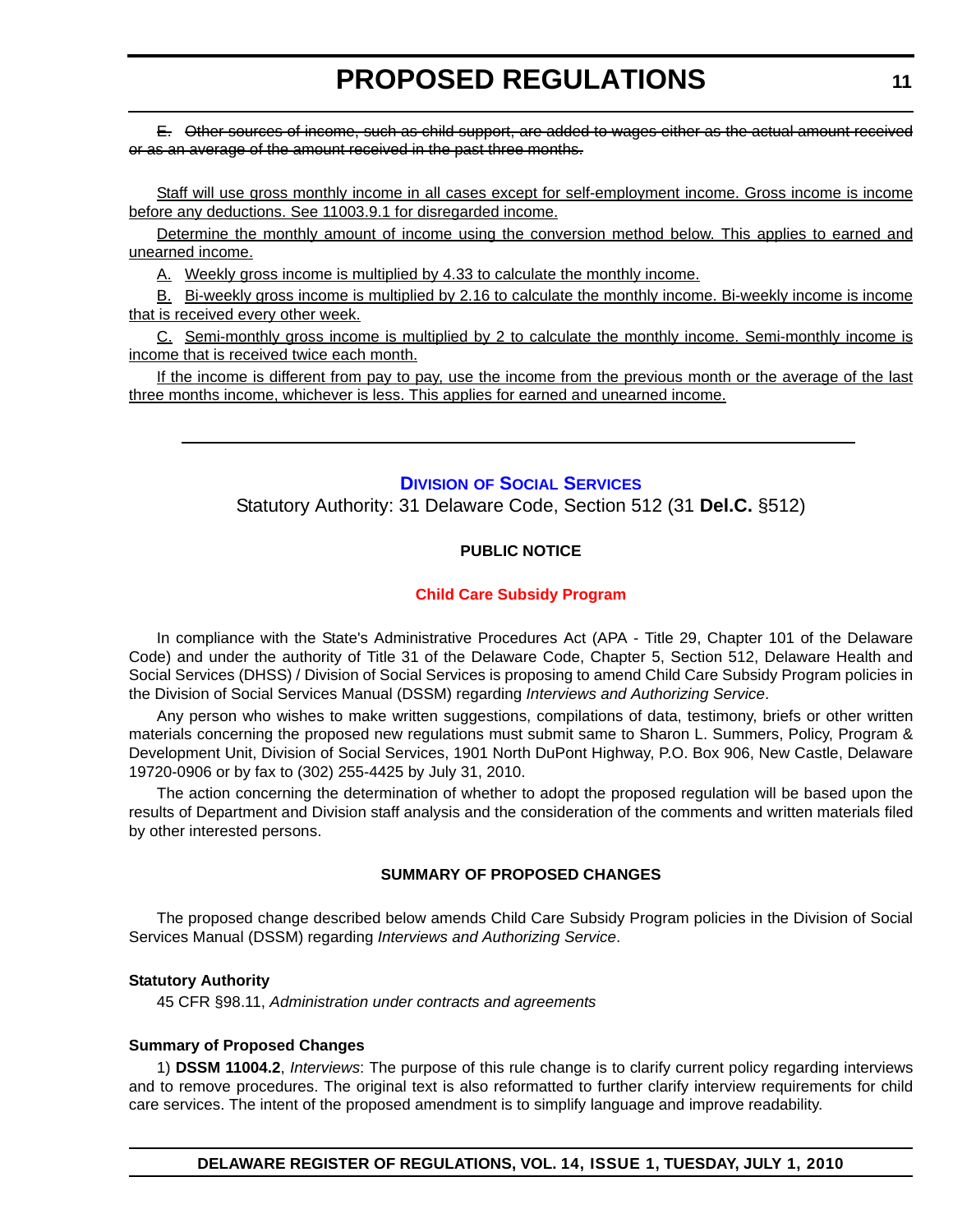**12**

# **PROPOSED REGULATIONS**

2) **DSSM 11004.9**, *Authorizing Service Authorizing Child Care Services*: The purpose of this rule change is to add program guidelines for authorizing services and to remove procedures. The amended policy states that Purchase of Care (POC) funds cannot be paid for parents/caretakers to provide direct care to their own children in a home or any other child care facility.

# **DSS PROPOSED REGULATIONS #10-30 REVISIONS:**

# **11004.2 Interviews and Necessary Documentation**

# 45 CFR 98.11

Complete an interview either over the phone or in person.

When scheduling an applicant for an interview do so in the following manner.

A As soon as reasonably possible after the parent/caretaker makes an informal contact set a specific day and time for an interview. Consider the parent/caretaker's schedule and attempt to schedule appointments at parent/caretaker convenience.

B Advise the parents/caretakers of the information they will need to bring to the interview. At a minimum parent/caretakers should bring:

1. if employed, current pay stubs covering the 30 days immediately before the date of application or a letter or employer statement (on company letterhead) noting the employer's name, the parent/caretaker's work schedule, earnings, frequency of pay, and start date;

2. if in training and/or school, a statement from the school/training program with starting and completion dates and days and hours required to attend or a copy of a registration form and class schedule;

- 3. any other income information;
- 4. any other information which may have a bearing on establishing need, such as:

a. in cases of a special need for either a child or an adult, parents/caretakers must complete the Special Needs Form;

b. for a protective need, a completed Division of Family Services Referral; or

c. written documentation from a recognized professional (such as doctor, social worker, nurse, school counselor, etc.) of the special needs.

C. Along with appointment information, send and/or give parents/caretakers a child care certificate package and a list of approximately five available contracted providers. Instruct parents/caretakers to select a provider prior to the formal interview. Even though parents/caretakers may ultimately select providers under contract with DSS, provide them with enough information to make an informed choice. Therefore, in all instances, send and/or give parents/caretakers a certificate package and Guide to Quality Child Care booklet. Inform clients that if they fail to provide the DSS Case Manager with a provider within 60 days of eligibility confirmation and noticing, their case will close.

D. For parents/caretakers who come into the office without a scheduled appointment, conduct the formal interview process that same day if possible. However, the parents/caretakers need to select a child care provider before care can be authorized.

E Though verification of the appropriate information to establish need is important, the system will authorize Presumptive Child Care service can be authorized for approximately one month while certain information verification is pending. In this case, the system will, give notice of needed information, authorize child care for approximately one month (depending on the date of application) and end date the authorization. If the system does not authorize Presumptive Child Care, parents/caretakers will be given ten days from the date of the initial application to secure and provide the necessary documentation. If the parents/caretakers receive Presumptive Child Care and the initial application date occurs between the first and the ninth of the month, the authorization for care will extend to the end of the current month. If the initial application occurs from the tenth of the month or after, authorization for care will extend to the end of the following month. (For more information on Presumptive Child Care see section 11004.8)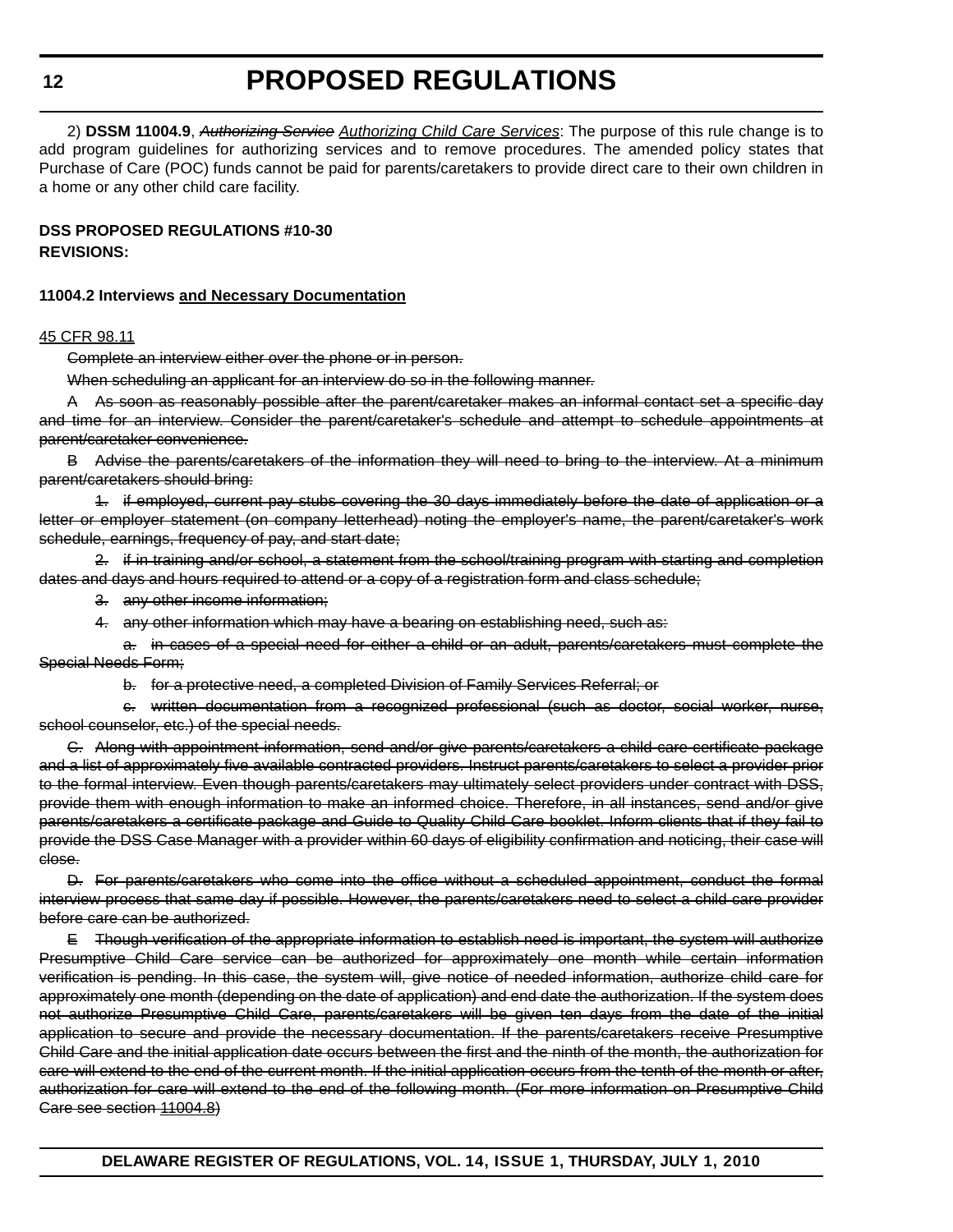EXAMPLE 1: A parent comes into the office on January 6 and needs care to start work beginning January 7. The parent meets eligibility criteria. The system will authorize Presumptive Child Care until January 31 and give the parent until January 16 to provide proof of employment. If by January 16 the parent provides proof, enter the information and verification into the system and run SFU/EDBC. The system will generate a new authorization with the end date of June 30<sup>th</sup>. If by January 17 the parent fails to provide proof, a DCIS II Child Care Sub system notice is mailed informing the parent that child care services will end as of January 31.

EXAMPLE 2: A parent comes into the office on January 12 and needs to start work beginning January 13. The parent meets eligibility requirements. The system will authorize care until February 28 and give the parent until January 22 to provide proof. If by January 22 the parent provides proof, enter the information and verification into the system and run SFU/EDBC. The system will generate a new authorization with an end date of June 30<sup>th</sup>. If by January 22 the parent fails to provide proof, a DCIS II Child Care Sub system notice is mailed informing the parent that child care will end as of February 28.

Complete an interview either over the phone or in person. Conduct the interview the same day if possible. Parents will need to supply the following verifications:

# 1. if employed:

a. pay stubs for the 30 days before the date of application, or

b. a letter or employer statement (on company letterhead) noting the employer's name, telephone number, the parent's/caretaker's work schedule, earnings, frequency of pay, and start date,

2. any unearned income, such as child support, Social Security, and unemployment compensation

3. if in training and/or school:

a. a statement from the school/training program with starting and completion dates and days and hours required to attend, or

b. a copy of a registration form and class schedule;

4. any other information which will help in determining the need for service, such as documentation of a special need. Documentation of the special need may be provided on the Special Needs Form or any other written correspondence submitted by a physician or medical professional with the authority to do so. For a protective need, a referral from Division of Family Services must be submitted.

Parents must be given any information that will help them to make an informed decision regarding their child care services. Provide parents/caretakers with a list of providers and a child care certificate packet as needed. Although verifications are needed, Presumptive Child Care may be opened pending information. Presumptive Care can be authorized for approximately one month, depending on the date of application. (For more information on Presumptive Child Care see DSSM 11004.8).

# *(Break In Continuity of Sections)*

# **11004.9Authorizing Service Authorizing Child Care Services**

# 45 CFR 98.11

Once a case is created, service must be authorized before parents/caretakers can receive subsidized child care. Authorization is both the name for the form (618d) and the process to grant parents/caretakers child care services (see Section 11002.9 for definition).

Complete a separate authorization for each child who is eligible to receive child care services. Therefore, if there is more than one child in a family who needs service, complete separate authorizations for each child. Complete an authorization by creating one in the DCIS II Child Care Sub system. Again, as when entering a case,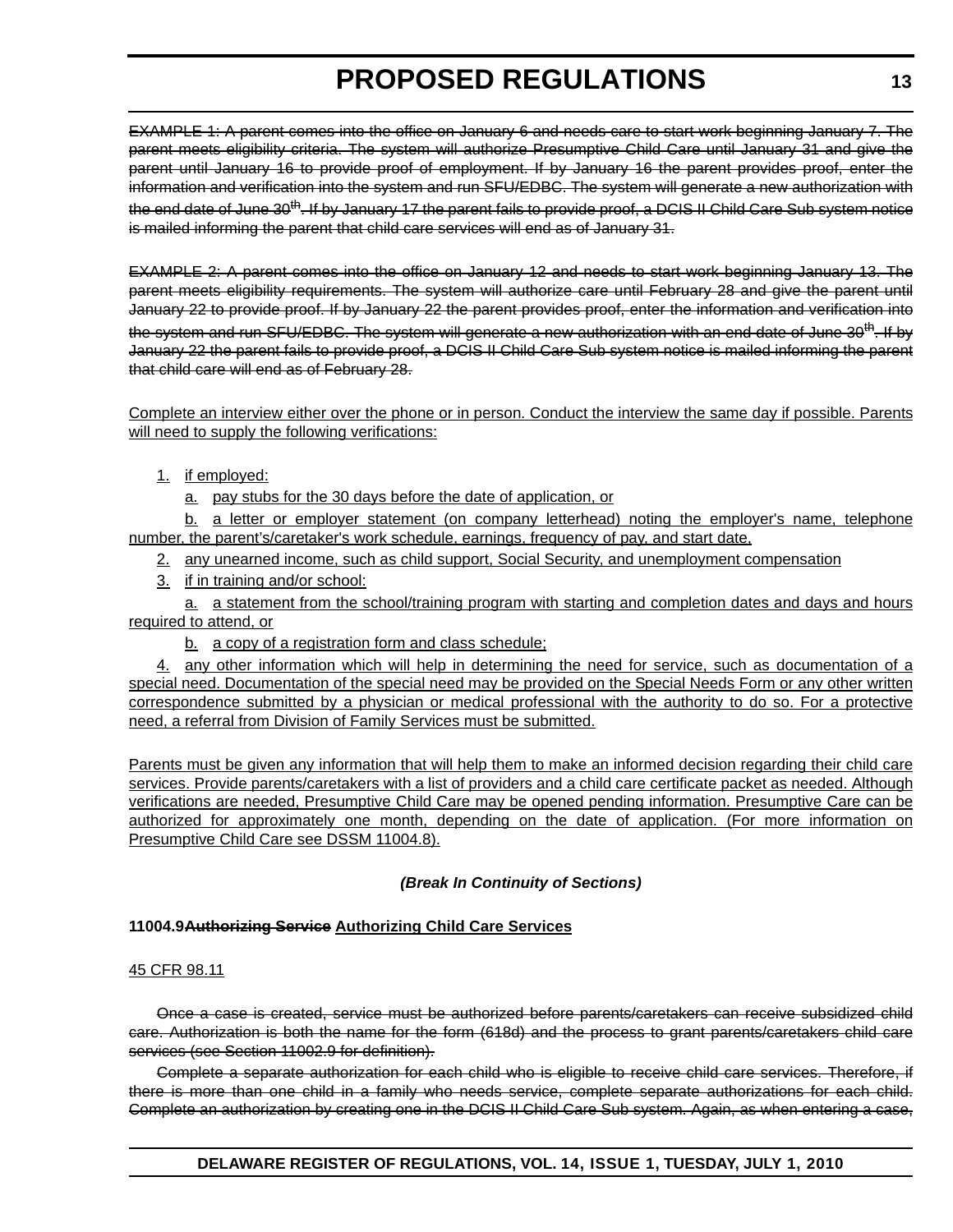in DCIS II authorization data screens have required data fields which are highlighted. Complete these data fields before proceeding. Follow the rules below in creating authorizations.

A. Obtain provider information before completing an authorization. This means that if parents/caretakers wish to select a provider by using a child care certificate, they must have the certificate returned before an authorization can be issued.

B. Parents/caretakers can only choose providers who are either self-arranged, licensed exempt or who can be matched to existing information in the Site Referral function of the DCIS II Child Care Sub system. If the provider selected has a contract with DSS, this provider will be listed in the DCIS II under the Site Referral section. Access these providers through their site ID# or site search. Finally, if parent/caretakers parents/caretakers use a certificate and they select a contracted provider, consider this as contracted care even though the parent/caretaker used a certificate.

C. When parents/caretakers wish to self-arrange child care, ensure the parent submits the information on the Self-Arranged Provider Agreement and Registration Form. When parents/caretakers wish to arrange certificate child care, ensure the parent submits the information on the Child Care Certificate Provider Agreement and Registration Form. Send the appropriate form to the Child Care Monitor for CCMIS processing. The monitor will notify the Case Manager when the information is data entered.

D. When the monitor notifies the Case Manager that data has been entered in CCMIS, enter effective and expiration dates on the authorization. Effective dates will always start when service is due to begin. In most cases, service will begin either the same day the authorization is completed or on a date in the near future. However, there may be occasions when service will begin prior to the actual date of the child care interview.

EXAMPLE 1: The TANF parent who self-initiates a Food Stamp Employment & Training (FS E&T) training or education component. In this case, make the authorization effective as of the date the parent started the component activity if the parent needed child care for the activity and was financially eligible.

EXAMPLE 2: When a Child Care Case Manager receives a protective referral from Family Services after child care services have already started.

The ending date for the authorization period means the last day for which Case Managers can authorize care. The authorization period can not exceed the recertification date. This is for all categories of care.

As noted above, the ending date will always be the last day of the month of the authorization period.

E. Ensure that service is authorized only for the days and hours that parent/caretakers parents/caretakers actually need care. Therefore, only enter the following on the DCIS II Child Care Authorization Detail screens.

1. the appropriate number of days per week that parent/caretakers parents/caretakers will need care, for example 1, 2, 3, 4, or 5 days;

2. the appropriate type of care needed, half-day (P), full-day (X), day and a half (T), or two full days (D) (supervisory approval is necessary for T and D care);

3. whether absent days are paid (absent days correspond to the number of authorized days, however, when care is self-arranged, DSS pays only for the days the child attends care). If a client is authorized for 7 days s/ he does not receive paid absent days;

4. whether extended care is authorized; and

5. whether school care is authorized.

F. The remaining fields (Category, Waive Fee Reason, Family Size, and Family Income) of the authorization screen are system completed, depending upon the information previously entered. Press the appropriate key to post the authorization in the system. Click the 'save' button. Complete separate authorizations if there are more children who need care.

All child care services must be authorized before parents/caretakers can receive subsidized child care. Parents/ caretakers can choose any provider who is either licensed, licensed exempt or self arranged. No parent/caretaker can receive POC funds to provide child care services to their own children in a home or any other child care facility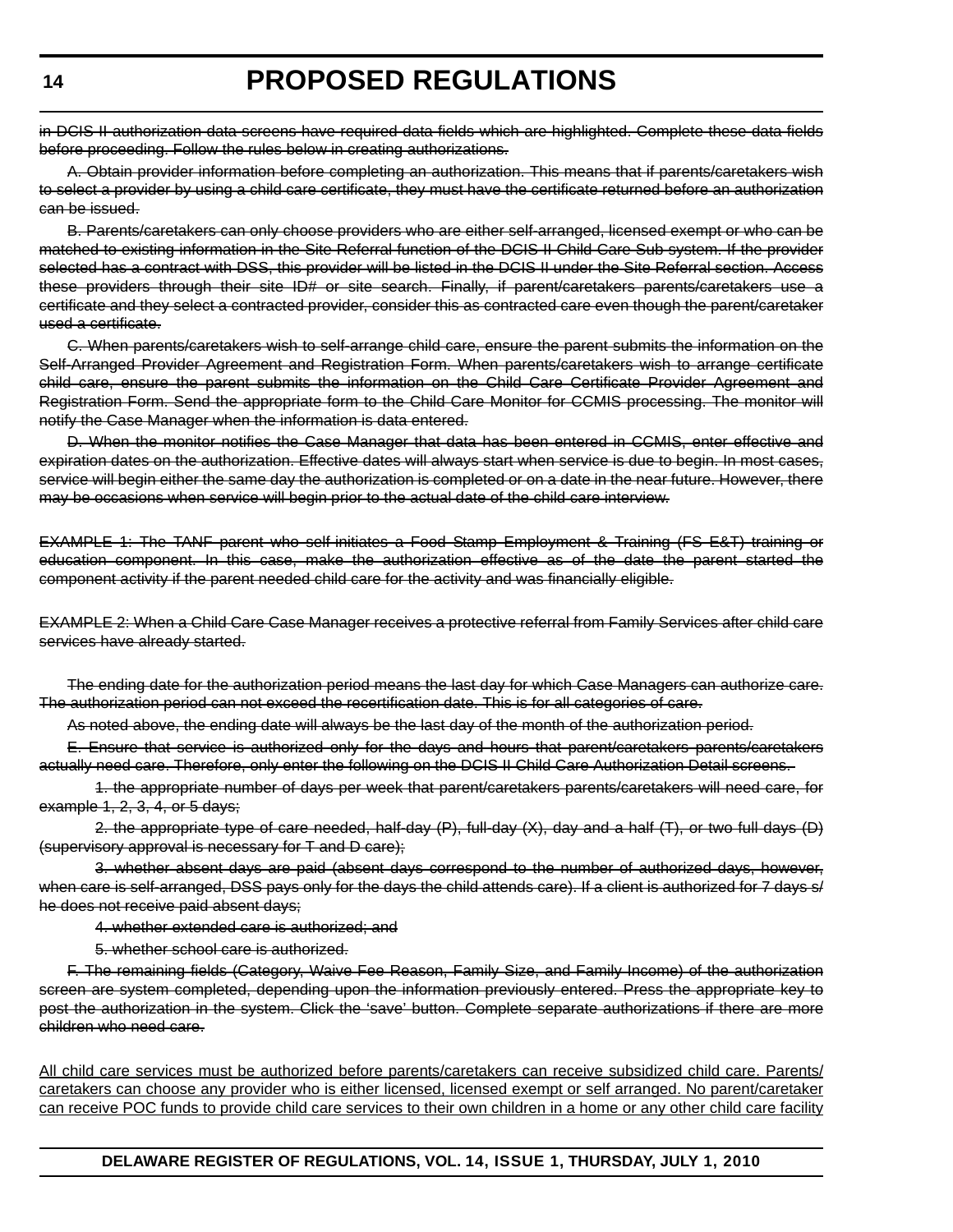<span id="page-14-0"></span>where the parent/caretaker provides direct care to that child. These children may be able to get another type of child care.

Authorizations always start after service has been approved. The exact date is selected by the parent/caretaker. An authorization ends on the last day of the month of the authorization period. At no time can the authorization period exceed the review date. Child care may be authorized only for the days and hours that parents/caretakers need care. The types of care that can be authorized are part time (P), full day (X), day and a half (T) and double time (D) which is two days. All licensed and licensed exempt child care providers can receive up to five (5) absent days, depending on the number of days the child is authorized to attend. Children in self arranged care and children authorized for seven (7) days do not receive absent days.

# **DIVISION [OF SOCIAL SERVICES](http://www.dhss.delaware.gov/dhss/dss/index.html)**

Statutory Authority: 31 Delaware Code, Section 512 (31 **Del.C.** §512)

# **PUBLIC NOTICE**

# **[Child Care Subsidy Program](#page-3-0)**

In compliance with the State's Administrative Procedures Act (APA - Title 29, Chapter 101 of the Delaware Code) and under the authority of Title 31 of the Delaware Code, Chapter 5, Section 512, Delaware Health and Social Services (DHSS) / Division of Social Services is proposing to amend Child Care Subsidy Program policies in the Division of Social Services Manual (DSSM) regarding *Overpayments*.

Any person who wishes to make written suggestions, compilations of data, testimony, briefs or other written materials concerning the proposed new regulations must submit same to Sharon L. Summers, Policy, Program & Development Unit, Division of Social Services, 1901 North DuPont Highway, P.O. Box 906, New Castle, Delaware 19720-0906 or by fax to (302) 255-4425 by July 31, 2010.

The action concerning the determination of whether to adopt the proposed regulation will be based upon the results of Department and Division staff analysis and the consideration of the comments and written materials filed by other interested persons.

# **SUMMARY OF PROPOSED CHANGES**

The proposed change described below amends Child Care Subsidy Program policies in the Division of Social Services Manual (DSSM) regarding Overpayments.

# **Statutory Authority**

45 CFR §98.11, Administration under contracts and agreements

### **Summary of Proposed Changes**

**DSSM 11005.4, 11005.4.1, 11005.4.2 and 11005.4.3 [Reserved]**, *Child Care Overpayments*: The purpose of this rule change is to clarify current policy guidelines regarding overpayments and to remove the examples. The original text is also reformatted to simplify language and improve readability.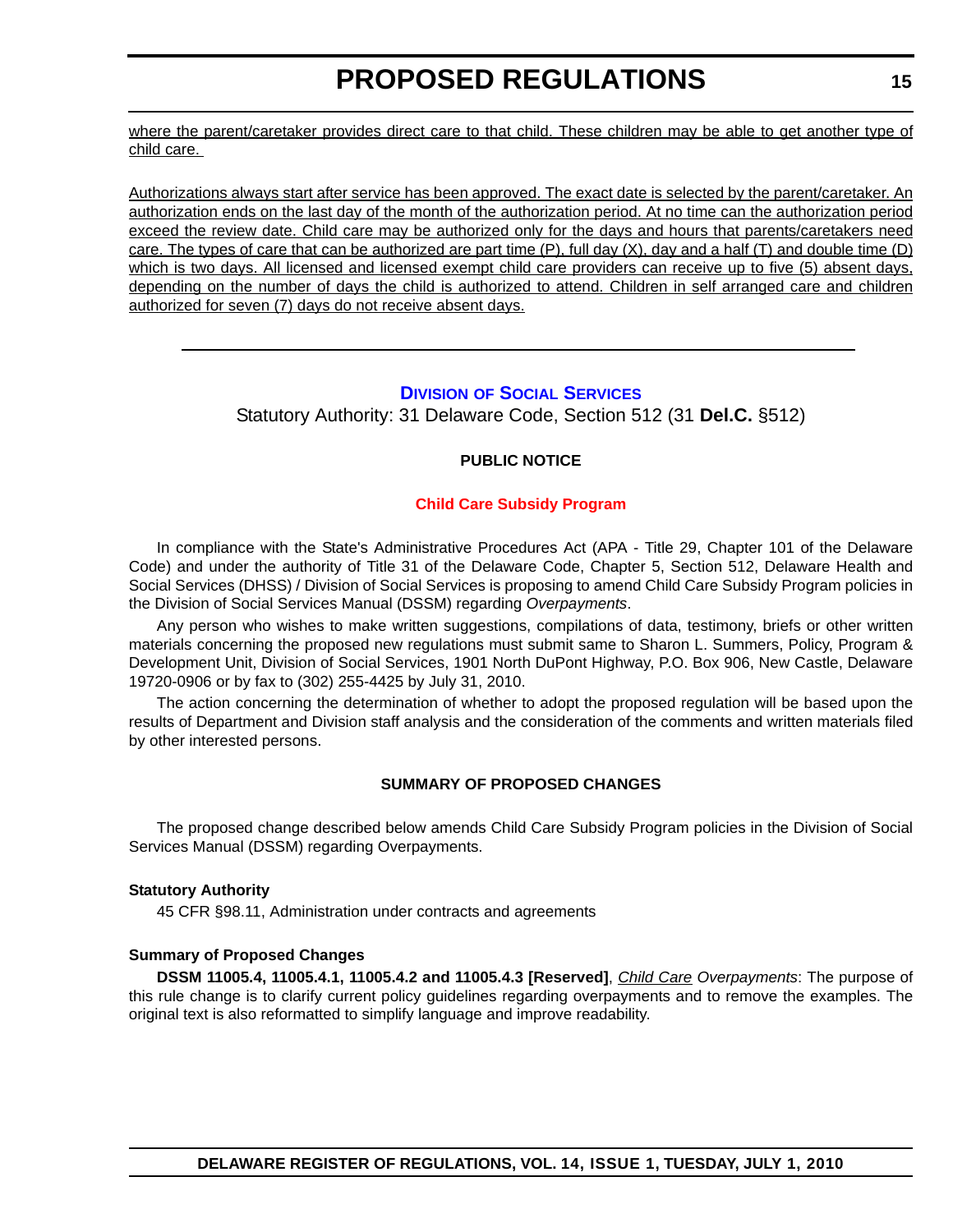# **DSS PROPOSED REGULATION #10-31 REVISIONS:**

# **11005.4 Child Care Overpayments**

#### 45 CFR 98.11

A child care overpayment occurs when DSS pays providers for more child care service than parents/caretakers are eligible to receive. The overpayment may result because of agency or parent/caretaker error.

EXAMPLE 1: A Case Manager incorrectly enters parent income information resulting in a lower parent fee. After several months, the Case Manager realizes the mistake. Because DSS has already made payment to the provider, the Case Manager must process this change as an overpayment.

EXAMPLE 2: A parent reports income of \$500.00 for a family size of three. However, after several months, the Case Manager discovers income actually was \$750.00. The lower income resulted in the parent paying a smaller fee than the parent should have paid. Because DSS has already made payment to the provider, the Case Manager must process this change as an overpayment.

The CCMIS will not process changes to an authorization for a prior period of time through the Correct Transactions function when the result is negative. A negative change means parents/caretakers receive less service because of a change in circumstances; for example, the change results in the parent paying a higher fee. In these situations, process an overpayment, using the child care overpayment notice and complete a Change Authorization to correct the error for future authorizations.

DSS is to attempt recovery in all cases of suspected fraud, in all cases involving current recipients, and in all cases where the overpayment amount would equal or exceed the costs of recovery.

#### **11005.4.1Determine the Overpayment Amount**

Determine the amount of the overpayment by:

A. subtracting the difference between what DSS paid the provider versus what DSS should have paid, or

B. subtracting the difference between the fee the parent paid and the fee the parent should have paid.

EXAMPLE: A child over age two in a center is paid \$13.00/day or \$299.00 (\$13.00 x 23 days) for a full month of child care. The parent paid no fee; DSS paid the full fee. However, the parent should have paid a fee amounting to \$1.00/day. DSS should have paid \$12.00/day if the parent paid \$1.00/day fee, or \$276.00 monthly.

\$299.00 DSS paid

276.00 DSS should have paid

23.00 Overpayment

If this overpayment continued for six months, the total overpayment is \$138.00. The Case Manager must complete an overpayment notice, noting the amount of the overpayment and the child care category under which the child received service.

DCIS provides case managers with access to the Claims Management function of the CCMIS to assist in determining the overpayment amount. Access is limited to child transactions and is inquiry only. The Claims Management function provides access to the actual provider payment.

# **11005.4.2Overpayment Notices**

Once the overpayment amount is determined, complete an overpayment notice in detail. Submit the notice to the supervisor who will check it for accuracy.

Send the original notice to the parent/caretaker and, after waiting 10 days, send a copy to the Audit and Recovery Unit. Audit and Recovery are responsible for establishing repayment agreements with parents/ caretakers and for collecting and tracking payments on overpayment debts.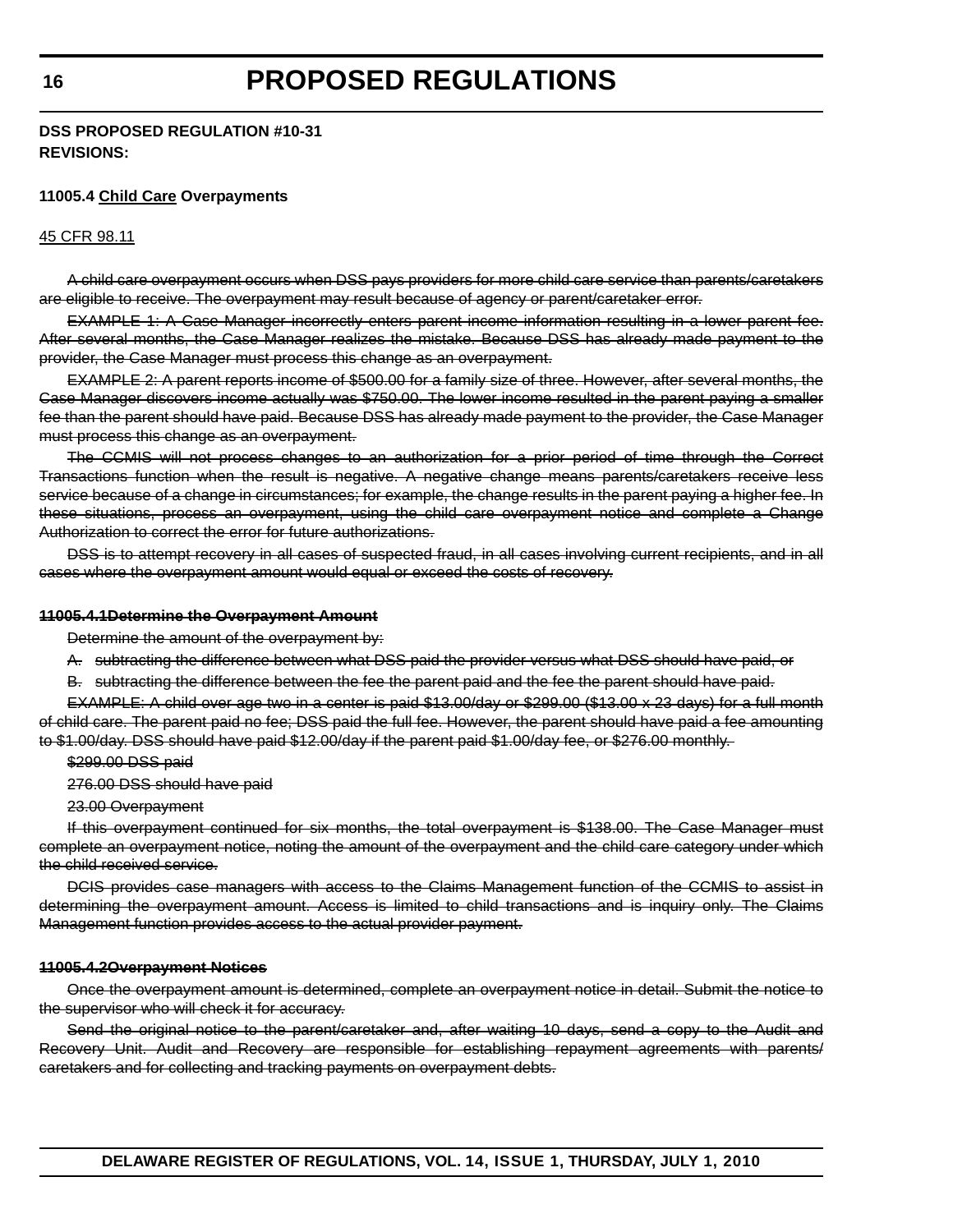To provide parent/caretakers who disagree with the overpayment amount the opportunity to request a fair hearing, wait 10 days before sending the copy of the overpayment notice to Audit and Recovery. This allows parents/caretakers with an opportunity to contact case managers to possibly resolve the matter before intervention by Audit and Recovery.

#### **11005.4.3Role of Audit and Recovery**

Collection of the overpayment by Audit and Recovery follows current policy as noted in DSSM 7000. Note that DSS can only recoup child care payments from child care benefits. Any attempt to recover child care overpayments from AFDC benefits can only occur if there is a voluntary request from the recipient family. The recipient family can only make such a voluntary request if the child care they were receiving was Food Stamp Employment & Training (FS E&T) -AFDC Child Care, At-Risk, or Transitional Child Care.

In addition to establishing repayment agreements and overseeing the collection of overpayments, Audit and Recovery also investigate overpayments for suspicion of fraud. Case managers will not make fraud determinations, but in cases where they suspect fraud, they should notify Audit and Recovery of their suspicions.

The Provider Administrator, along with Child Care Monitors, will continue to assume responsibility for situations involving provider overpayments.

A child care overpayment occurs when DSS pays for more child care service than parents/caretakers are eligible to receive. Overpayments may be the result of an agency, provider or parent/caretaker action.

DHSS will attempt recovery in all cases of suspected fraud, in all cases involving current recipients, and in all cases where the overpayment amount would equal or exceed the costs of recovery. Each in the adult child care household is liable for repayment of the overpayment.

### **11005.4.1 Determining the Overpayment Amount**

To determine the amount of the overpayment subtract the amount that the parent should have paid the provider from the DSS calculated parent fee. The difference is the overpayment amount.

# **11005.4.2 Overpayment Notices**

Notify parents/caretakers in writing of any overpayment. The overpayment notice will contain:

- 1. a statement of the client's right to a fair hearing as provided in DSSM 5300
- 2. the method by which s/he may request a fair hearing
- 3. what to do to continue receiving your benefits after requesting a fair hearing
- 4. a statement that s/he may represent him/herself or that s/he may be represented by counsel or by another person
	- 5. the reason for the overpayment
	- 6. the amount of the overpayment
	- 7. the overpayment time period
	- 8. the name of the child/ren associated with the overpayment.

DSS can only recoup child care over payments from child care benefits. Any attempt to recover child care overpayments from TANF benefits can only occur if there is a voluntary request from the recipient family. Audit and Recovery Management Services (ARMS) is the agency responsible for establishing repayment agreements and the collection of overpayments.

# **11005.4.3 RESERVED**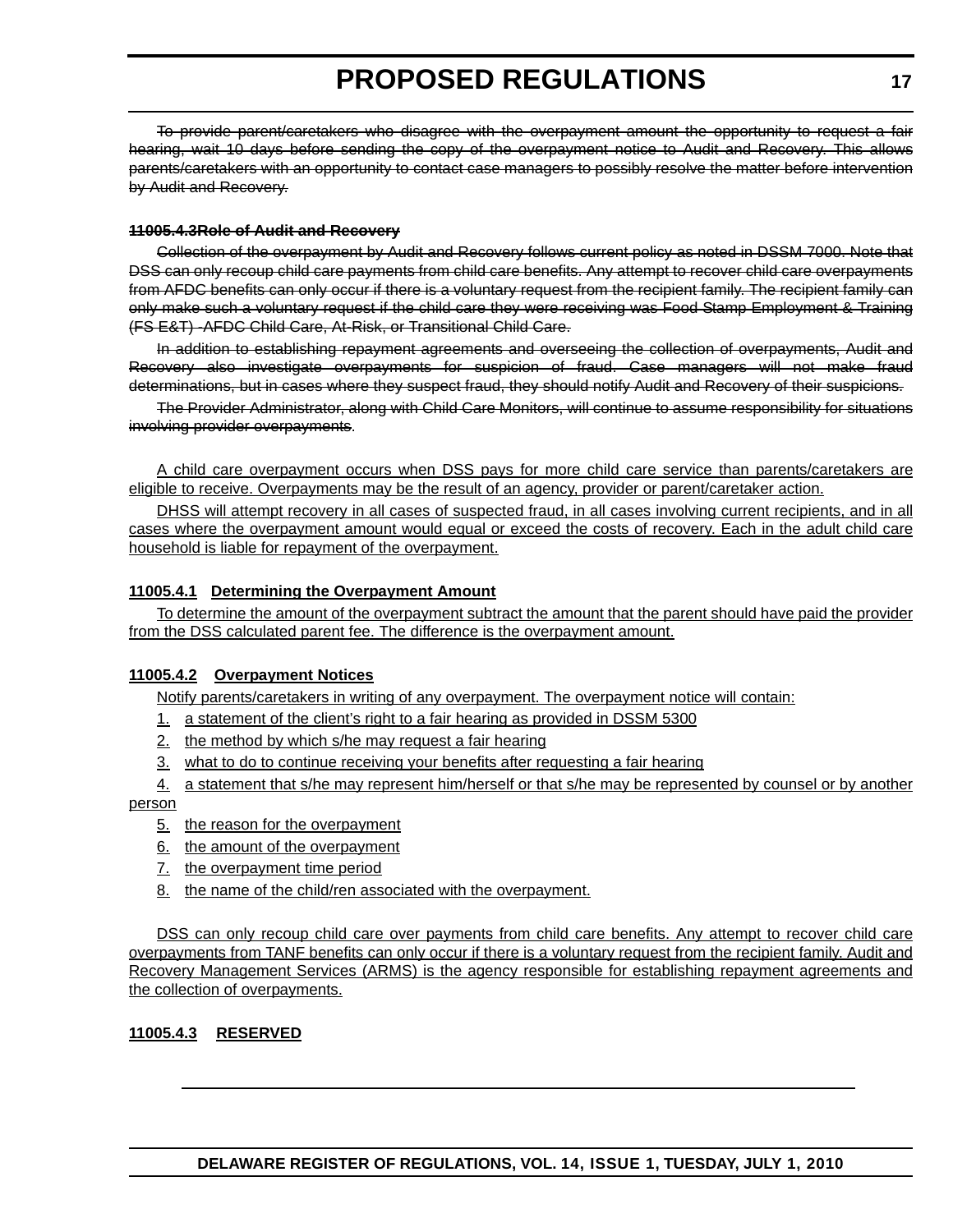# <span id="page-17-0"></span>**DIVISION [OF SUBSTANCE ABUSE](http://www.dhss.delaware.gov/dhss/dsamh/index.html) AND MENTAL HEALTH** Statutory Authority: 16 Delaware Code, Chapter 22 (16 **Del.C.**, Ch. 22) 16 **DE Admin. Code** 6001

### **PUBLIC NOTICE**

#### **[CHILD CARE SUBSIDY PROGRAM](#page-3-0)**

In compliance with the State's Administrative Procedures Act (APA - Title 29, Chapter 101 of the Delaware Code) and under the authority of Title 16 of the Delaware Code, Chapter 22, Delaware Health and Social Services (DHSS)/ Division of Substance Abuse and Mental Health (DSAMH) is proposing to amend the Standards for Substance and Abuse and Treatment Programs to clarify state standards for the provision of substance abuse and mental health in Delaware treatment programs.

Any person who wishes to make written suggestions, compilations of data, testimony, briefs or other written materials concerning the proposed new regulations must submit same to Frann Anderson,

Quality Control, Division of Substance Abuse and Mental Health, Main Administration Building, 1901 North DuPont Highway, New Castle, Delaware 19720-0906 or by fax to (302) 255-4428 by July 31, 2010.

The action concerning the determination of whether to adopt the proposed regulation will be based upon the results of Department and Division staff analysis and the consideration of the comments and written materials filed by other interested persons.

#### **SUMMARY OF PROPOSED CHANGES**

The proposed change described below amends Standards for Substance and Abuse and Treatment Programs.

#### **Statutory Authority**

16 **Del.C.** Ch. 22

#### **Summary of Proposed Changes**

The purpose of the revision is to update the current standards of care for substance use disorder treatment programs in the state of Delaware. The revision also includes standards of care for co-occurring treatment programs and Ambulatory Detoxification programs in the State of Delaware. These standards of care allow DSAMH to license all substance use disorder treatment programs in all three counties of Delaware.

**\*Please Note: Due to the size of the proposed regulation, it is not being published here. A copy of the regulation is available at:**

**[6001 Substance Abuse Facility Licensing Standards](http://regulations.delaware.gov/register/july2010/proposed/14 DE Reg 18 07-01-10.htm)**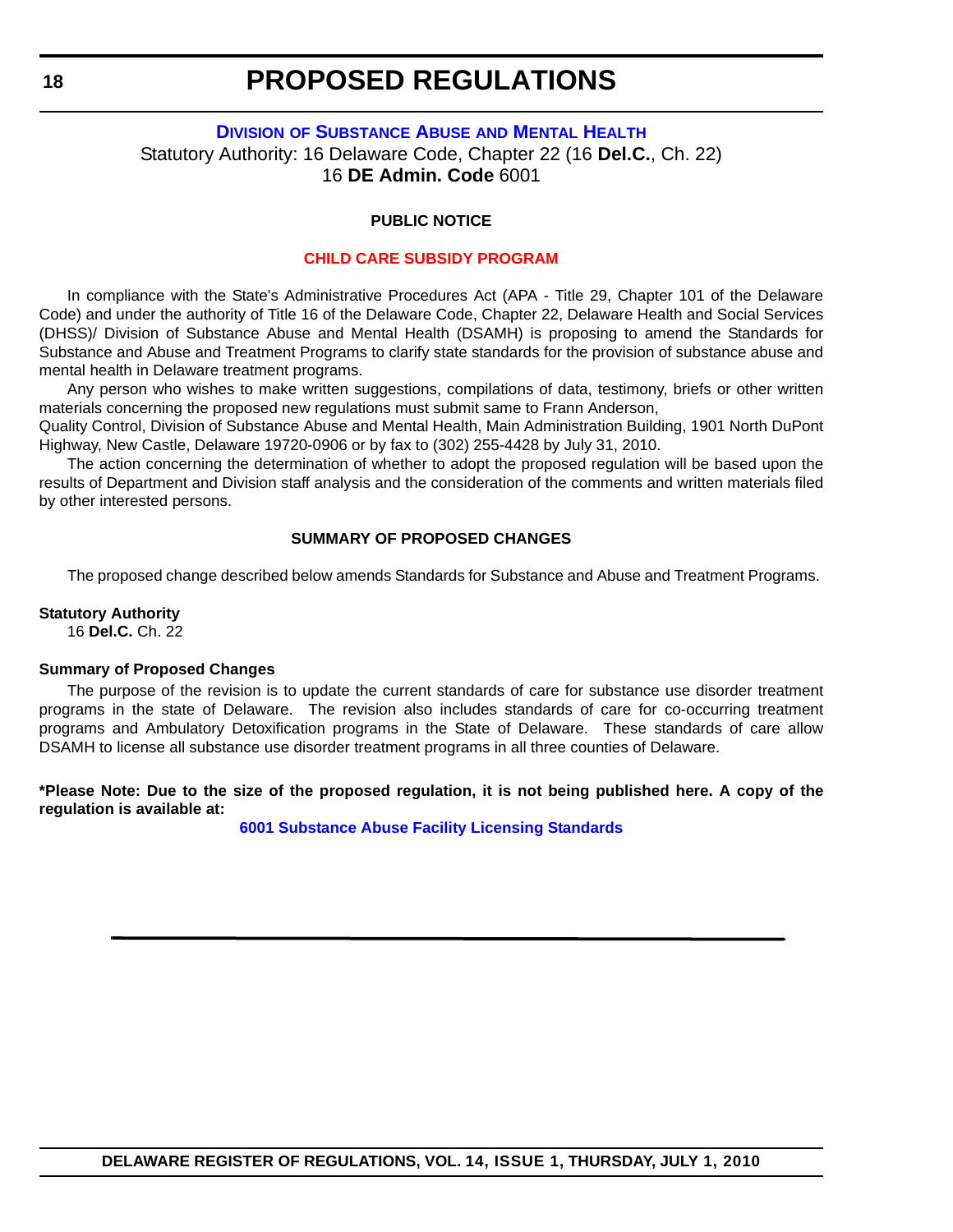# <span id="page-18-0"></span>**[DEPARTMENT OF NATURAL RESOURCES AND ENVIRONMENTAL](http://www.wr.dnrec.delaware.gov/Pages/Default.aspx)  CONTROL**

**DIVISION OF WATER RESOURCES**

# **Surface Water Discharges Section**

Statutory Authority: 7 Delaware Code, Section 6000 (7 **Del.C.** §6000) 7 **DE Admin. Code** 7201

### **[REGISTER NOTICE](#page-3-0) SAN # 2010-16**

# **1. Title of the Regulations:**

*Section 9.5: Concentrated Animal Feeding Operations* of *7201 Regulations Governing the Control of Water Pollution* (Title 7, Delaware Administrative Code 7200, §9.5).

# **2. Brief Synopsis of the Subject, Substance and Issues:**

These proposed regulations have been developed pursuant to 3 **Del.C.** §§2201-2290 and 7 **Del.C.** §6000 et.al. and under DNREC's delegated authority. These statutory and regulatory authorities establish the requirement that a National Pollutant Discharge Elimination System (NPDES) permitting program for Concentrated Animal Feeding Operations (CAFOs) be implemented. These proposed regulations replace the current regulations and will function as the baseline CAFO standards for compliance of NPDES CAFO permits applicable to certain farms. The Delaware Department of Agriculture (DDA) will administer these regulations in conjunction with DNREC. In general, NPDES CAFO permits, as provided in these regulations, are effective for five years. These regulations were developed by the Delaware Nutrient Management Commission, the Delaware Department of Agriculture and the Delaware Department of Natural Resources and Environmental Control. They are adopted with the guidance, advice and consent of the Delaware Nutrient Management Commission.

# **3. Possible Terms of the Agency Action:**

The revised regulation will expand the current application, approval and reporting requirements for CAFO NPDES permits. In addition, the state's current 372 NPDES CAFO permits expire on September 11, 2010. Current permit holders will need to submit a new application (Notice of Intent) within 90 days following promulgation of the final regulations. Failure to promulgate revised regulations compliant with requirements of the Clean Water Act may result in forfeiture of the State NPDES program and subject Delaware farmers to federal enforcement action and third party lawsuits.

# **4. Statutory Basis or Legal Authority to Act:**

7 **Del.C.** §6000 et. al.; 3 **Del.C.** §2200 et. al, and 40 CFR 122 and 412.

# **5. Other Regulations That May Be Affected by the Proposal:**

Delaware Nutrient Management Regulations 3 **Del.C.** §2200

# **6. Notice of Public Comment:**

The proposed regulations are posted on the Delaware Department of Agriculture website (www.dda.delaware.gov ) and the DNREC website at www.dnrec.delaware.gov. Hard copies of the proposed regulations may be obtained from the Delaware Department of Agriculture. Comments may be submitted in writing and/or e-mail to the Mark Davis, Nutrient Management Program Administrator (mark.davis@state.de.us), at the Delaware Department of Agriculture, on or before 4:30 PM on July 31, 2010, and/or in person at a public hearing to be held on July 21, 2010 at 7pm at the Department of Agriculture, 2320 South DuPont Highway, Dover, DE 19901. Statements and testimony may be presented either orally or in writing at the public hearing. It is requested that those interested in presenting statements at the public hearing register in advance and that written statements and comments be addressed to:

Mark Davis Department of Agriculture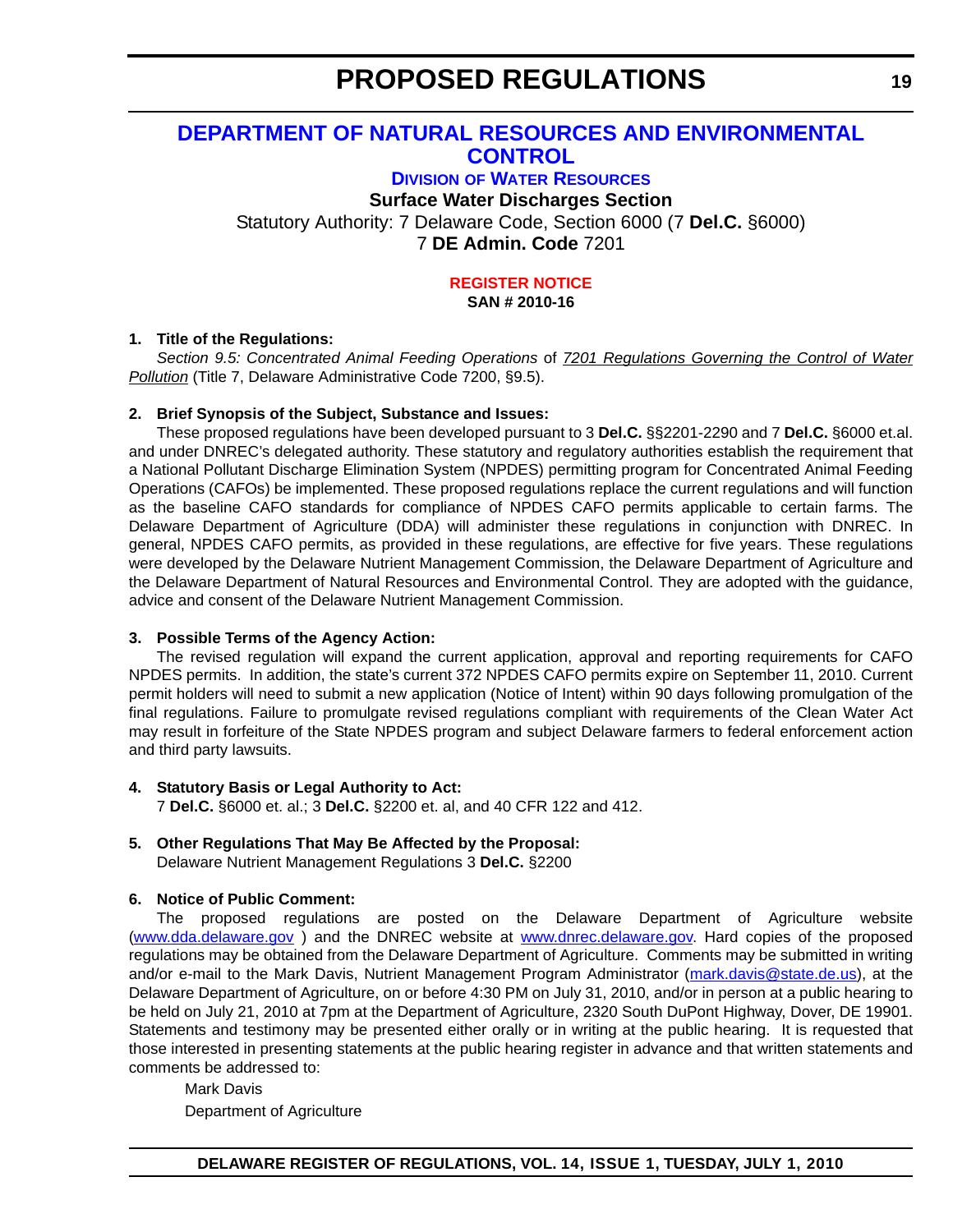<span id="page-19-0"></span>2320 South DuPont Highway Dover, DE 19901 Mark.davis@state.de.us

# **7. Prepared By:**

Jennifer Walls 302.739.9062 16 June 2010 Email address jennifer.walls@state.de.us

**\*Please Note: Due to the size of the proposed regulation, it is not being published here. A copy of the regulation is available at:**

**[7201 Regulations Governing the Control of Water Pollution](http://regulations.delaware.gov/register/july2010/proposed/14 DE Reg 19 07-01-10.htm)**

# **[DEPARTMENT OF STATE](http://dpr.delaware.gov/default.shtml)**

**DIVISION OF PROFESSIONAL REGULATION**

**COMBATIVE SPORTS AND COMBATIVE SPORTS ENTERTAINMENT** Statutory Authority: 24 Delaware Code, Section 103(b)(1) 24 **DE Admin. Code** 8800

# **[8800 Combative Sports Entertainment Regulations](#page-3-0)**

The Division of Professional Regulation (the "Division") in accordance with 24 **Del.C.** §103(b)(1) has proposed amendments to the regulations governing combative sports and combative sports entertainment events in Delaware. The amendments include deleting the term "Boxing*"* in the title of the regulations and replacing it with "Combative Sports."

Changes are being made to Part C of the regulations related to Professional Mixed Martial Arts. The regulations being amended include 4.0 Bandage Wraps; 13.0 Fouls and Violations; 14.0 Legal Strikes; 18.0 Physical Exams and Other Testing; 19.0 Requirements of the Division; 20.0 Responsibilities of the Promoter; 22.0 Requirements of Seconds/Cornermen.

Changes are also being made to Part D of the regulations governing Amateur Mixed Martial Arts. The regulations being amended include 1.0 Weight Classes; 4.0 Bandage Wraps; 7.0 Gloves; 13.0 Fouls and Violations; 14.0 Legal Strikes; 18.0 Physical Exams and Other Testing; 19.0 Requirements of the Sanctioning Body; 20.0 Responsibilities of the Promoter; 21 Responsibilities of Fighter; and, 22.0 Requirements of Seconds/ Cornermen.

A public hearing will be held on August 2, 2010 at 1:00 p.m. in the second floor conference room A of the Cannon Building, 861 Silver Lake Boulevard, Dover, Delaware where members of the public can offer comments. Anyone wishing to receive a copy of the proposed rules and regulations may obtain a copy from the Division of Professional Regulation, Office of the Director, 861 Silver Lake Blvd, Cannon Building, Suite 203, Dover, DE 19904. Persons wishing to submit written comments may forward these to the Director at the above address. The final date to receive written comments will be at the public hearing.

The Director will consider promulgating the proposed regulations following the public hearing.

**\*Please Note: Due to the size of the proposed regulation, it is not being published here. A copy of the regulation is available at:**

**[8800 Combative Sports Entertainment Regulations](http://regulations.delaware.gov/register/july2010/proposed/14 DE Reg 21 07-01-10.htm)**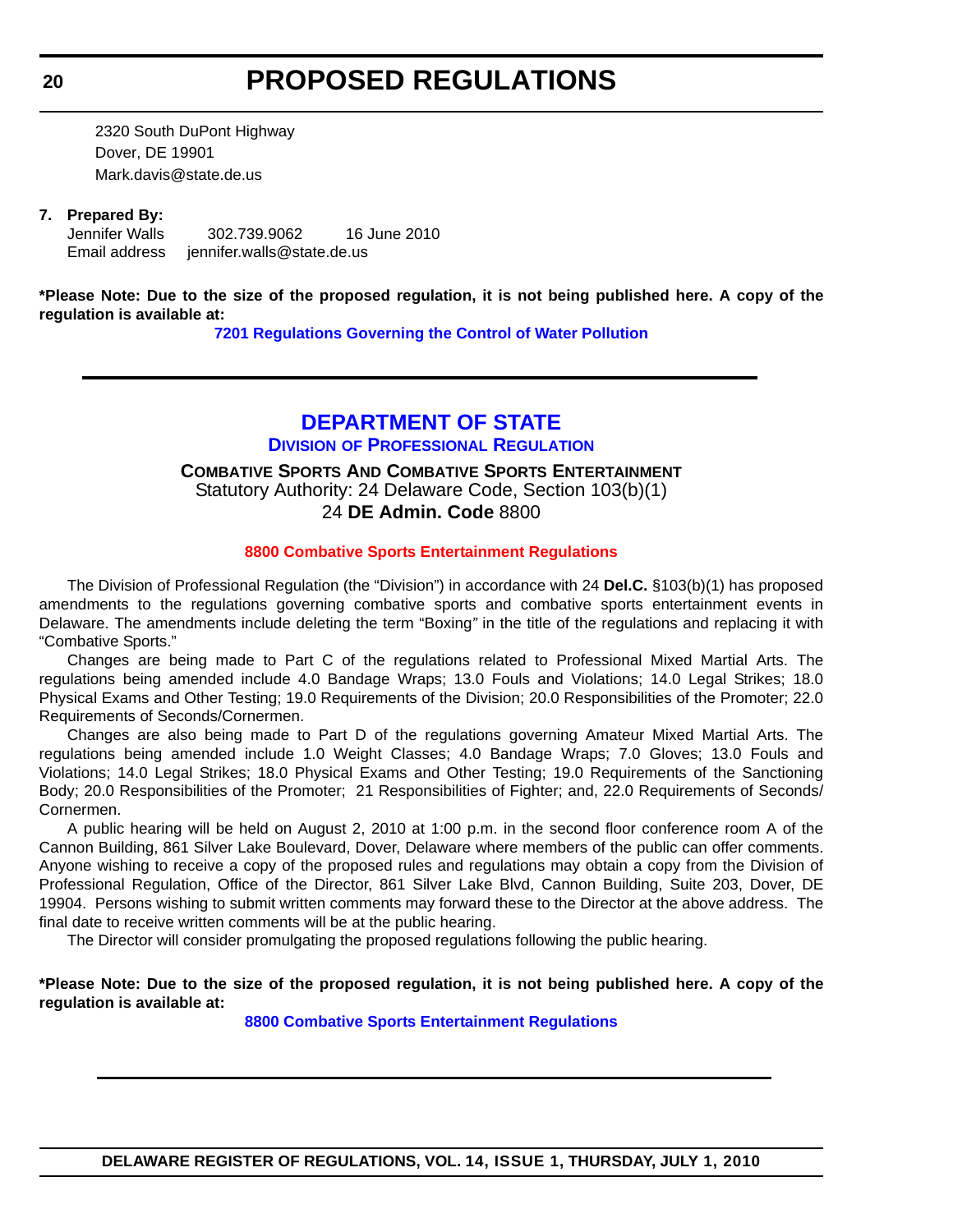# **[DEPARTMENT OF TRANSPORTATION](http://www.deldot.gov/home/divisions/)**

**DIVISION OF PLANNING**

<span id="page-20-0"></span>Statutory Authority: 17 Delaware Code, Sections 132, 137 and 149; 29 Delaware Code, Section 8404 (17 **Del.C.** §§132, 137 & 149 29 **Del.C.** §8404) 2 **DE Admin. Code** 2311

# **PUBLIC NOTICE**

# **[2311 Long-Term Lease Policies and Practices](#page-3-0)**

# **Background**

The Delaware Department of Transportation (DelDOT), through its Division of Planning, is seeking to adopt regulations to manage its real estate leasing practices and policies.

On occasion, circumstances involving parcels of land under DelDOT's control may present an appropriate opportunity for leasing, as a means of managing the Department's property assets until they are either needed for implementation of the State's transportation program, or are determined to be no longer necessary for such purposes, and made available for disposition under the provisions of 17 **Del.C.** §137.

# **Public Comment Period**

The Department will take written comments on the proposed Leasing Policies and Practices Regulations from July 1, 2010 through July 31, 2010. The proposed Regulations appear below.

Any requests for copies of the proposed Regulations, or any questions or comments regarding this document should be directed to:

V. Wayne Rizzo, Assistant Director Real Estate Services Division of Planning Delaware Department of Transportation PO Box 778 Dover, DE 19903 (302) 760-2228 (telephone); (302) 739-NEEDFAX (fax) Wayne.rizzo@state.de.us

# **2311 Long-Term Lease Policies and Practices**

# **1.0 Long-Term Leases**

Any future lease of DelDOT-owned property for a term of five (5) years or more inclusive of any renewal option shall be deemed a "long-term lease", and DelDOT shall follow the regulation below to determine the value of the leasehold interest. This regulation shall not apply to any leaseback transactions; i.e. any lease by and between DelDOT and the owner /tenant in legal occupancy on the date the property was originally acquired by DelDOT.

### **2.0 Competitive Sealed Bid Process**

Unless DelDOT seeks to proceed under 3.0 below, DelDOT will provide an opportunity for parties to publicly bid on the lease of the property through a competitive sealed bid process. DelDOT shall retain the right to reject all bids. Notice of the proposed leasing will be advertised at least twenty (20) days prior to bid opening in a newspaper of general circulation in the county in which the parcel is located.

# **DELAWARE REGISTER OF REGULATIONS, VOL. 14, ISSUE 1, TUESDAY, JULY 1, 2010**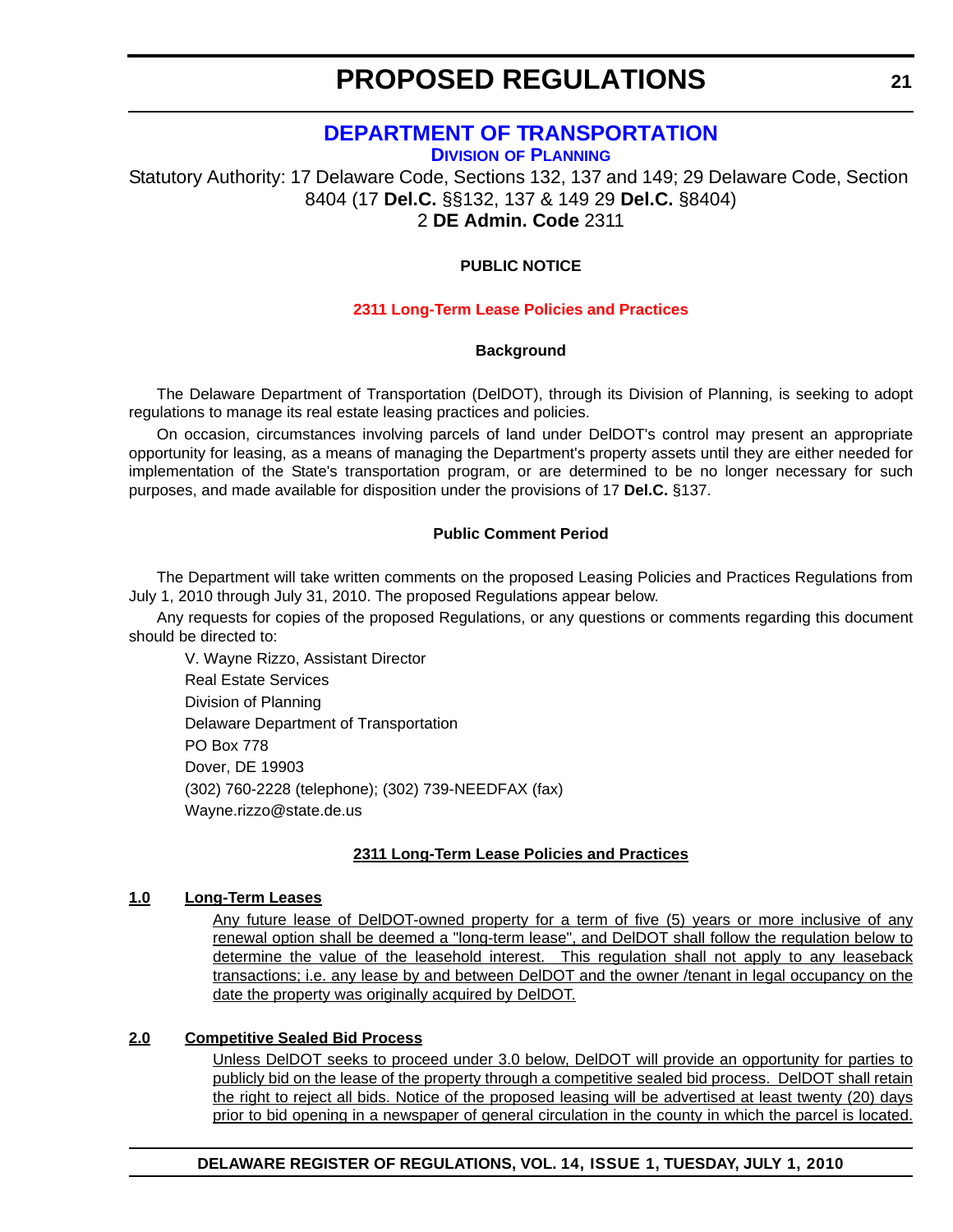Conspicuous notice shall also be displayed on the property in question at least 20 days prior to bid opening. The second notice will be published approximately ten (10) days prior to bid opening in a newspaper of general circulation in the county in which the parcel is located. DelDOT shall offer the property for lease at not less than 85 percent of the approved market value rent established by a licensed appraiser.

# **3.0 Economic and Civic/Benevolent Purpose Consideration.**

- 3.1 In the event DelDOT should be asked by a party or otherwise consider entering into a long-term lease for economic development consideration or civic/benevolent purposes, DelDOT will first determine market value rent through a licensed appraiser. For purposes of this regulation, an economic development or civic/benevolent purpose proposal is defined as changes to material conditions under the lease that result in less direct monetary value to DelDOT in exchange for the development of jobs, economic growth and/or the furtherance of a civic/benevolent purpose. The purpose of this value determination is to allow for a fair, thorough and transparent consideration of the proposed incentive or grant being considered.
- 3.2 In cases where the request involves a potential economic development opportunity, DelDOT, after making the value determination referenced above, shall refer the matter to the Delaware Economic Development Office ("DEDO") for its determination of whether the economic development benefits justify the value of the reduced lease. To the extent DEDO recommends moving forward with the lease transaction, DEDO and DelDOT shall first present such proposal to the Council on Development Finance ("CDF") for CDF review and approval, following the required notice provisions for CDF proceedings. In addition, DelDOT shall provide conspicuous notice on the property in question at least 20 day prior to the CDF meeting where the proposal is considered. If approved by the CDF, DelDOT may enter into the lease agreement on the condition that the nature of the lease, terms of rent and other material conditions are consistent with the recommendations of DEDO and approval of CDF. DelDOT will continue to manage the properties during the lease term.
- 3.3 In the cases where the request involves a potential civic or other benevolent purpose, DelDOT shall hold a public meeting in the general vicinity of property in question. The notice shall clearly state the proposed lessee, the proposed lease term, the estimated value of the reduced lease terms and such notice will be advertised at least twenty (20) days prior to the hearing in a newspaper of general circulation in the county in which the parcel is located. Conspicuous notice shall also be displayed on the property in question at least 20 days prior to bid opening. A second notice will be published approximately ten (10) days prior to bid opening in a newspaper of general circulation in the county in which the parcel is located. In addition, DelDOT shall notify in writing and seek input from the elected State Representative and Senator of the district where the property is located. Upon conclusion of the hearing and a period of 10 days for additional written comments, the Secretary will determine whether or not DelDOT will lease the property as proposed.

# **4.0 General Policies Governing Long-Term Leases of DelDOT Owned Property**

- 4.1 Form leases shall be prepared by in-house legal counsel.
- 4.2 All long-term leases or modifications thereof shall require the review of in-house legal counsel and the signature of the Secretary or the Secretary's designee.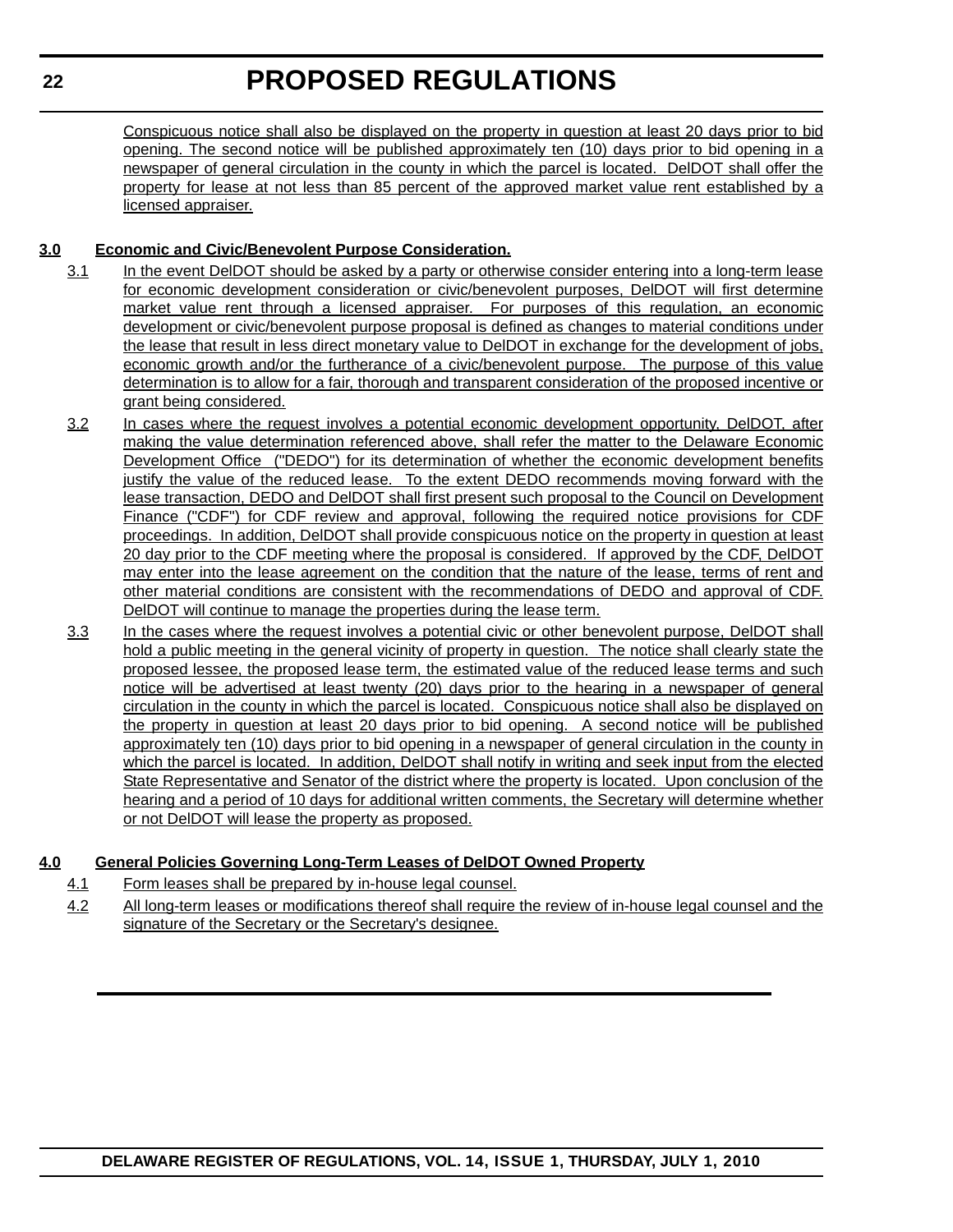# **Symbol Key**

<span id="page-22-0"></span>Arial type indicates the text existing prior to the regulation being promulgated. Underlined text indicates new text added at the time of the proposed action. Language which is stricken through indicates text being deleted. **[Bracketed Bold language]** indicates text added at the time the final order was issued. **[Bracketed stricken through]** indicates language deleted at the time the final order was issued.

# **Final Regulations**

The opportunity for public comment shall be held open for a minimum of 30 days after the proposal is published in the *Register of Regulations*. At the conclusion of all hearings and after receipt within the time allowed of all written materials, upon all the testimonial and written evidence and information submitted, together with summaries of the evidence and information by subordinates, the agency shall determine whether a regulation should be adopted, amended or repealed and shall issue its conclusion in an order which shall include: (1) A brief summary of the evidence and information submitted; (2) A brief summary of its findings of fact with respect to the evidence and information, except where a rule of procedure is being adopted or amended; (3) A decision to adopt, amend or repeal a regulation or to take no action and the decision shall be supported by its findings on the evidence and information received; (4) The exact text and citation of such regulation adopted, amended or repealed; (5) The effective date of the order; (6) Any other findings or conclusions required by the law under which the agency has authority to act; and (7) The signature of at least a quorum of the agency members.

The effective date of an order which adopts, amends or repeals a regulation shall be not less than 10 days from the date the order adopting, amending or repealing a regulation has been published in its final form in the *Register of Regulations*, unless such adoption, amendment or repeal qualifies as an emergency under §10119.

# **[DEPARTMENT OF AGRICULTURE](http://dda.delaware.gov/harness/index.shtml) HARNESS RACING COMMISSION** Statutory Authority: 3 Delaware Code, Section 10005 (3 **Del.C.** §10005) 3 **DE Admin. Code** 501

### **[ORDER](#page-3-0)**

Pursuant to 29 **Del.C.** §10118 and 3 **Del.C.** §10005, the Delaware Harness Racing Commission issues this Order adopting proposed amendments to the Commission's Rules. Following notice and a public hearing on May 11, 2010, the Commission makes the following findings and conclusions:

### **Summary of the Evidence**

1. The Commission posted public notice of the proposed amendments to DHRC Rule 5.1.8 in the April 1, 2010 *Register of Regulations* (Volume 13, Issue 10) and for two consecutive weeks in April in *The News Journal* and *Delaware State News*. The Commission proposed to update Rule 5.1.8 in its entirety after Rules Committee review.

2. The Commission received no written comments. The Commission held a public hearing on May 11, 2010, in which no public comments were made.

### **Findings of Fact and Conclusions**

3. The public was given notice and an opportunity to provide the Commission with comments in writing and by testimony at the public hearing on the proposed amendments to the Commission's Rules.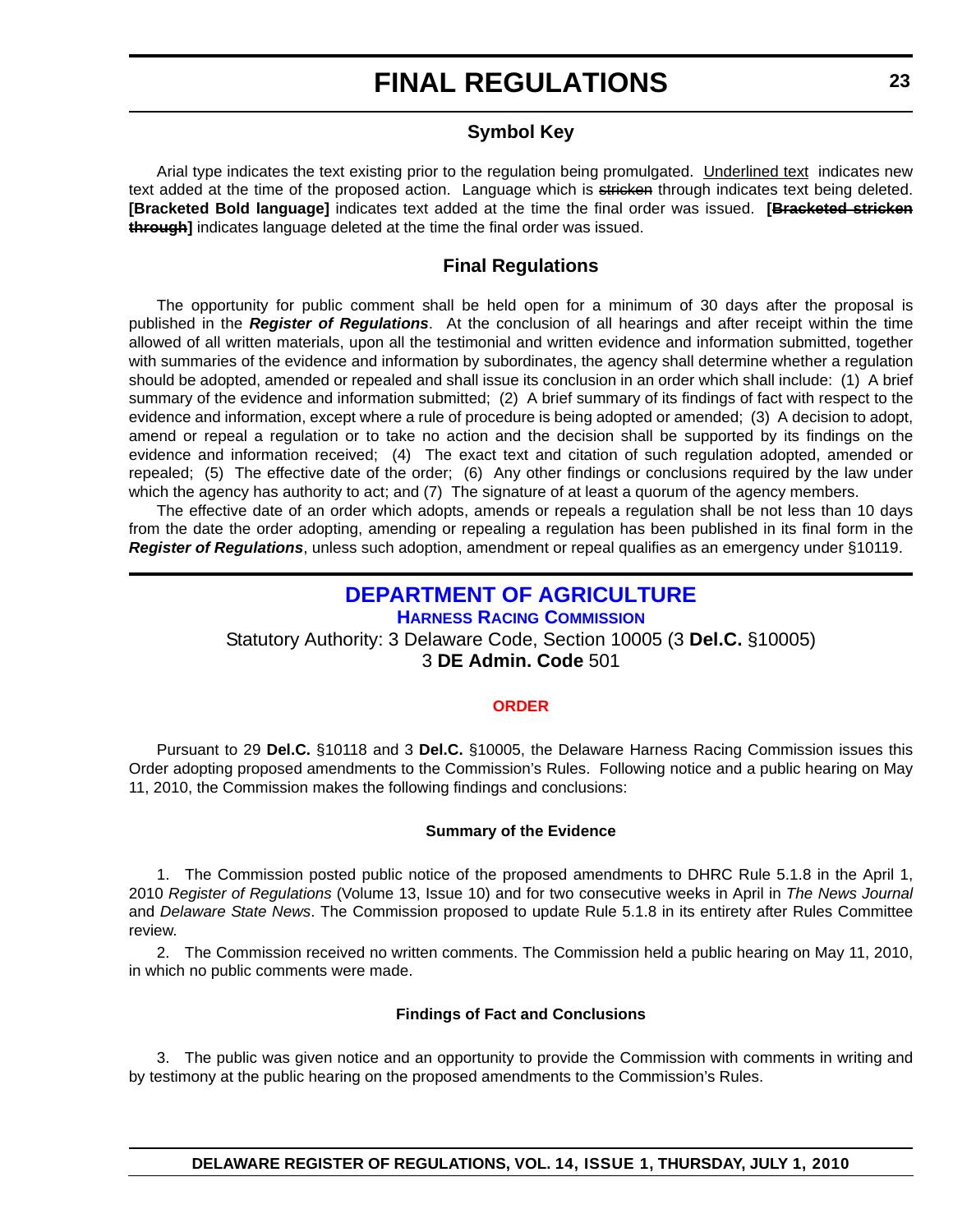4. After considering the rule changes as proposed, the Commission hereby adopts the rule changes as proposed. The Commission believes that these rule changes will allow the Delaware Harness Racing Commission rules to more accurately reflect current policy and procedures.

5. The effective date of this Order will be ten (10) days from the publication of this Order in the *Register of Regulations* on July 1, 2010.

**IT IS SO ORDERED** this 8<sup>th</sup> June, 2010. Beverly H. Steele, Chairman Larry Talley, Commissioner Robert (Breezy) Brown, Commissioner **Patt Wagner, Commissioner** Patt Wagner, Commissioner George P. Staats, Commissioner

# **501 Harness Racing Rules and Regulations**

# *(Break in Continuity of Sections)*

# **5.0 Licensees**

5.1 General Provisions

# *(Break in Continuity within Section)*

- 5.1.8 Substance Abuse/Addiction Controlled Substances
	- 5.1.8.1 It is the right and obligation of the Commission to test and establish rules governing substance abuse and controlled substances to preserve the safety and integrity of harness racing.
		- 5.1.8.1.1 All licensees shall be deemed to be exercising the privileges of their license, and to be subject to the requirements of these rules, when engaged in activities that could affect the outcome of a race or diminish the conditions of safety or decorum required in restricted areas.
		- 5.1.8.1.2 As used in this regulation, the terms "controlled substance" and "drug paraphernalia" have the meanings provided in the Uniform Controlled Substance Act, 16 **Del.C.**, Ch. 47.
	- 5.1.8.2 It shall be a violation to exercise the privileges granted by a license from this Commission if the licensee:
		- 5.1.8.2.1 Is engaged in the illegal sale or distribution of alcohol or any controlled substance;
		- 5.1.8.2.2 Possesses, without a valid prescription, any controlled substance;
		- 5.1.8.2.3 Is intoxicated or under the influence of alcohol or any controlled substance;
		- 5.1.8.2.4 Is addicted, having been determined to be so by a professional evaluation, to alcohol or other drugs and not engaged in an abstinence-based program of recovery acceptable to the Commission; Has in his or her possession any drug paraphernalia;
		- 5.1.8.2.5 Has in his possession within the enclosure any equipment, products or materials of any kind which are used or intended for use in planting, propagating, cultivating, growing, harvesting, manufacturing, compounding, converting, producing, processing, preparing, testing, analyzing, packaging, repackaging, storing, containing, concealing, injecting, ingesting, inhaling or otherwise introducing into the human body a controlled dangerous substance; Refuses to submit to breathalyzer, urine or other alcohol or drug testing when requested by the Presiding Judge or Chief Investigator;
		- 5.1.8.2.6 Refuses to submit to urine or drug testing, when notified that such testing is based on a random drug testing procedure, is based on reasonable suspicion that the person is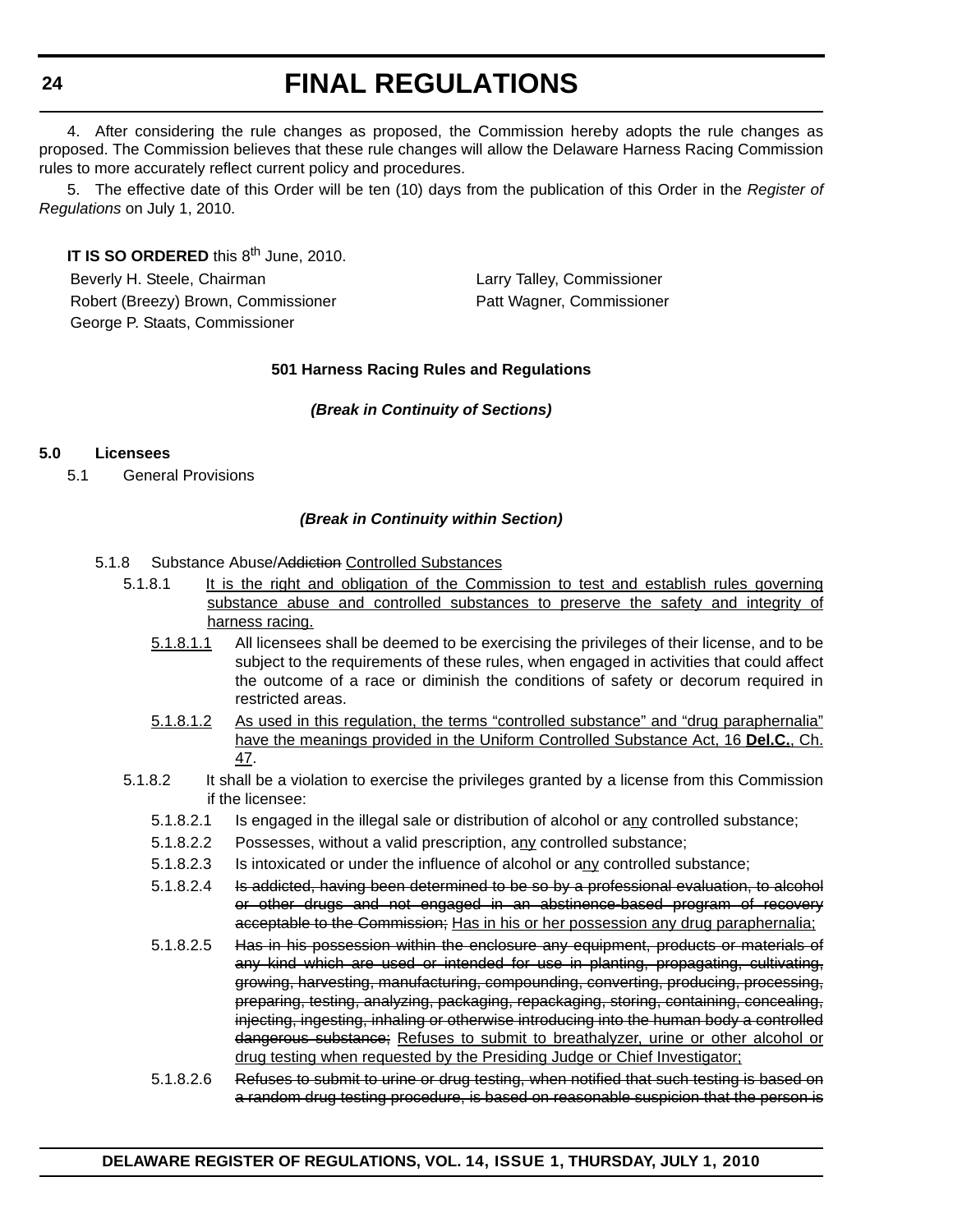using drugs or alcohol or is based on the licensee's acting as if in an impaired condition; or

- 5.1.8.2.7 Presently has drugs (controlled substances) or alcohol in his or her body. With regard to alcohol, tThe results of a breathalyzer test showing a reading of more than .05 0.02 percent of alcohol in the blood shall be the criterion for a finding of alcohol present in the body; provided, however, that with respect to licensees under the age of 21, the presence of any measurable level of alcohol in the blood shall constitute a violation. With regard to other controlled substances, presence of the drug in any quantity measured by the testing instrument establishes the presence of the drug for purposes of this paragraph.
	- 5.1.8.2.6.1 The breathalyzer shall be maintained and tested to insure accuracy according to the guidelines of the manufacturer.
- 5.1.8.2.7 Presently has any controlled substance in his or her body. The presence of the drug controlled substance in any quantity measured by the testing instrument establishes the presence of the drug controlled substance for purposes of this paragraph.
	- 5.1.8.2.7.1 A licensee is responsible for giving notice (on a Commission approved form) to the Chief Investigator that he or she is using a controlled substance or prescription drug under a valid prescription form a licensed physician. No licensee using a controlled substance or prescription drug will be allowed to participate in racing activities unless the physician has certified (on a Commission approved form) that the use of the controlled substance or prescription drug, when used as prescribed, will not adversely affect the licensee's ability to properly and safely carry out his or her responsibilities.
- 5.1.8.3 At its discretion, the Commission may conduct random or episodic random drug testing, as well as testing based on reasonable suspicion, in order to ensure safety on the racetrack. The Commission may conduct random or episodic alcohol or drug testing, as well as alcohol or drug testing based on reasonable suspicion.
	- 5.1.8.3.1 No notice need be given as to onset or cessation of alcohol or drug testing.
	- 5.1.8.3.2 The testing of a licensee may include a field test.
		- 5.1.8.3.2.1 For licensees whose field test results are positive under this regulation, the field test results shall be confirmed by a laboratory acceptable to the Commission, provided that the licensee may be summarily suspended for up to ten days pending the results of the laboratory confirmation test. If the laboratory test confirms the positive field test the licensee may continue to be summarily suspended pending a Commission hearing.
- 5.1.8.4 When conducted, random drug testing shall apply equally to all licensees who are, at the time of the random testing, exercising the privileges of their license in such ways as may affect the outcome of a race or diminish the conditions of safety or decorum required in restricted areas.
- 5.1.8.5 No notice need be given as to onset or cessation of random testing.
- 5.1.8.6 For licensees who are tested under the provisions in this chapter, and whose urine testing shows the presence of drugs (controlled substances) or alcohol, any field screening test results shall be confirmed by a laboratory acceptable to the Commission which shall include Gas Chromatography/Mass Spectrometry (GC/MS) procedures.
- 5.1.8.7 When the sample quantity permits, each test sample may be divided into portions so that one portion may be used for the confirmation procedure and another portion may be utilized to obtain an independent analysis of the urine sample.

5.1.8.83.2.2 The Commission shall provide for a secure chain of custody for If the sample.

5.1.8.9 Assuming that laboratory procedures confirm the field screening test results, all costs for the transportation and testing of the sample, including the costs of the independent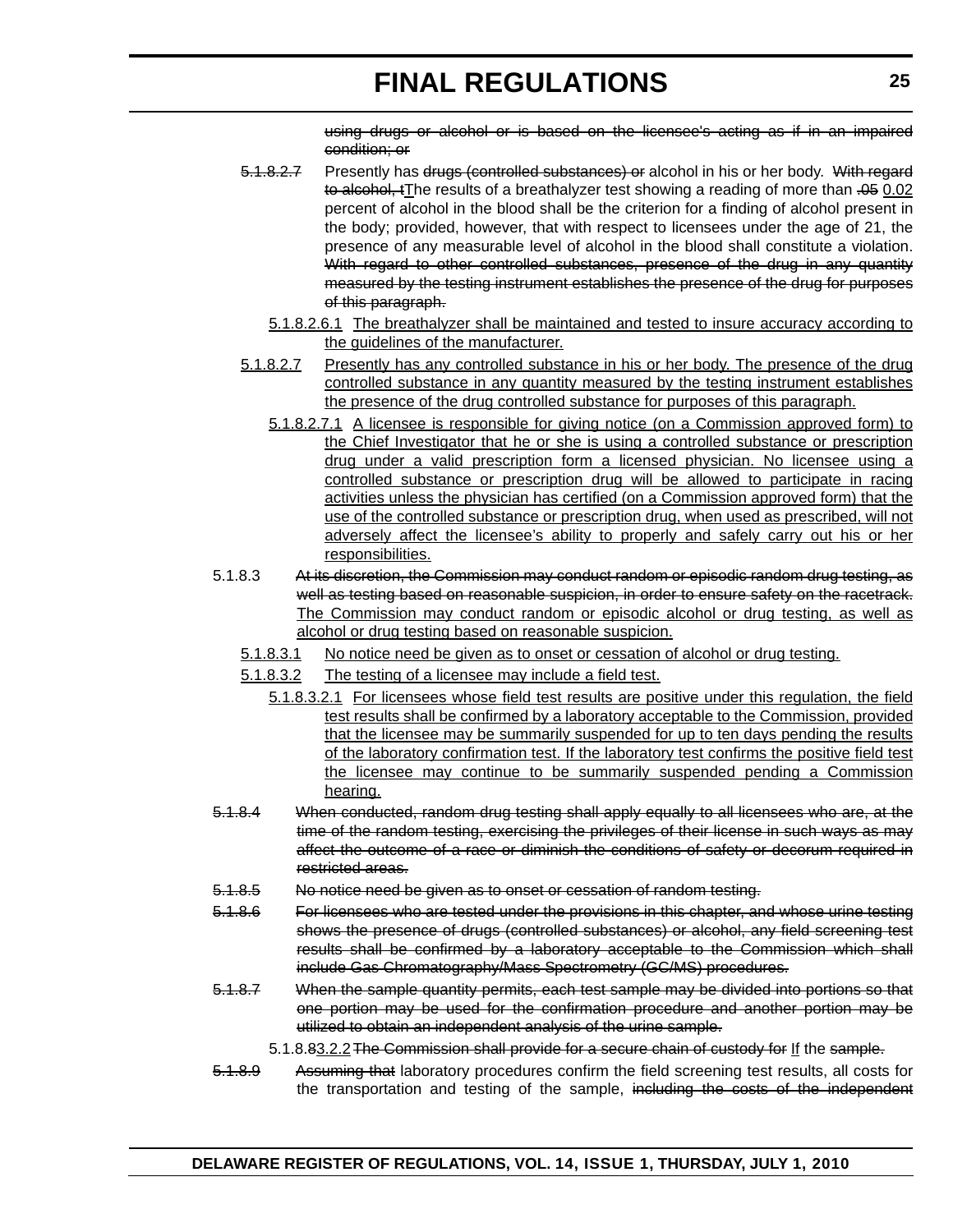analysis of the divided portion of the sample, shall be the financial responsibility of the licensee.

- <span id="page-25-0"></span>5.1.8.10 Payment shall be due from the requesting person licensee immediately upon receipt of notice of the costs.
- 5.1.8.11 A licensee penalized or restricted pursuant to this chapter shall retain rights of due process with respect to any determination of alleged violations which may adversely affect the right to hold a license.
- 5.1.8.12 If there has been a violation, as specified in 5.1.8.2 above, the following procedures will be followed:
	- 5.1.8.12.1 The Commission or Presiding Judge may, at its or his discretion,
	- 5.1.8.3.3 The testing of a licensee may also include a laboratory test without a prior field test.
		- 5.1.8.3.3.1 **[The specimen sample quantity collected should be adequate to When the** sample quantity permits, each test sample may] be divided into portions so that one portion may be used for the initial **[laboratory test test or confirmation]** procedure and another portion may be utilized to obtain an independent **[drug]** analysis of the **[specimen test]** sample.
		- 5.1.8.3.3.2 All costs for the transportation and testing of an independent analysis of the specimen sample shall be the financial responsibility of the licensee. Payment shall be due from the licensee immediately upon receipt of notice of the costs.

**\*Please note that no additional changes were made to the regulation as originally proposed and published in the April 2010 issue of the** *Register* **at page 1397 (13 DE Reg. 1397). Therefore, the final regulation is not being republished. A copy of the final regulation is available at:**

**[501 Harness Racing Rules and Regulations](http://regulations.delaware.gov/register/july2010/final/14 DE Reg 23 07-01-10.htm)**

# **[DEPARTMENT OF EDUCATION](http://www.doe.k12.de.us/)**

**OFFICE OF THE SECRETARY**

Statutory Authority: 14 Delaware Code, Section 122(b) (14 **Del.C.** §122(b)) 14 **DE Admin. Code** 251

# **REGULATORY IMPLEMENTING ORDER**

### **[251 Family Educational Rights and Privacy Act \(FERPA\)](#page-3-0)**

### **I. Summary of the Evidence and Information Submitted**

The Secretary of Education intends to amend 14 **DE Admin. Code** 251 Family Educational Rights and Privacy Act (FERPA). This regulation was reviewed subject to the five year review requirement. This regulation contemplates the state, local school districts and charter schools develop, adopt, and maintain policies for educational records that are consistent with the federal Family Educational Rights and Privacy Act (FERPA).

The regulation was proposed for readoption in the December 2009 *Register of Regulations*. Based on comments received from the Governors Advisory Council for Exceptional Citizens and the State Council for Persons with Disabilities the Department is republishing with amendments. The amendments address students served in the Department of Correction system.

Notice of the proposed regulation was published in the *News Journal* and the *Delaware State News* on Thursday, May 3, 2010, in the form hereto attached as *Exhibit "A"*. Comments were received from Governor's Advisory Council for Exceptional Citizens and the State Council for Persons with Disabilities endorsing the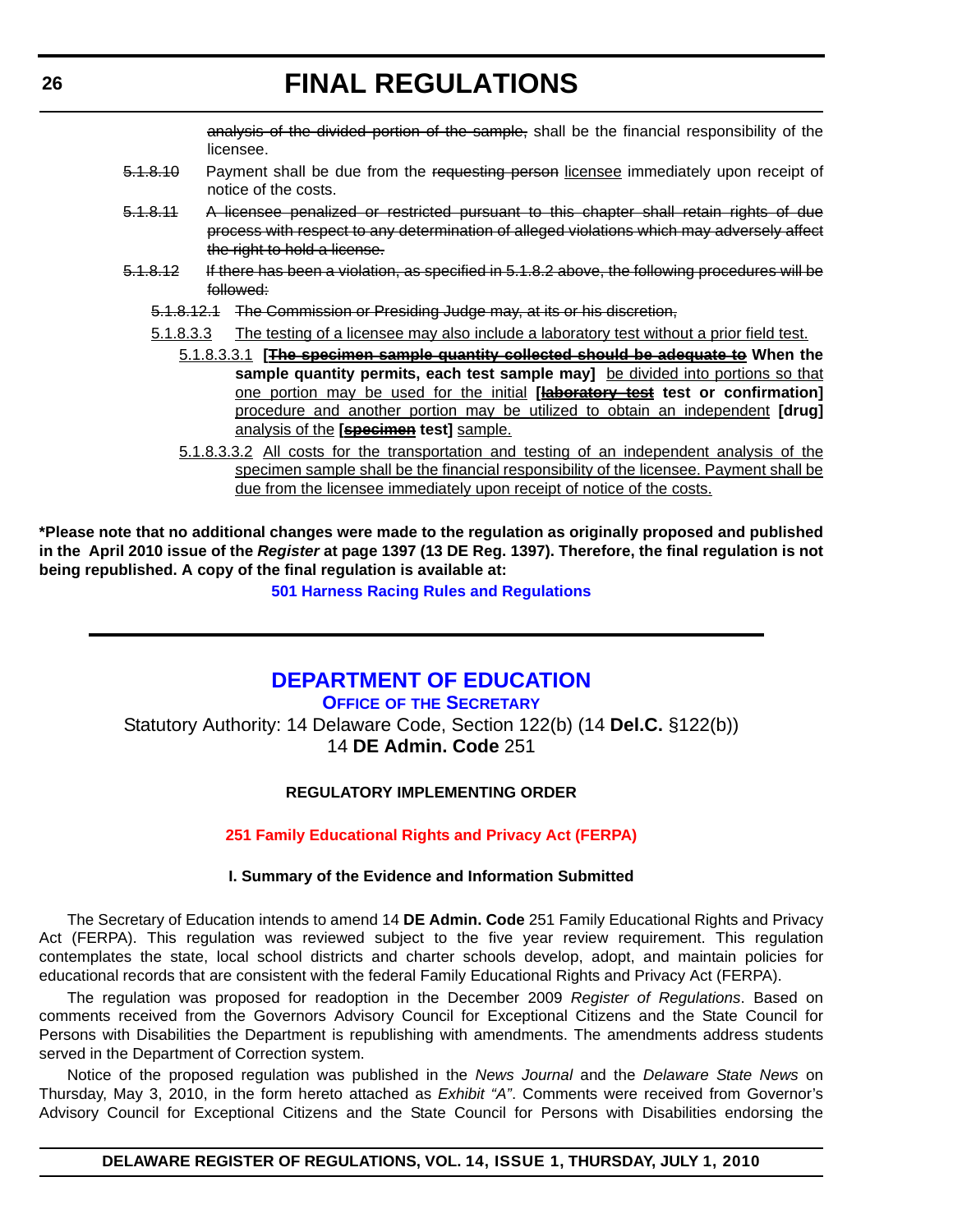amendment while offering a language change. The Department appreciates the recommendation; however, upon review, did not believe the language change was necessary.

# **II. Findings of Facts**

The Secretary finds that it is appropriate to amend 14 **DE Admin. Code** 251 Family Educational Rights and Privacy Act (FERPA). This regulation contemplates the state, local school districts and charter schools develop, adopt, and maintain policies for educational records that are consistent with the federal Family Educational Rights and Privacy Act (FERPA).

# **III. Decision to Amend the Regulation**

For the foregoing reasons, the Secretary concludes that it is appropriate to amend 14 **DE Admin. Code** 251 Family Educational Rights and Privacy Act (FERPA). Therefore, pursuant to 14 **Del.C***.* §122, 14 **DE Admin. Code** 251 Family Educational Rights and Privacy Act (FERPA) attached hereto as *Exhibit "B"* is hereby amended. Pursuant to the provision of 14 **Del.C.** §122(e), 14 **DE Admin. Code** 251 Family Educational Rights and Privacy Act (FERPA) hereby amended shall be in effect for a period of five years from the effective date of this order as set forth in Section V. below.

# **IV. Text and Citation**

The text of 14 **DE Admin. Code** 251 Family Educational Rights and Privacy Act (FERPA) amended hereby shall be in the form attached hereto as *Exhibit "B"*, and said regulation shall be cited as 14 **DE Admin. Code** 251 Family Educational Rights and Privacy Act (FERPA) in the *Administrative Code of Regulations* for the Department of Education.

# **V. Effective Date of Order**

The actions hereinabove referred to were taken by the Secretary pursuant to 14 **Del.C.** §122 on June 17, 2010. The effective date of this Order shall be ten (10) days from the date this Order is published in the *Delaware Register of Regulations.*

**IT IS SO ORDERED** the 17<sup>th</sup> day of June 2010.

# **DEPARTMENT OF EDUCATION**

Lillian M. Lowery, Ed.D., Secretary of Education

Approved this 17<sup>th</sup> day of June 2010

**\*Please note that no changes were made to the regulation as originally proposed and published in the April 2010 issue of the** *Register* **at page 1380 (13 DE Reg. 1380). Therefore, the final regulation is not being republished. A copy of the final regulation is available at:**

**[251 Family Educational Rights and Privacy Act \(FERPA\)](http://regulations.delaware.gov/register/july2010/final/14 DE Reg 26 07-01-10.htm)**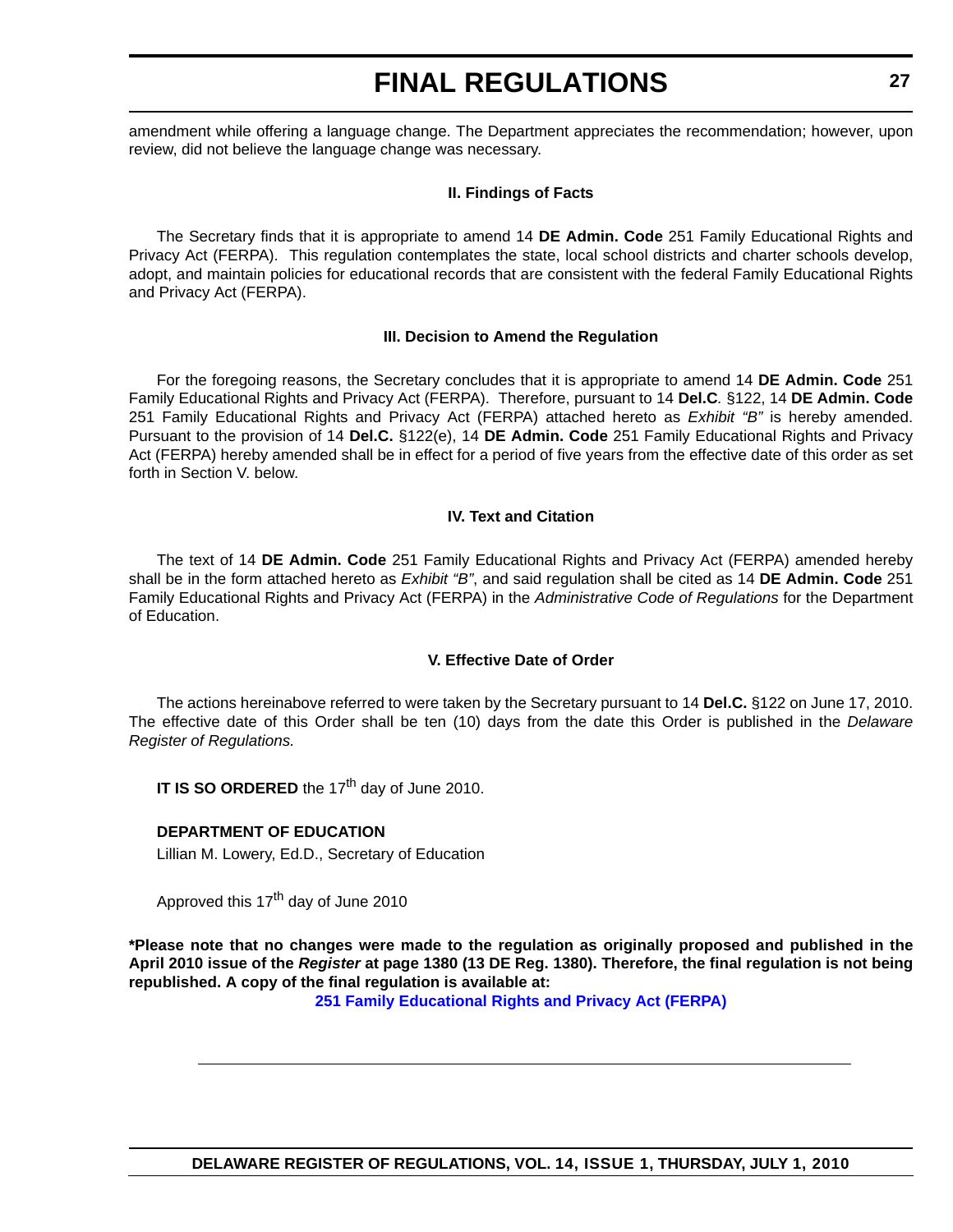# <span id="page-27-0"></span>**OFFICE OF [THE SECRETARY](http://www.doe.k12.de.us/)** Statutory Authority: 14 Delaware Code, Section 122 (14 **Del.C.** §122) 14 **DE Admin. Code** 545

# **REGULATORY IMPLEMENTING ORDER**

#### **[545 K to 12 School Counseling Programs](#page-3-0)**

#### **I. Summary of the Evidence and Information Submitted**

The Secretary of Education seeks the consent of the State Board of Education to amend 14 **DE Admin. Code** 545 K to 12 School Counseling Programs. The amendments include the following: 1) requirement that each school have a written counseling plan rather than a district plan; 2) specificity of the American School Counselors Association's (ASCA) National Standards for School Counseling Programs; 3) the specific elements of the ASCA's national model; 4) the plans are to be updated annually rather than every 3 years; 4) requirement that the written plan be on file at the Department; and 5) clarification that the Department may periodically review the written school plans. In addition, a charter school is not required to follow this regulation for purposes of how the school is addressing the accepted models of student development (14 **DE Admin. Code** 275 Charter Schools).

Notice of the proposed regulation was published in the *News Journal* and the *Delaware State News* on Monday, May 3, 2010, in the form hereto attached as Exhibit "A". The Department received comments from both the State Council for Persons with Disabilities and the Governor's Advisory Council for Exceptional Citizens endorsing the amendments.

#### **II. Findings of Facts**

The Secretary finds that it is appropriate to amend 14 DE Admin. Code 545 K to 12 School Counseling Program. The amendments include the following: 1) requirement that each school have a written counseling plan rather than a district plan; 2) specificity of the American School Counselors Association's (ASCA) National Standards for School Counseling Programs; 3) the specific elements of the ASCA's national model; 4) the plans are to be updated annually rather than every 3 years; 4) requirement that the written plan be on file at the Department; and 5) clarification that the Department may periodically review the written school plans. In addition, a charter school is not required to follow this regulation for purposes of how the school is addressing the accepted models of student development (14 **DE Admin. Code** 275 Charter Schools).

#### **III. Decision to Amend the Regulation**

For the foregoing reasons, the Secretary concludes that it is appropriate to amend 14 **DE Admin. Code** 545 K to 12 School Counseling Program. Therefore, pursuant to 14 **Del.C.** §122, 14 **DE Admin. Code** 545 K to 12 School Counseling Program attached hereto as Exhibit "B" is hereby amended. Pursuant to the provision of 14 **Del.C.** §122(e), 14 **DE Admin. Code** 545 K to 12 School Counseling Program hereby amended shall be in effect for a period of five years from the effective date of this order as set forth in Section V. below.

### **IV. Text and Citation**

The text of 14 **DE Admin. Code** 545 K to 12 School Counseling Program amended hereby shall be in the form attached hereto as Exhibit "B", and said regulation shall be cited as 14 **DE Admin. Code** 545 K to 12 School Counseling Program in the Administrative Code of Regulations for the Department of Education.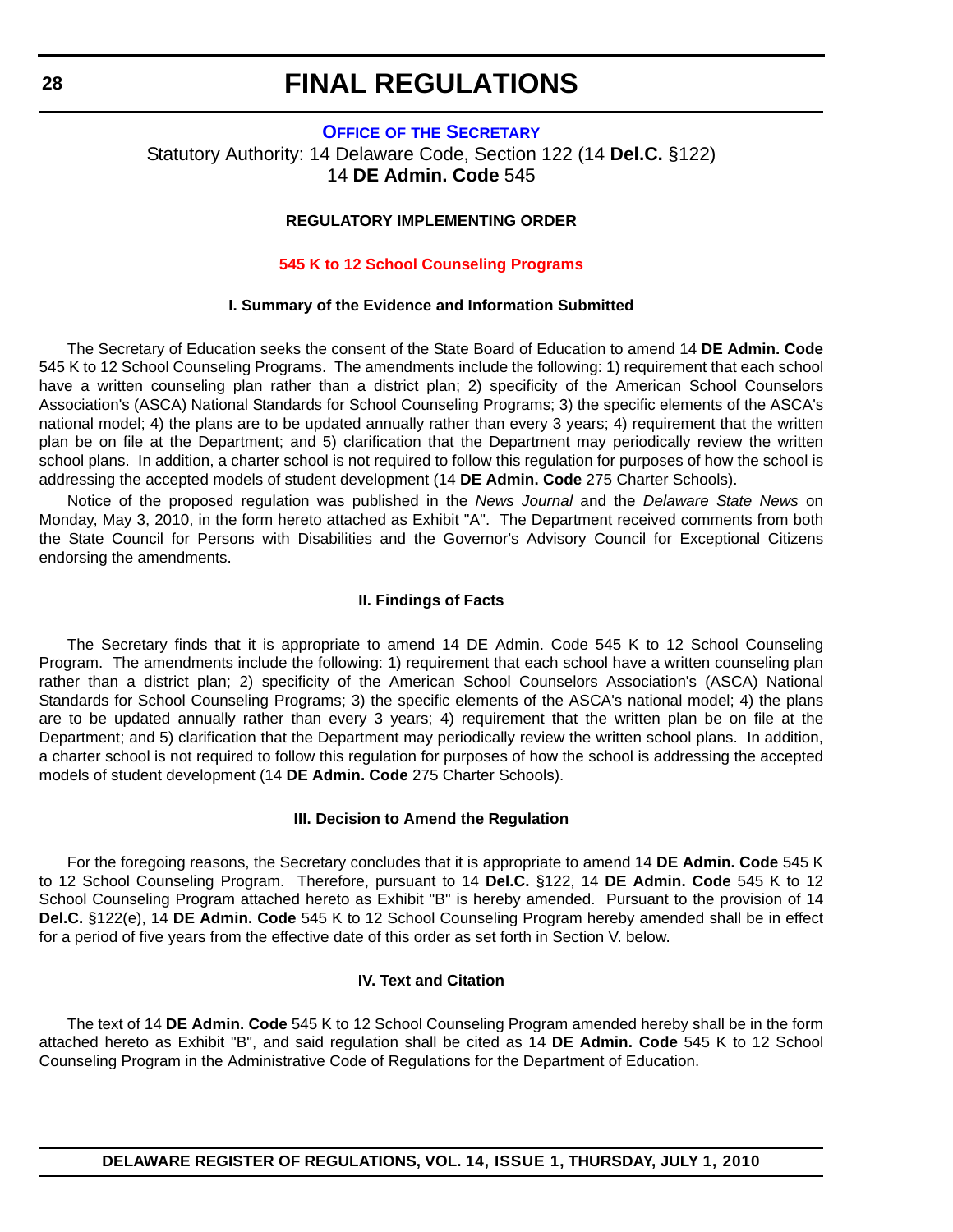# **V. Effective Date of Order**

<span id="page-28-0"></span>The actions hereinabove referred to were taken by the Secretary pursuant to 14 **Del.C.** §122 on June 17, 2010. The effective date of this Order shall be ten (10) days from the date this Order is published in the *Delaware Register of Regulations*.

**IT IS SO ORDERED** the 17th day of June 2010.

# **DEPARTMENT OF EDUCATION**

Lillian M. Lowery, Ed.D., Secretary of Education

Approved this 17th day of June 2010

# **STATE BOARD OF EDUCATION**

Teri Quinn Gray, Ph.D., President Dennis J. Savage Jorge L. Melendez, Vice President Dr. Terry M. Whittaker, Ed.D. G. Patrick Heffernan **Dr. James L. Wilson, Ed.D.** Barbara B. Rutt

**\*Please note that no changes were made to the regulation as originally proposed and published in the April 2010 issue of the** *Register* **at page 1382 (13 DE Reg. 1382). Therefore, the final regulation is not being republished. A copy of the final regulation is available at:**

**[545 K to 12 School Counseling Programs](http://regulations.delaware.gov/register/july2010/final/14 DE Reg 28 07-01-10.htm)**

# **[PROFESSIONAL STANDARDS BOARD](http://www.doe.k12.de.us/)**

Statutory Authority: 14 Delaware Code, Section 1205(b) (14 **Del.C.** §1205(b)) 14 **DE Admin. Code** 1503

# **REGULATORY IMPLEMENTING ORDER**

# **[1503 Educator Mentoring](#page-3-0)**

# **I. Summary of the Evidence and Information Submitted**

The Professional Standards Board, acting in cooperation and consultation with the Department of Education, seeks the consent of the State Board of Education to amend 14 **DE Admin. Code** 1503 Educator Mentoring. This regulation requires amendments to reflect recent changes in regulation 14 **DE Admin. Code** 1511 Issuance and Renewal of Continuing License. In addition, amendments include allowing additional mentoring opportunities for employing authorities and clarity in the Department's responsibilities.

Notice of the proposed amendment of the regulation was published in the *News Journal* and the *Delaware State News* on April 1, 2010 in the form hereto attached as Exhibit "A". The notice invited written comments. No written comments were received.

**II. Findings of Facts**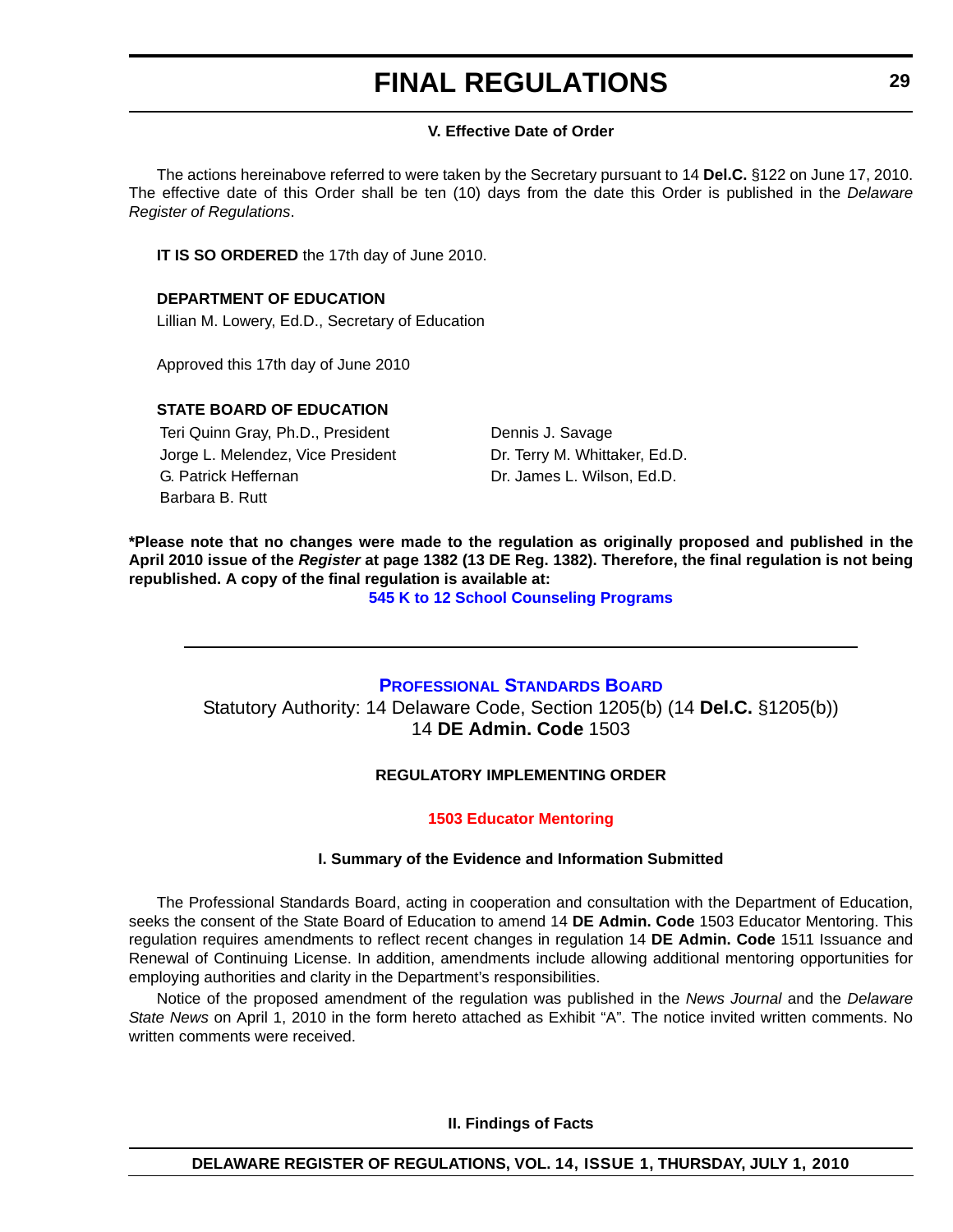The Professional Standards Board and the State Board of Education find that it is appropriate to amend this regulation to comply with changes in statute.

### **III. Decision to Amend the Regulation**

For the foregoing reasons, the Professional Standards Board and the State Board of Education conclude that it is appropriate to amend the regulation. Therefore, pursuant to 14 **Del.C.** §1205(b), the regulation attached hereto as Exhibit "B" is hereby amended. Pursuant to the provision of 14 **Del.C.** §122(e), the regulation hereby amended shall be in effect for a period of five years from the effective date of this order as set forth in Section V. below.

# **IV. Text and Citation**

The text of the regulation amended shall be in the form attached hereto as Exhibit "B", and said regulation shall be cited as 14 **DE Admin. Code** 1503 of the *Administrative Code of Regulations* of the Department of Education.

### **V. Effective Date of Order**

The effective date of this Order shall be ten (10) days from the date this Order is published in the *Delaware Register of Regulations.*

APPROVED BY THE PROFESSIONAL STANDARDS BOARD THE 3<sup>rd</sup> DAY OF JUNE. 2010

Kathleen Thomas, Chair **David Kohan** Michael Casson **Michael Casson Jill Lewandowski** Joanne Christian Wendy Murray Samtra Devard Gretchen Pikus Marilyn Dollard Whitney Price Karen Gordon Shelley Rouser Cristy Greaves **Karen Schilling-Ross** Lori Hudson Juanita Wilson

**IT IS SO ORDERED** the 17<sup>th</sup> day of June, 2010.

### **DEPARTMENT OF EDUCATION**

Lillian M. Lowery, Ed.D., Secretary of Education

Approved this  $17<sup>th</sup>$  day of June, 2010 **State Board of Education** Teri Quinn Gray, Ph.D., President Dennis J. Savage Jorge L. Melendez, Vice President Dr. Terry M. Whittaker, Ed.D. G. Patrick Heffernan Dr. James L. Wilson, Ed.D. Barbara B. Rutt

### **1503 Educator Mentoring**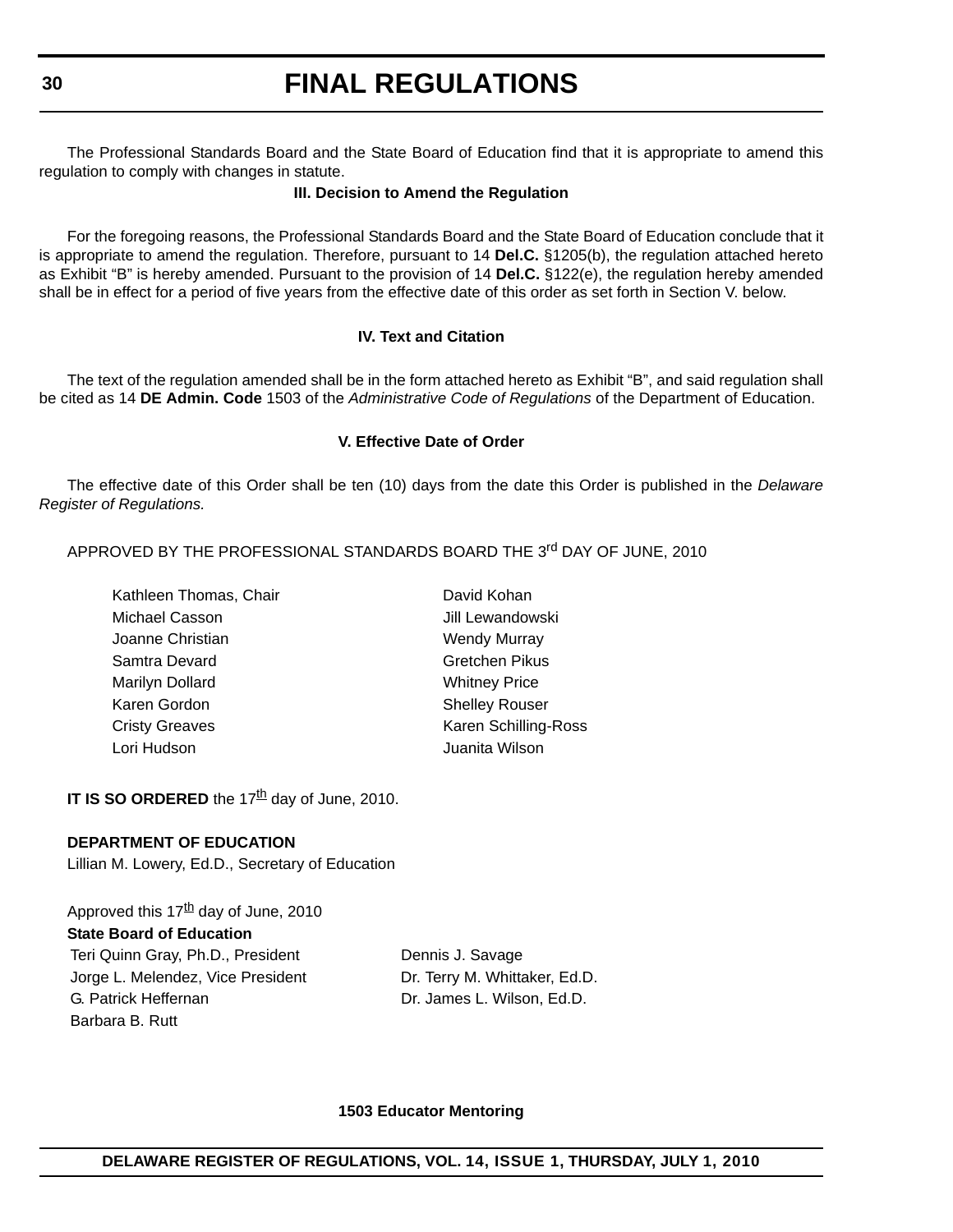# **1.0 Content**

This regulation shall apply to mentoring activities required of  $(1)$  all educators who hold an Initial License and (2) all educators who hold a Standard or Professional Status Certificate issued prior to August 1, 2003, or a Continuing, or Advanced License; who are new to the State of Delaware, new to an employing authority, or who move from one category of position to another (i.e., teacher to administrator), pursuant to 14 Del.C. §1210(c) Ch. 12.

# **2.0 Definitions**

The following words and terms, when used in this regulation, shall have the following meaning unless the context clearly indicates otherwise:

"**Approved Mentoring Program**" means a mentoring program approved by either the Department or the Standards Board.

"**Contact Hours**" means the face-to-face time a Mentor or Lead Mentor spends with his/her Protégé **[working specifically on mentoring activities]**.

**"Department"** means the Delaware Department of Education.

"**DPAS**" means an approved State educator performance evaluation system pursuant to 14 **Del.C.** Ch. 12, Subchapter VII.

**"Educator"** means a public school employee who holds a license issued person licensed and certified by the State under the provisions of 14 **Del.C.** Ch. 12, and includes teachers, specialists, and administrators, and as otherwise defined by the Standards Board and the State Board pursuant to 14 **Del.C**. §1203, but does not include substitute teachers to engage in the practice of instruction, administration or other related professional support services in Delaware public schools, including charter schools, pursuant to rules and regulations promulgated by the Standards Board and approved by the State Board. For the purposes of this regulation, **[licensed and certified alternative routes and charter school teachers, and teachers or specialists individuals "the term educator" shall also include substitute teachers]** who are employed on **[long-term]** temporary contracts of **[of including but not limited to**] ninety-one (91) days or longer in duration, [**shall also be included under the term "educator" with the intent or agreement to use the teaching experience to meet the alternative to the student teaching experience in the Initial License under 14 Del.C. §1210. This definition shall be construed to provide mentoring to long term substitute teachers who are currently working towards their Initial License.]**

**"Employing Authority"** means any entity which employs educators, and includes, but is not limited to, school districts, charter schools, boards of directors, or management companies.

**"Experienced Educator"** is an educator who holds a Continuing or Advanced License, or an educator who holds held a Standard or Professional Status Certificate issued prior to August 1, 2003, and a Standard Certificate in the area assigned. An educator from another jurisdiction who has completed three (3) or more years of successful teaching may be considered an experienced educator.

**"Lead Mentor"** means a teacher, specialist, or administrator who holds a Standard or Professional Status Certificate issued prior to August 1, 2003, or a Continuing or Advanced License, who has participated in the training specified approved by the Department for ILead mMentors and who is employed by an employing authority as a Lead Mentor and performs the duties and responsibilities assigned that position. Educators serving as Lead Mentors must have satisfactory DPAS evaluations, and may not be on a DPAS improvement plan.

**"License"** means a credential which authorizes the holder to engage in the practice for which the license is issued.

**"Mentor"** means an educator teacher, specialist, or administrator who holds a Standard or Professional Status Certificate issued prior to August 1, 2003, or a Continuing or Advanced License, who and has participated in the training for Mentors specified by the Department and the employing authority. Educators serving as Mentors must have satisfactory DPAS evaluations, and may not be on a DPAS Improvement Plan.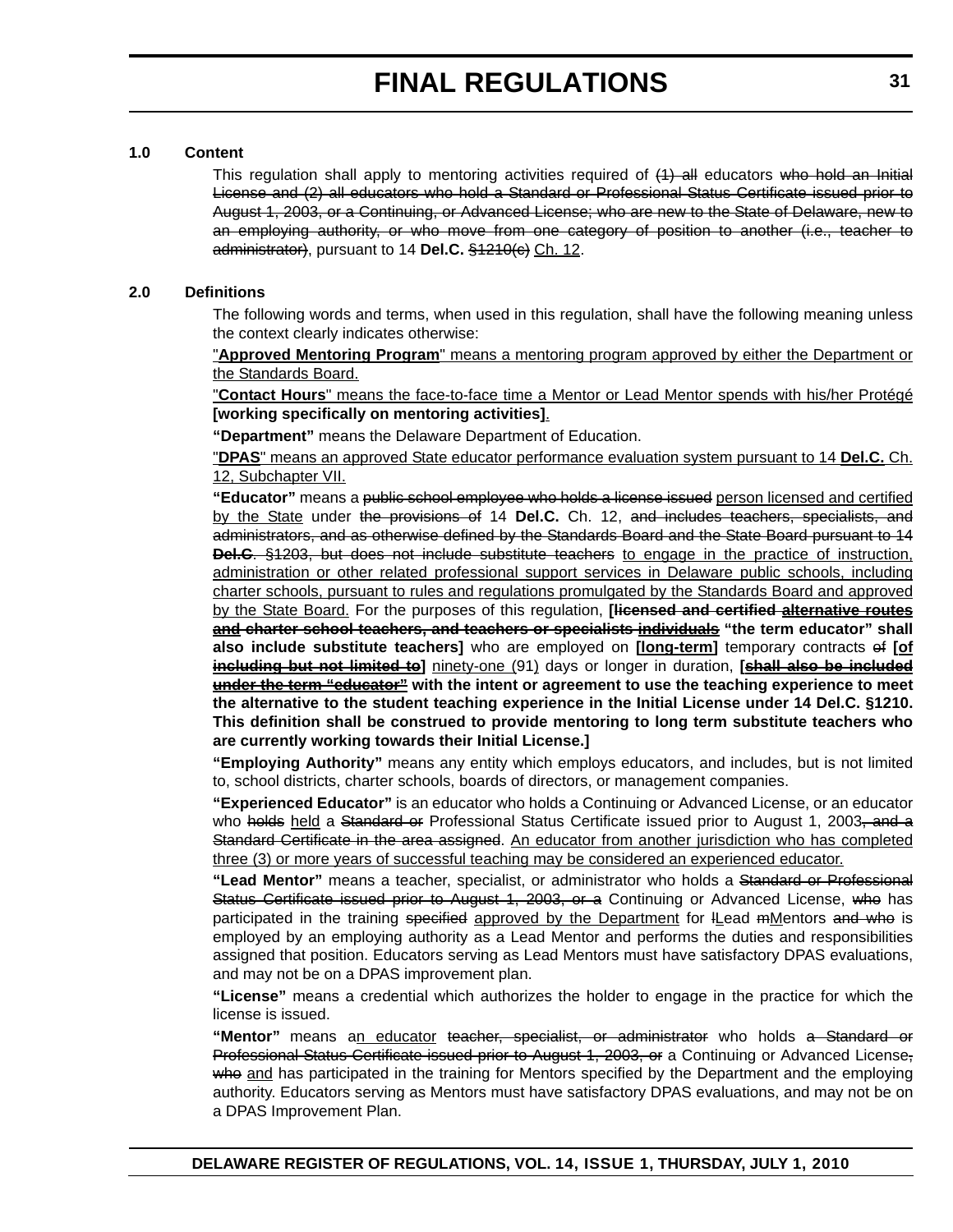**"Mentoring"** means activities, prescribed by the Department or other employing authority in which a holder of an Initial License must engage during the three year term of the Initial License. Mentoring also means activities prescribed by the Department or other employing authority for educators who are new to Delaware or who move to another employing authority. training and service in mentoring support or assistance provided through a formally organized approved mentoring program or such supplemental mentoring programs as required by regulation or by the educator's employing authority. Mentoring includes, but is not limited to the mentoring programs required for educators during their three (3) year Initial Licensure period, a Continuing Licensure period, or any other mentoring program as required by law.

**"NASSP"** means the National Association of Secondary School Principals.

"**New to a Category**" means that an educator has moved from the position of a teacher to the position of either a specialist or an administrator; has moved from the position of an administrator to the position of a teacher or a specialist; or has moved from the position of a specialist to the position of a teacher, an administrator or to a different type of certificated specialist position. Examples include but are not limited to a teacher changing positions to a school nurse, or a teacher changing positions to a principal or assistant principal, or a school nurse changing positions to a school counselor, or a teacher changing positions to a school counselor.

**"New Educator"** means an educator who holds an Initial License.

"**Site Coordinator**" means an individual appointed by an employing authority to oversee an educator mentoring program.

"**Specialist**" is an educator other than a teacher or administrator and includes, but is not limited to School Counselors, Library Media Specialists, School Psychologists and School Nurses.

**"Standards Board"** means the Professional Standards Board established pursuant to 14 **Del.C.** §1201.

**"State Board"** means the State Board of Education of the State pursuant to 14 **Del.C.** §104.

**["Successful Teaching" means the educator has demonstrated successful teaching experience by submitting documentation to the Department or employing authority of a minimum of three (3) years of teaching experience and of having received at least two (2) satisfactory evaluations from the other jurisdiction that the Department or employing authority finds are the equivalent of the two (2) satisfactory summative evaluations required of a Delaware educator.**

**"Teaching Experience" means meeting students on a regularly scheduled basis, planning and delivering instruction, developing or preparing instructional materials, and evaluating student performance under a State credential in any PreK to 12 public school setting or as approved by the Department.]**

# **3.0 Mentoring Programs**

- 3.1 The Department shall develop and approve educator mentoring programs for the following;
	- 3.1.1 All mentoring programs for teachers shall be aligned with Danielson's (2007) "A Framework for Teaching" and shall include training and support of the components of DPAS, including descriptive, non-evaluative feedback.
	- 3.1.2 All mentoring programs for specialists shall be aligned with applicable national specialist standards, Danielson's (2007) "A Framework for Teaching" and shall include training and support of the components of DPAS, including descriptive, non-evaluative feedback.
	- 3.1.3 All mentoring programs for administrators shall be based on 14 **DE Admin. Code** 1590 Delaware Administrator Standards, aligned with Danielson's (2007) "A Framework for Teaching" and shall include training and support of the components of DPAS, including descriptive, non-evaluative feedback.
- 3.2 An employing authority may develop then implement a distinct educator mentoring program as specified in Sections 4, 5 or 6;
	- 3.2.1 Each mentoring program shall meet the requirements in the distinct mentoring programs as listed in Sections 4, 5 or 6.

**DELAWARE REGISTER OF REGULATIONS, VOL. 14, ISSUE 1, THURSDAY, JULY 1, 2010**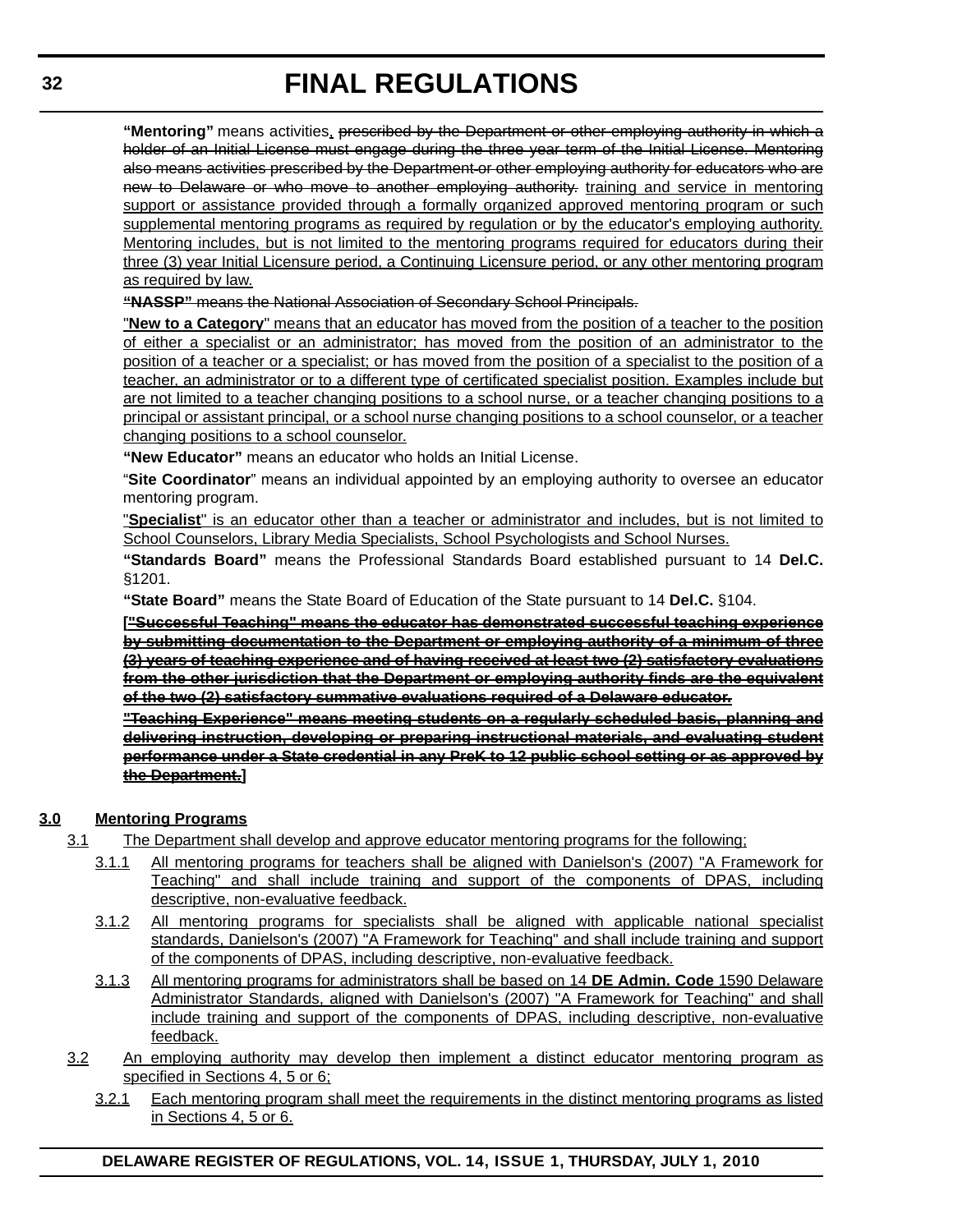- 3.2.2 The employing authority shall submit each distinct mentoring program plan to the Standards Board for review and consideration of approval.
- 3.2.3 The employing authority's mentoring program must be approved by the Standards Board a minimum of three (3) months prior to implementation.
- 3.3 Failure by an educator to successfully complete mentoring requirements**[; shall result in the denial of the Continuing License or suspension of the license as provided in 14 DE Admin. Code 1511 Issuance and Renewal of Continuing License.**
	- **3.3.1 Failure by a new educator to successfully complete the requirements of a new educator mentoring program shall result in the denial of a Continuing License.**
	- **3.3.2 Failure by an experienced teacher, specialist or administrator new to the State of Delaware, or those educators who are new to a category, to successfully complete the requirements of the appropriate approved mentoring program within the stipulated timeframe shall result in the suspension of their Continuing or Advanced License.]**
- 3.4 The Department shall also develop the following programs:
	- 3.4.1 A mentor training program for Lead Mentors, and
	- 3.4.2 A mentor training program for **[Administrative Administrator]** Lead Mentors

# **34.0 New Educator Mentoring**

- 34.1 In accordance with 14 **Del.C.** §1210(c), educators who are new to the profession and who hold an Initial License shall participate in mentoring activities prescribed approved by the Department or the Standards Board. Each new educator will shall at a minimum be assigned a Mentor for his or her first year in the profession on an active Initial License, with continuing support in years two and three, who.
	- 4.1.1 The Mentor will shall assist the new educator in becoming acclimated to the role, the school or other setting, and the Delaware content standards and, the Delaware Professional Teaching Standards, applicable national specialist standards, or the Delaware Administrator Standards.
	- 4.1.2 The new educator will shall meet with his or her Mentor for at least thirty (30) documented hours, which may include a combination of in school and after school time, during the first year of employment.
	- 4.1.3 The assignment of a Mentor beyond the first year of employment in Delaware is at the discretion of the employing authority, based upon a review of the educator's performance.
	- 4.1.4 The employing authority shall provide continuing support to the new educator during the second and third year of their Initial License.
- 34.2 The new educator shall.:
	- 4.2.1 during the three year term of the Initial License, a Attend such activities as are planned by the Department <u>or employing authority during the three</u> (3) year term of the Initial License, as part of the specified Nnew Eeducator Mmentoring Pprogram and offered in by individual employing authorities., and
- 3.3 The new educator shall participate in workshops and other activities offered for new educators as part of the New Educator Mentoring Program by the employing authority.
	- 34.2.2 The new educator shall cComplete the requirements of the **[appropriate applicable]** Nnew Eeducator Mmentoring Pprogram, which shall consist of no more than sixty (60) hours in the first year, inclusive of meetings between the Mentor and the new educator, and no more than thirty (30) hours in the second and third years.
	- 3.4.1 The New Educator Mentoring Program shall be aligned with Danielson's (1996) "A Framework for Teaching" and shall include training and support in the components of the Delaware Performance Appraisal System, including descriptive, non evaluative feedback. In the first year, 18 hours of training shall be based on the Pathwise Induction Program.
- 3.5 Failure by a new educator to complete the requirements of the New Educator Mentoring Program shall result in the denial of a Continuing License.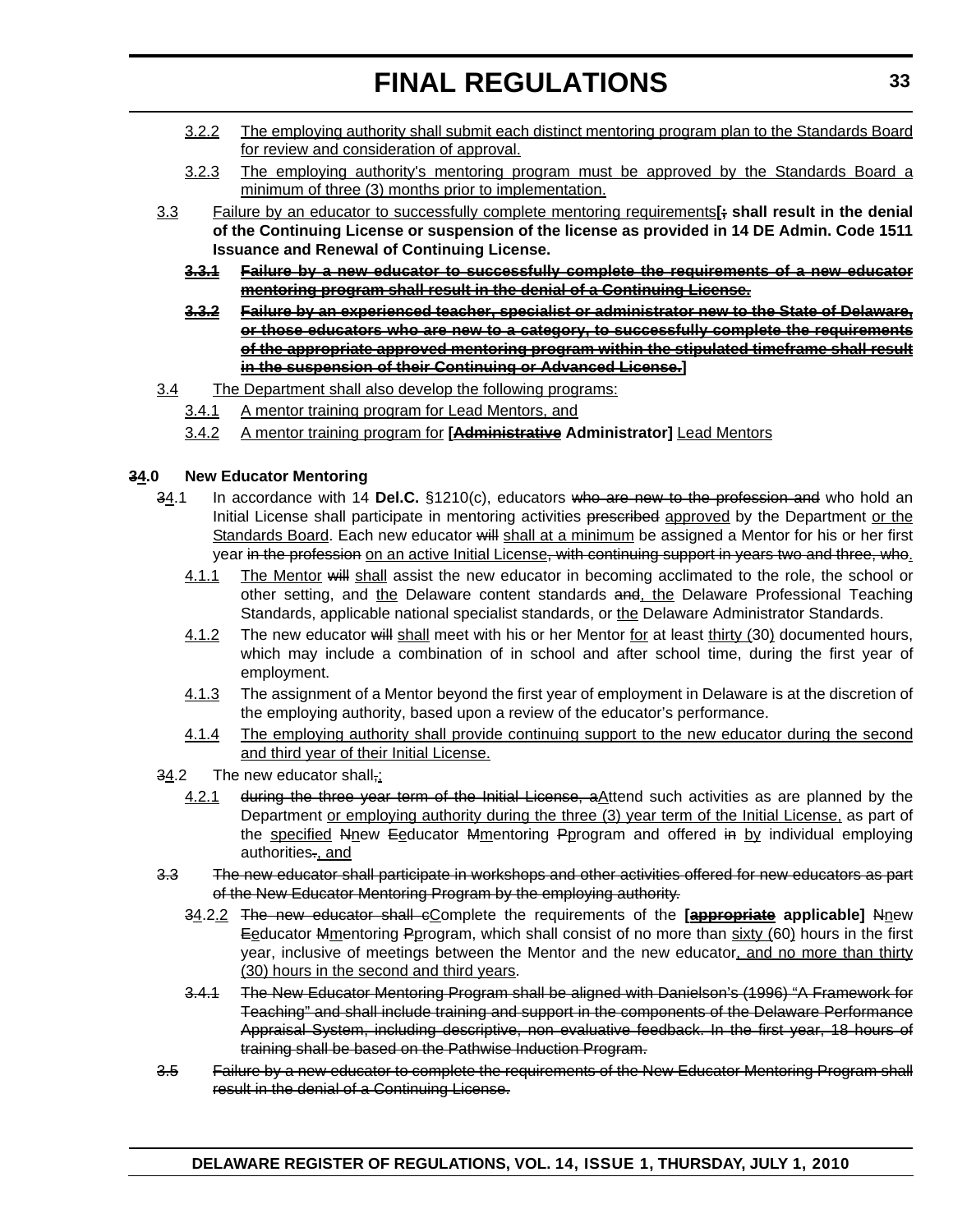# **45.0 Experienced Educators New to the State of Delaware**

- 4.1 Experienced teachers and specialists new to the State of Delaware who hold an Initial License shall participate in mentoring activities prescribed by the Department. Each teacher or specialist shall be assigned a mentor for the first year of employment in the State. The mentor will assist the new teacher or specialist in becoming acclimated to the role, the school or other setting, and Delaware content and teacher or specialist standards. The teacher or specialist will meet with his or her mentor at least 30 documented hours, which may include a combination of in school and after school time, during the first year of employment. The assignment of a mentor beyond the first year of employment in Delaware is at the discretion of the employing authority, based upon a review of the teacher's or specialist's performance.
	- 4.1.1 The teacher or specialist shall, during the three year term of the Initial License, attend such activities as are planned by the Department and offered by individual employing authorities.
	- 4.1.2 The teacher or specialist shall also participate in workshops and other activities concerning employing authority specific practices offered for new teachers and specialists by the employing authority.
- 4.2 Experienced teachers and specialists educators new to the State of Delaware who hold a Continuing or Advanced License shall, within the first year of employment, participate in, and successfully complete, an Department sponsored approved mentoring program consisting of at least thirty (30) documented hours, which focuses on current best practices in curriculum, instruction and assessment aligned to state or national standards.
- 4.3 Experienced educators new to the State who are employed as school administrators shall participate in mentoring activities specified by the Department, as well as in mentoring activities required by the employing authority.
- 4.4 Experienced teachers and specialists new to the State of Delaware who hold Initial Licenses shall complete the requirements of the New Educator Mentoring Program, which shall consist of no more than 60 hours, inclusive of meetings between the mentor and the experienced teachers and specialists.
	- 4.4.1 The Educator Mentoring Program shall be aligned with Danielson's (1996) "A Framework for Teaching" and shall include training and support in the components of the Delaware Performance Appraisal System, including descriptive, non evaluative feedback. In the first year, 18 hours of training shall be based on the Pathwise Induction Program.
- 4.5 Failure by an experienced teacher or specialist new to the State of Delaware to complete the requirements of the Educator Mentoring Program shall result in the denial of a Continuing License.

# **5.0 Experienced Delaware Educators New to an Employing Authority**

- 5.1 Experienced Delaware educators who hold a Continuing or Advanced License, or a Standard or Professional Status Certificate issued prior to August 1, 2003, who move to a different employing authority shall, within the first year of employment, participate in, and complete, an employing authority sponsored mentoring program which focuses on current best practices in curriculum, instruction and assessment aligned to state standards.
- 5.2 Experienced Delaware administrators moving to a new employing authority shall participate in that employing authority's designated mentoring program during the first year of employment.

# **6.0 Experienced Delaware Educators New to a Category of Employment [Reserved]**

6.1 Experienced educators who are new to a category shall within the first year of employment be assigned a Mentor, and participate in and complete an approved mentoring program consisting of at least thirty (30) documented hours which focuses on current best practices in curriculum, instruction, assessment or a specialist's or an administrator's position within the district or charter school and is aligned to State and national standards.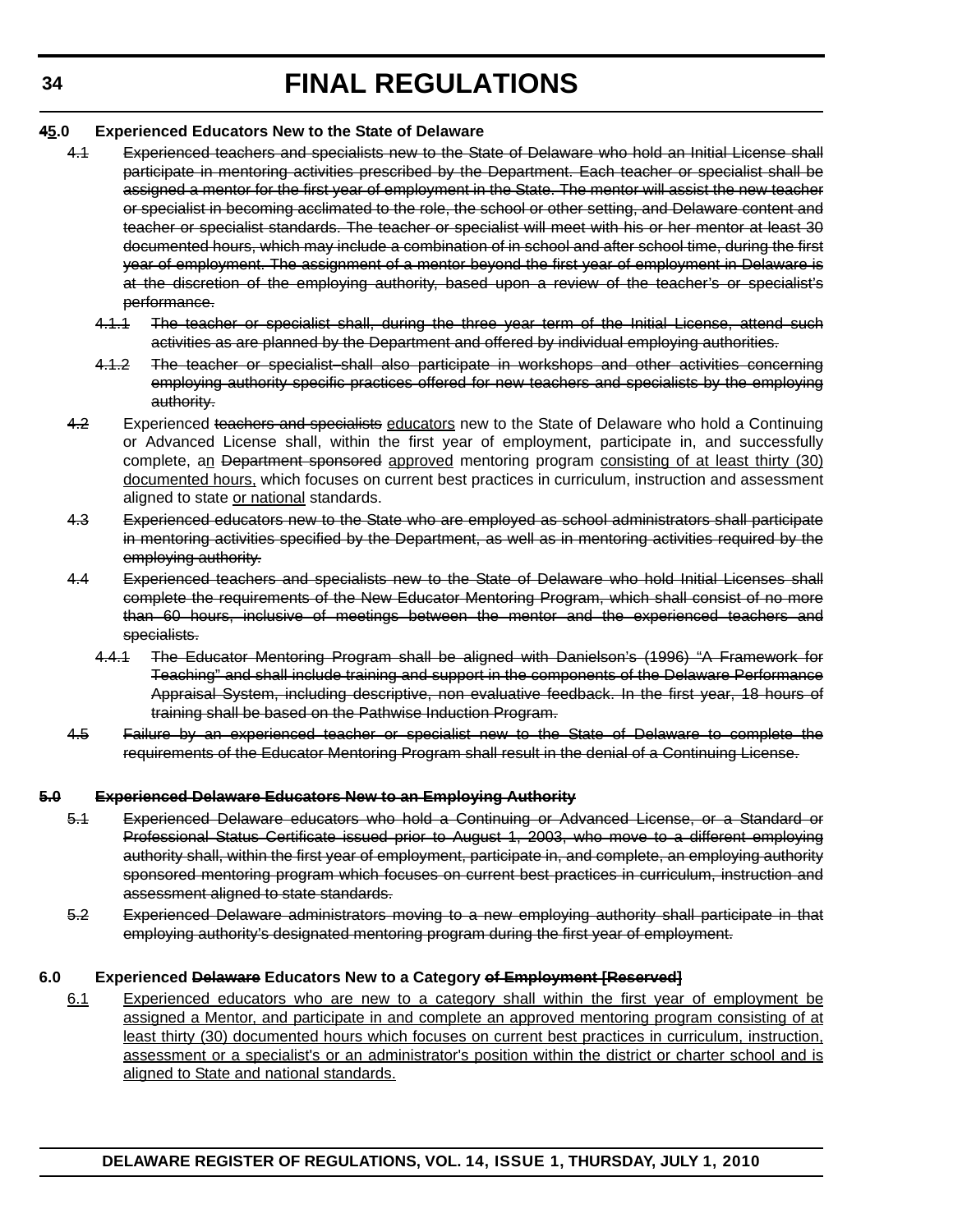6.1.1 The assignment of a Mentor beyond the first year of employment is at the discretion of the employing authority, based upon a review of the teacher's, specialist's or administrator's performance.

# **7.0 Duties and Responsibilities of Mentors**

- 7.1 Lead Mentors
	- 7.1.1 Lead Mentors shall work a minimum of forty-five (45) documented hours per school year in the Department specified or approved Lead Mentor activities. Lead Mentor activities may include, but are not limited to, a combination of in school and after school time per year in the program in a leadership position, planning mentor training, providing mentor training to aspiring Mentor, assisting Mentors with specific issues, and other responsibilities as directed by the site coordinator.
	- 7.1.42 Teacher and Specialist ILead mMentors must shall: satisfactorily complete training in mentoring and coaching development approved by the Department for Lead Mentors. A minimum of one (1) Lead Mentor per district shall be trained in Danielson's (2007) "A Framework for Teaching" or the **[appropriate applicable]** Department approved specific specialist mentoring program.
		- 7.1.1.1 Satisfactorily complete training in mentoring and coaching development provided by the Department for lead mentors. A minimum of one lead mentor per district shall be trained in the Pathwise Induction Program; and
		- 7.1.1.2 Work a minimum of 45 documented hours per year in Lead Mentor Activities. Lead Mentor activities may include, but are not limited to, a combination of in school and after school time, per year in the program in a leadership position, planning mentor training, providing two day mentor training to aspiring mentors, assisting mentors with specific issues, and other responsibilities as directed by the site coordinator.
	- 7.1.**[23 Administrative Administrator]** Lead Mentors must shall; satisfactorily complete training in mentoring and coaching development approved by the Department and based on 14 **DE Admin. Code** 1590 Delaware Administrator Standards and aligned with Danielson's (2007) "A Framework for Teaching".
		- 7.1.2.1 Satisfactorily complete training in mentoring and coaching development provided by the NASSP Leadership Development and Assessment Program.
		- 7.1.2.2 Satisfactorily complete training in the mentoring and coaching facilitator development provided by the NASSP Leadership Development and Assessment Program or Assessor Training for the Developmental Assessment Center provided by the NASSP Leadership Development and Assessment Program;
		- 7.1.2.3 Work a minimum of 45 documented hours per year in Administrative Lead Mentor activities. Administrative Lead Mentor activities may include, but are not limited to, a combination of in school and after school time, in the program in a leadership position, planning mentor training, providing two day mentor training as prescribed by NASSP to aspiring mentors, assisting mentors with specific issues, and other responsibilities as directed by the site coordinator; and
		- 7.1.2.4 Serve on the administrative mentoring program advisory committee.
- 7.2 Educator Mentors **[shall:]**
	- 7.2.1 Facilitate thirty (30) documented contact hours, which may include a combination of in school and after school time, with their protégées annually which are designed to help the new teacher or specialist acquire additional skills and knowledge appropriate to their specific positions, and
	- 7.2.2 Submit contact log documentation accounting for all mentoring activities provided during the specified time period to their coordinator by January 15 and May 15. This documentation shall be forwarded to the Department by May 30.
	- 7.2.43 Teacher and Specialist Mentors must shall: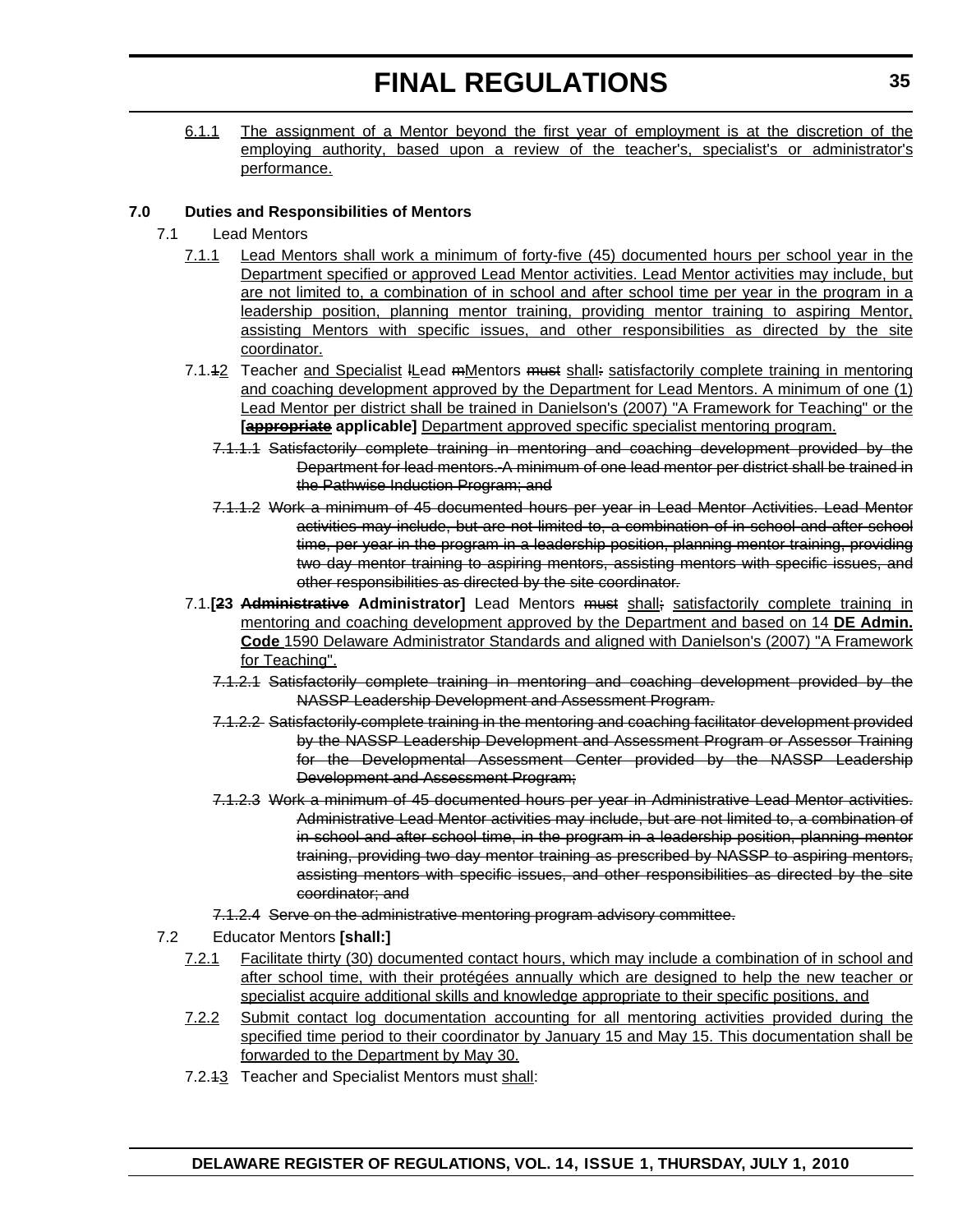- <span id="page-35-0"></span>7.2.13.1 Satisfactorily complete training in mentoring and coaching development aligned with Danielson's (2007) "A Framework for Teaching" or the appropriate Department approved specific specialist mentoring program provided by the Lead Mentors; and
- 7.2.13.2 Attend structured meetings concerning the mentoring program as directed by the district;.
- 7.2.1.3 Facilitate 30 documented contact hours, which may include a combination of in school and after school time, with their protégées annually which are designed to help the new teacher acquire additional skills and knowledge appropriate to their specific positions; and
- 7.2.1.4 Submit contact log documentation to site coordinator January 15 and May 15. This documentation must be forwarded to the Department by May 30.

### 7.2.24 **[Administrative Administrator]** Mentors must shall:

- 7.2.24.1 Satisfactorily complete training in Mmentoring and Ccoaching Ddevelopment provided by the NASSP Leadership Development and Assessment Program; based on 14 **DE Admin. Code** 1590 Delaware Administrator Standards and aligned with Danielson's (2007) "A Framework for Teaching" and DPAS, and
- 7.2.24.2 Attend a minimum of three (3) structured meetings with protégées; Satisfactorily complete training in DPAS, and
- 7.2.24.3 Facilitate 30 documented contact hours annually in Administrative mentoring activities. Administrative mentoring activities may include, but are not limited to, a combination of in school and after school activities which are designed to help the new administrator link school leadership theory and on the job practice; Attend a minimum of three (3) structured meetings with protégées;
- 7.2.2.4 Submit contact log documentation to site coordinator January 15 and May 15. This documentation must be forwarded to the Department by May 30.

### **8.0 Payment of Salary Supplement**

Mentors and Lead Mentors who are paid in accordance with the provisions of 14 **Del.C.** §1305 shall be paid an extra responsibility salary supplement annually, upon documentation of satisfactory fulfillment of duties and responsibilities, in accordance with the schedule adopted annually by the Standards Board, with concurrence of the State Board.

### **8 DE Reg. 347 (8/1/04)**

**13 DE Reg. 1260 (04/01/10)**

**Renumbered effective 6/1/07 - see Conversion Table**

# **[DEPARTMENT OF HEALTH AND SOCIAL SERVICES](http://www.dhss.delaware.gov/dhss/dph/index.html)**

**DIVISION OF PUBLIC HEALTH**

Statutory Authority: 16 Delaware Code, Chapter 79, §7903 (16 **Del.C.**, Ch. 79, §7903)

# **ORDER**

**[4455 Delaware Regulations Governing a Detailed Plumbing Code](#page-3-0)**

# **NATURE OF THE PROCEEDINGS:**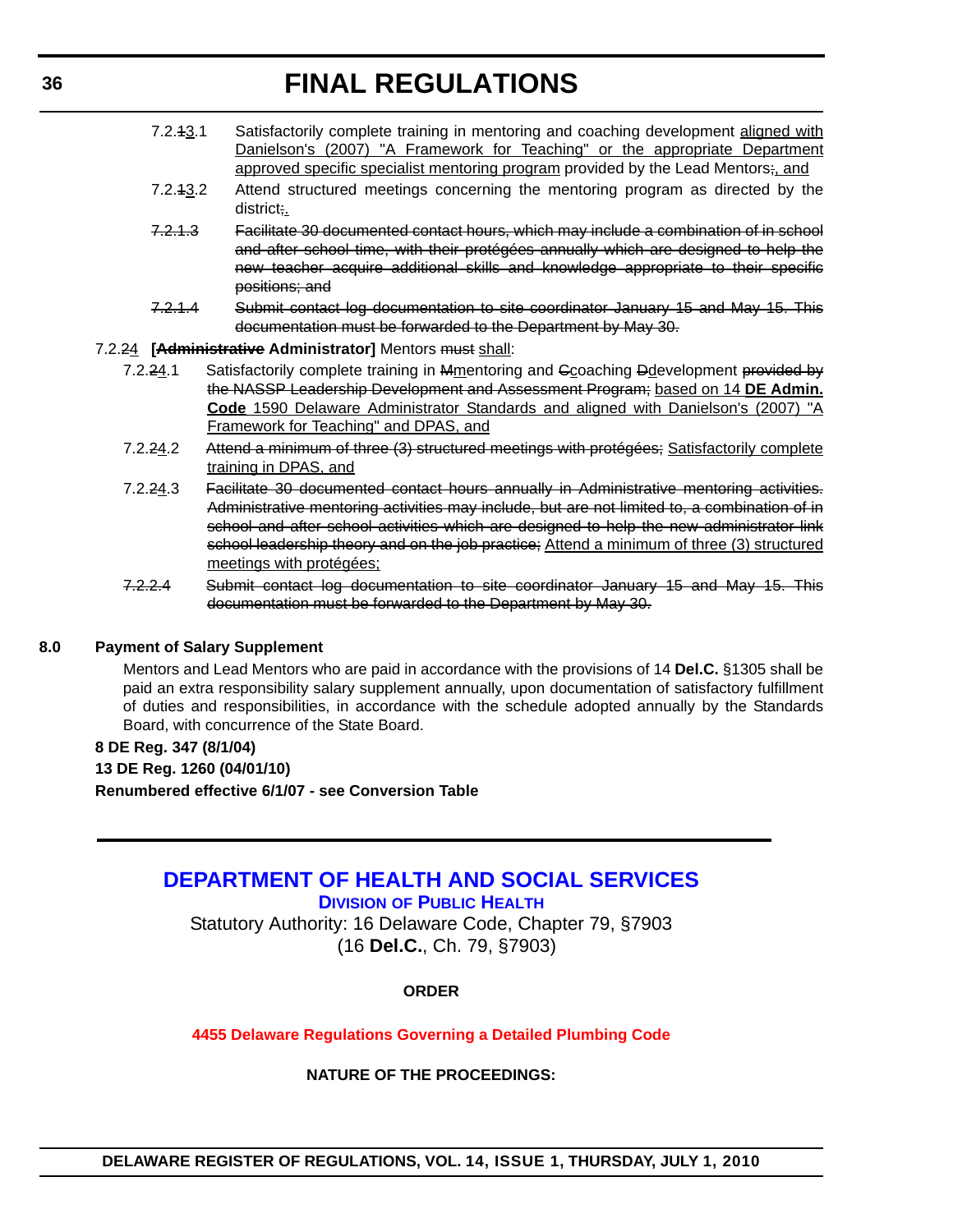Delaware Health and Social Services ("DHSS") initiated proceedings to adopt the State of Delaware *Regulations Governing A Detailed Plumbing Code*. The DHSS proceedings to adopt regulations were initiated pursuant to 29 **Delaware Code** Chapter 101 and authority as prescribed by 16 **Delaware Code**, Chapter 79, § 7903.

On April 1, 2010 (Volume 13, Issue 10), DHSS published in the *Delaware Register of Regulations* its notice of proposed regulations, pursuant to 29 **Delaware Code** Section 10115. It requested that written materials and suggestions from the public concerning the proposed regulations be delivered to DHSS by April 30, 2010, or be presented at a public hearing on April 22, 2010, after which time the DHSS would review information, factual evidence and public comment to the said proposed regulations.

Verbal comments were received during the public comment period and evaluated. The results of that evaluation are summarized in the accompanying "Summary of Evidence."

# **FINDINGS OF FACT:**

Based on comments received, no changes were made to the proposed regulations. The Department finds that the proposed regulations, as set forth in the attached copy should be adopted in the best interest of the general public of the State of Delaware.

**THEREFORE, IT IS ORDERED**, that the proposed State of Delaware Regulations Governing A Detailed Plumbing Code are adopted and shall become effective July 10, 2010, after publication of the final regulation in the *Delaware Register of Regulations*.

Rita M. Landgraf, Secretary

# **SUMMARY OF EVIDENCE**

In accordance with Delaware Law, public notices regarding proposed Department of Health and Social Services (DHSS) Regulations Governing A Detailed Plumbing Code were published in the Delaware State News, the News Journal and the Delaware Register of Regulations. Verbal comments were received on the proposed regulations during the public comment period (April 1, 2010 through April 30, 2010). Entities offering verbal comments included:

- Mr. Dean Sherman, Professional Plumber, Vice-Chair for the Plumbing & Heating Board of Professional Regulation
- Mr. Rob Briccotto, President of the DE State Plumbing & HVACR Board
- Mr. Bruce Collins, Plumbing Contractor
- Mr. Frank Bucci, Plumber, I.D. Griffith
- Mr. Mike Mulvaney, Licensed Plumber
- Mr. Charles Robbins, Professional Plumber, NCC Technical Advisory Committee
- Mr. Carey Sadler, Licensed Professional Plumber, Harry Caswell
- Mr. Curtis Mitchell, Ferguson Enterprises

Public comments and the DHSS (Agency) responses are as follows:

• There was a comment expressing concern "about some of the vagueness of some of the intent of the adoption of the 2009 plumbing code (International Plumbing Code - IPC) along with the amendments." The individual commenting indicated that he did not have any issues or problems with the IPC itself, as the IPC is developed by professionals in the industry. Rather, he is concerned about "what the intent of the Division of Public Health is to do, with the language in the amendments, along with a couple other legislative pieces that are already in effect, House Bill 72 and Senate Bill 160 ... and part of that plumbing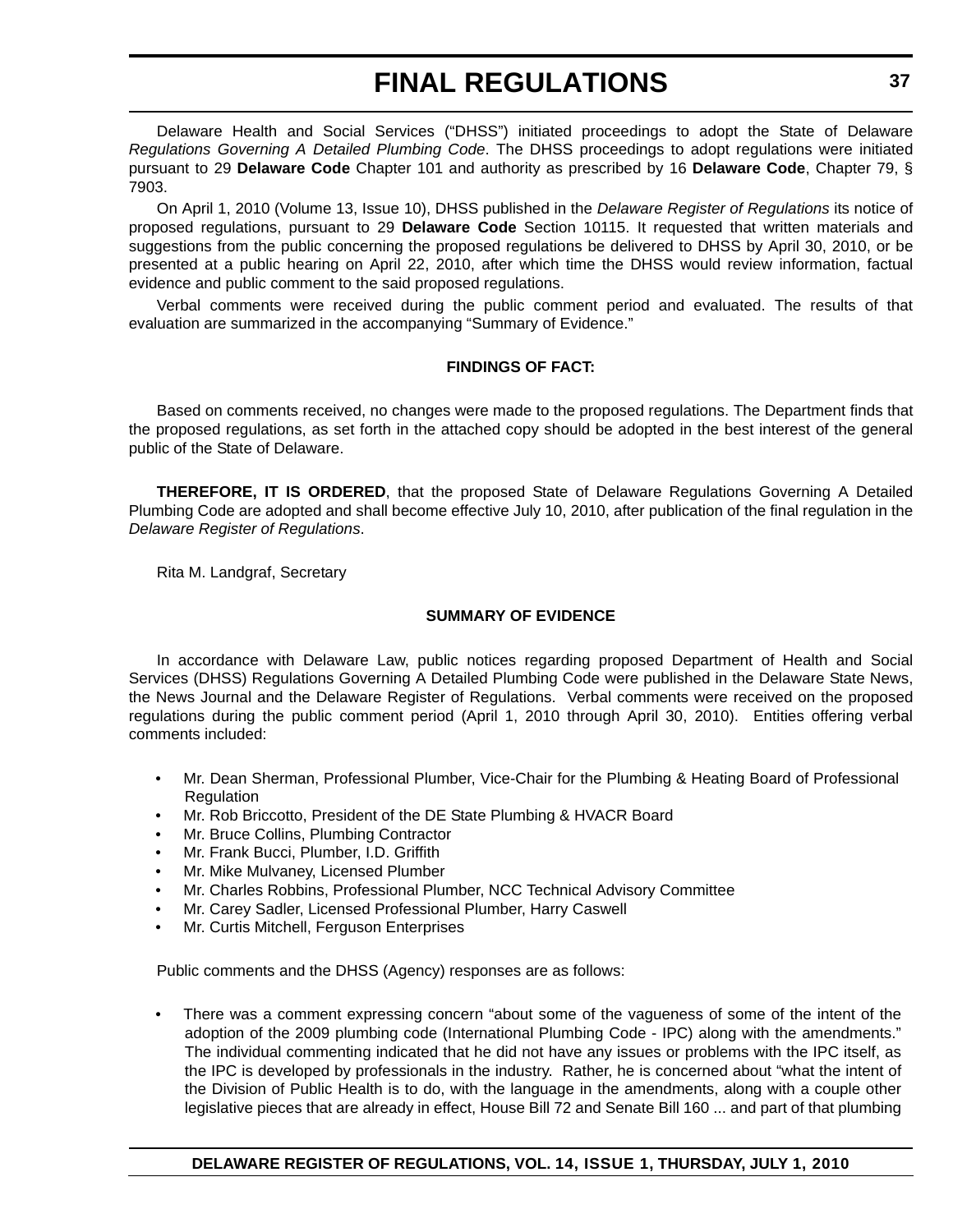code is that there is a one hundred dollar permitting fee rolled up in that. That's why I am here, to hopefully learn exactly what your intent is".

*Agency Response:* The Agency appreciates and acknowledges your comment. The Division of Public Health is charged with enforcing Chapter 79 of Title 16 of the Delaware Code, Basic Plumbing Principles. Upon execution of the statewide plumbing regulations every political subdivision shall have the option of adopting and enforcing the proposed State of Delaware Regulations Governing a Detailed Plumbing Code, or adopting and enforcing the minimum standards set forth in the most recently adopted version of the International Plumbing Code. The Division of Public Health shall issue plumbing permits and a \$100 fee shall be assessed for all plumbing permits issued by the Division of Public Health. The Division of Public Health will not be issuing permits to a political subdivision that is adopting and enforcing the proposed State of Delaware Regulations Governing a Detailed Plumbing Code.

• There were multiple comments regarding a \$100 fee that the Division of Public Health shall assess for plumbing permits.

*Agency Response:* The Agency appreciates these comments but we are only taking comments from the public regarding the adoption of the most recent version of the International Plumbing Code as published in the April 1, 2010 edition of the Register of Regulations, Volume 13, Issue 10, the proposed Regulations Governing a Detailed Plumbing Code.

The following comment was made, "I think where some of the unclarity comes, if you go to your amendment 2.27 that you're trying to change. The last line says, and has a permit issued by the Delaware Division of Public Health. That's all encompassing in the State of Delaware. You're not defining areas that are already covered by municipalities and towns that have a plumbing inspection department. So I think the wording needs to be changed on that last line."

Agency Response: The Agency respectfully disagrees. Amendment 2.27 states "Amend Subsection 917.1 by adding thereto after the last sentence the following: "Air admittance valves shall be approved by the Deputy Code Official prior to use or installation."

• The following comment was made, "I did have a question on 2.7, where it says, any permit issued by the State of Delaware… I was saying if the municipality has an inspection agency that would take care of it; the permit wouldn't need to be obtained from the state. Just some clarity…"

*Agency Response:* The Agency appreciates and acknowledges your comment. To provide clarity, the Division of Public Health is charged with enforcing Chapter 79 of Title 16 of the Delaware Code. Upon execution of the statewide plumbing regulations every political subdivision shall have the option of adopting and enforcing the proposed State of Delaware Regulations Governing a Detailed Plumbing Code, or adopting and enforcing the minimum standards set forth in the most recently adopted version of the International Plumbing Code. The Division of Public Health shall issue plumbing permits and a \$100 fee shall be assessed for all plumbing permits issued by the Division of Public Health. The Division of Public Health will not be issuing permits to anyone if there is a political subdivision that is adopting and enforcing. the proposed State of Delaware Regulations Governing a Detailed Plumbing Code; therefore, if a municipality (political subdivision) has an inspection agency that adopts and enforces the proposed State of Delaware Regulations Governing a Detailed Plumbing Code, the Division of Public Health will not be issuing a permit to anyone in that municipality.

• There was a comment made in regard to amendment (Section) 2.8. "By reading …it appears that your department has the ability to, in the line that says, any person who shall fail to comply with the requirement thereof of the plumbing code shall be subject to penalties provided by Title 16, Chapter 79 of the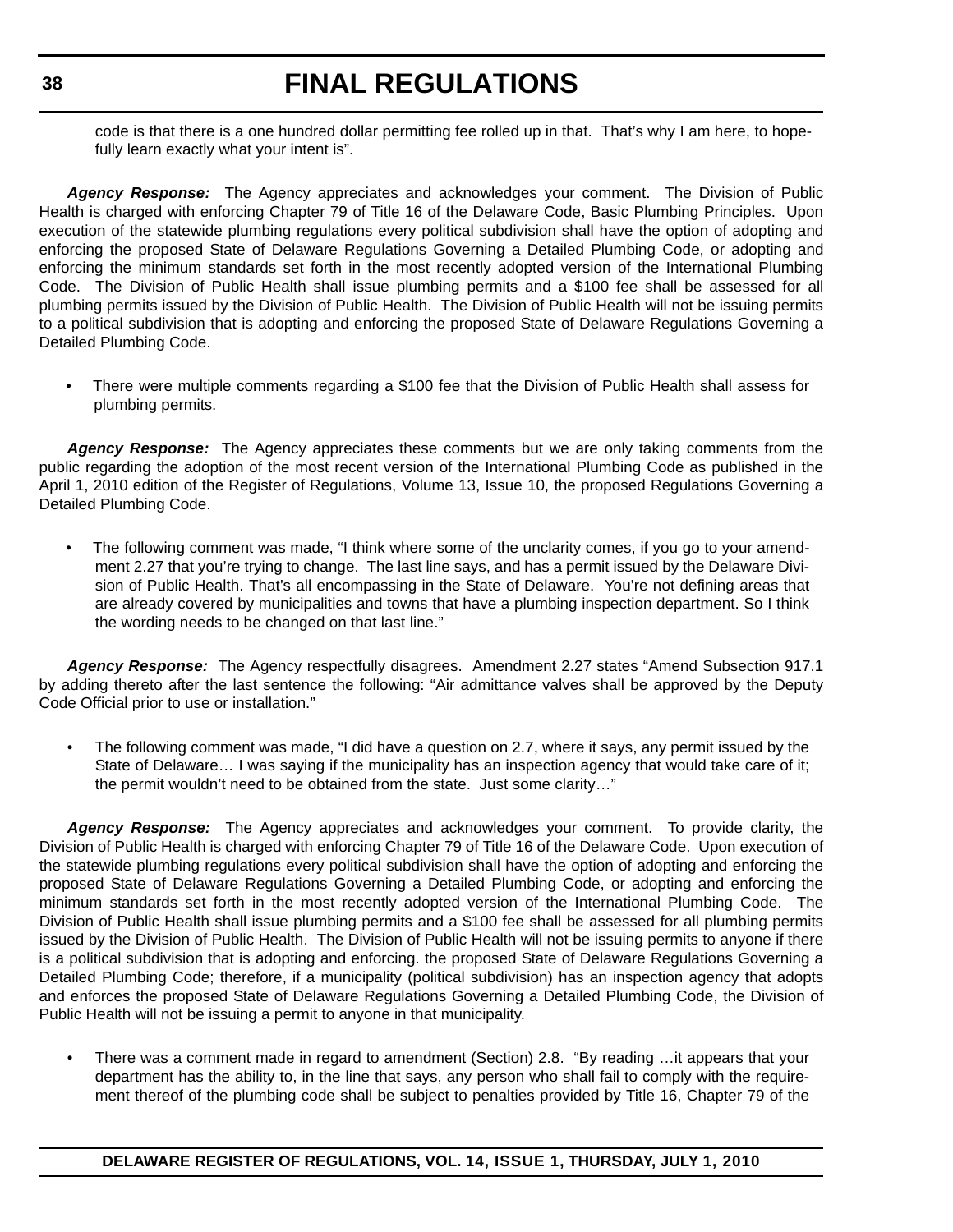<span id="page-38-0"></span>Delaware Code. That puts you in the enforcement business of trying to address unlicensed plumbers out there". Additional comments were also made regarding this issue.

*Agency Response:* The Agency respectfully disagrees. Section 2.8 of the amendments refers to Chapter 79 of Title 16 of the Delaware Code. Section 7934 of the Code states:

"§ 7934. Penalties.

Whoever violates or assists in the violation of this chapter or any order, code or regulation issued under this chapter shall be, for each offense, fined not less than \$25 nor more than \$100 or imprisoned not more than 60 days, or both."

The issue of addressing unlicensed plumbers falls under Title 24 Chapter 18.

The public comment period was open from April 1 – April 30, 2010. Based on comments received, no changes were made to the proposed regulations.

Verifying documents are attached to the Hearing Officer's record. The regulation has been approved by the Delaware Attorney General's office and the Cabinet Secretary of DHSS.

**\*Please note that no changes were made to the regulation as originally proposed and published in the April 2010 issue of the** *Register* **at page 1276 (13 DE Reg. 1276). Therefore, the final regulation is not being republished. A copy of the final regulation is available at:**

**[4455 Delaware Regulations Governing a Detailed Plumbing Code](http://regulations.delaware.gov/register/july2010/final/14 DE Reg 36 07-01-10.htm)**

**DIVISION [OF SOCIAL SERVICES](http://www.dhss.delaware.gov/dhss/dss/index.html)**

Statutory Authority: 31 Delaware Code, Section 512 (31 **Del.C.** §512)

**ORDER**

# **[11000 Child Care Subsidy Program](#page-3-0)**

# **NATURE OF THE PROCEEDINGS:**

Delaware Health and Social Services ("Department") / Division of Social Services initiated proceedings to provide information of public interest with respect to the Child Care Subsidy Program regarding **[***Authorizing Child Care Services* **Acceptable Service Authorizations]**. The Department's proceedings were initiated pursuant to 29 Delaware Code Section 10114 and its authority as prescribed by 31 **Delaware Code** Section 512.

The Department published its notice of public comment pursuant to 29 **Delaware Code** Section 10115 in the May 2010 *Delaware Register of Regulations*, requiring written materials and suggestions from the public concerning the proposed regulations to be produced by May 31, 2010 at which time the Department would receive information, factual evidence and public comment to the said proposed changes to the regulations.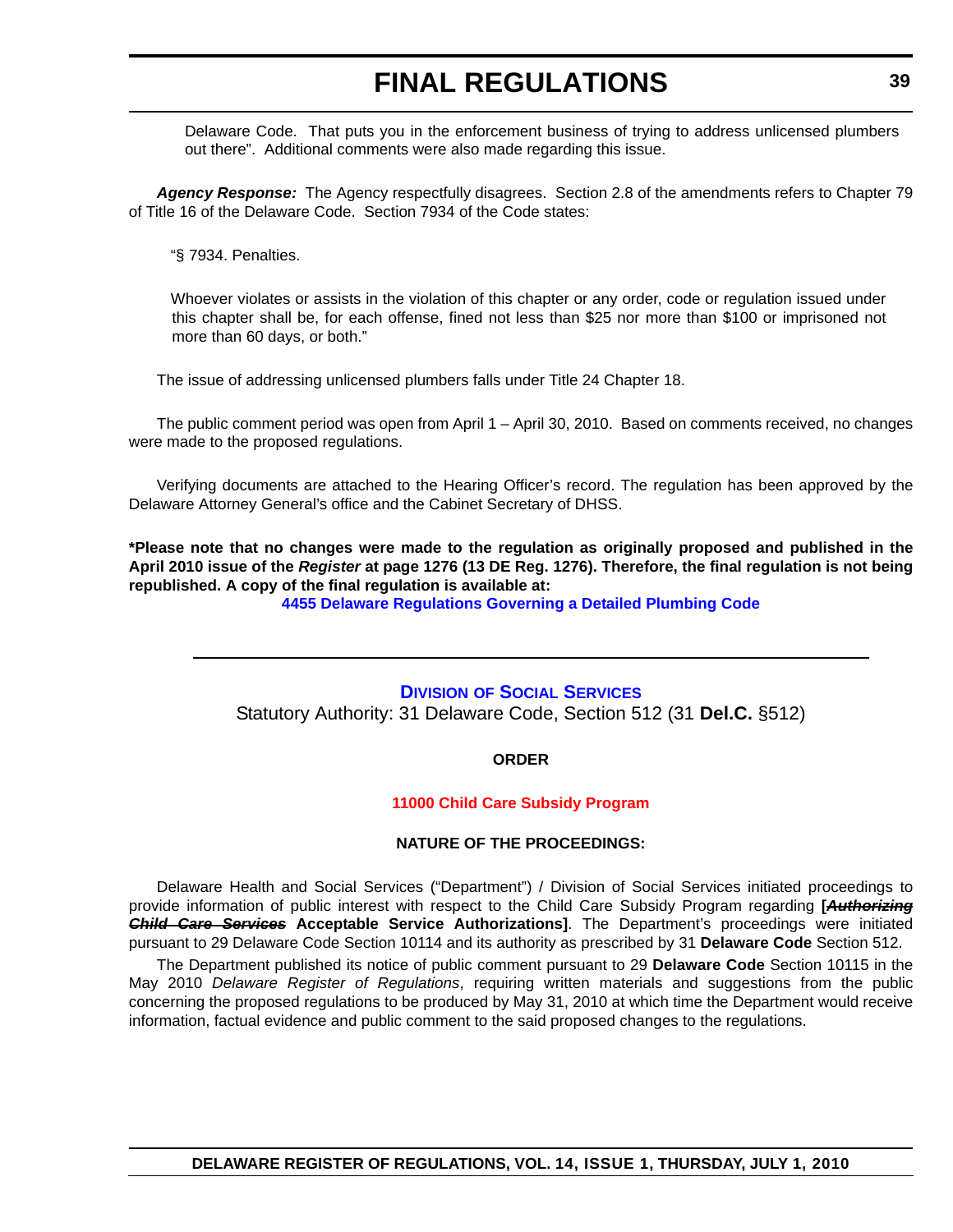# **SUMMARY OF PROPOSED CHANGE**

The proposed change described below amends Child Care Subsidy Program policies in the Division of Social Services Manual (DSSM) regarding **[***Authorizing Child Care Services* **Acceptable Service Authorizations]**.

### **Statutory Authority**

45 CFR §98.40, *Compliance with applicable State and local regulatory requirements*

# **Summary of Proposed Change**

**DSSM 11006.3**, *Service Authorization* **[***Authorizing Child Care Services* **Acceptable Service Authorizations]**: This change is proposed: 1) to rename this section to better describe its content; and, 2) to add information and to reformat the text to further clarify the requirements for authorizing child care services. The intent of the proposed amendment is to simplify language and improve readability.

# **SUMMARY OF COMMENTS RECEIVED WITH AGENCY RESPONSE AND EXPLANATION OF CHANGES**

The Governor's Advisory Council for Exceptional Citizens (GACEC) and the State Council for Persons with Disabilities (SCPD) offered the following observations and recommendations summarized below. DSS has considered each comment and responds as follows.

First, the revisions represent an improvement over the current version since they use specific subparts which provide greater clarity and guidance to providers. Second, the GACEC and the SCPD endorse the proposed regulation subject to 2 grammatical revisions. First, in Par. 4, we recommend substituting "initiating services" for "with your services". The regulation is written in the third person, not the second person. Second, in Par. 3, since there is a plural pronoun (their) with a singular antecedent (client), DSS could consider substituting "his/her" for "their" or substituting "DSS" for "their DSS worker".

*Agency Response*: DSS agrees. The revised policy at DSSM 11006.3 reflects the recommended changes. Your endorsement is appreciated, thank you.

Additionally, DSS initiated changes to the proposed amendment by changing the title of the policy from *Authorizing Child Care Services* to *Acceptable Service Authorizations*. There is already in place child care policy with the title, Authorizing Child Care Services, at DSSM 11004.9. Also, DSS further clarifies the identification of the client as parent/caretaker, where appropriate. These changes are indicated by **[bracketed bold strikethrough]** and **[bracketed bold type]**.

# **FINDINGS OF FACT:**

The Department finds that the proposed changes as set forth in the May 2010 *Register of Regulations* should be adopted.

**THEREFORE, IT IS ORDERED**, that the proposed regulation to amend the Child Care Subsidy Program policies regarding *Acceptable Service Authorizations* is adopted and shall be final effective July 10, 2010.

Rita M. Landgraf, Secretary, DHSS

# **DSS FINAL ORDER REGULATION #10-32 REVISION:**

### **11006.3 Service Authorization [Authorizing Child Care Services Acceptable Service Authorizations]**

Each eligible child's care must be authorized on the DSS Purchase of Child Day Care Authorization Form (Form 618d) which the provider will receive from the Division upon initial enrollment and each subsequent change

**DELAWARE REGISTER OF REGULATIONS, VOL. 14, ISSUE 1, THURSDAY, JULY 1, 2010**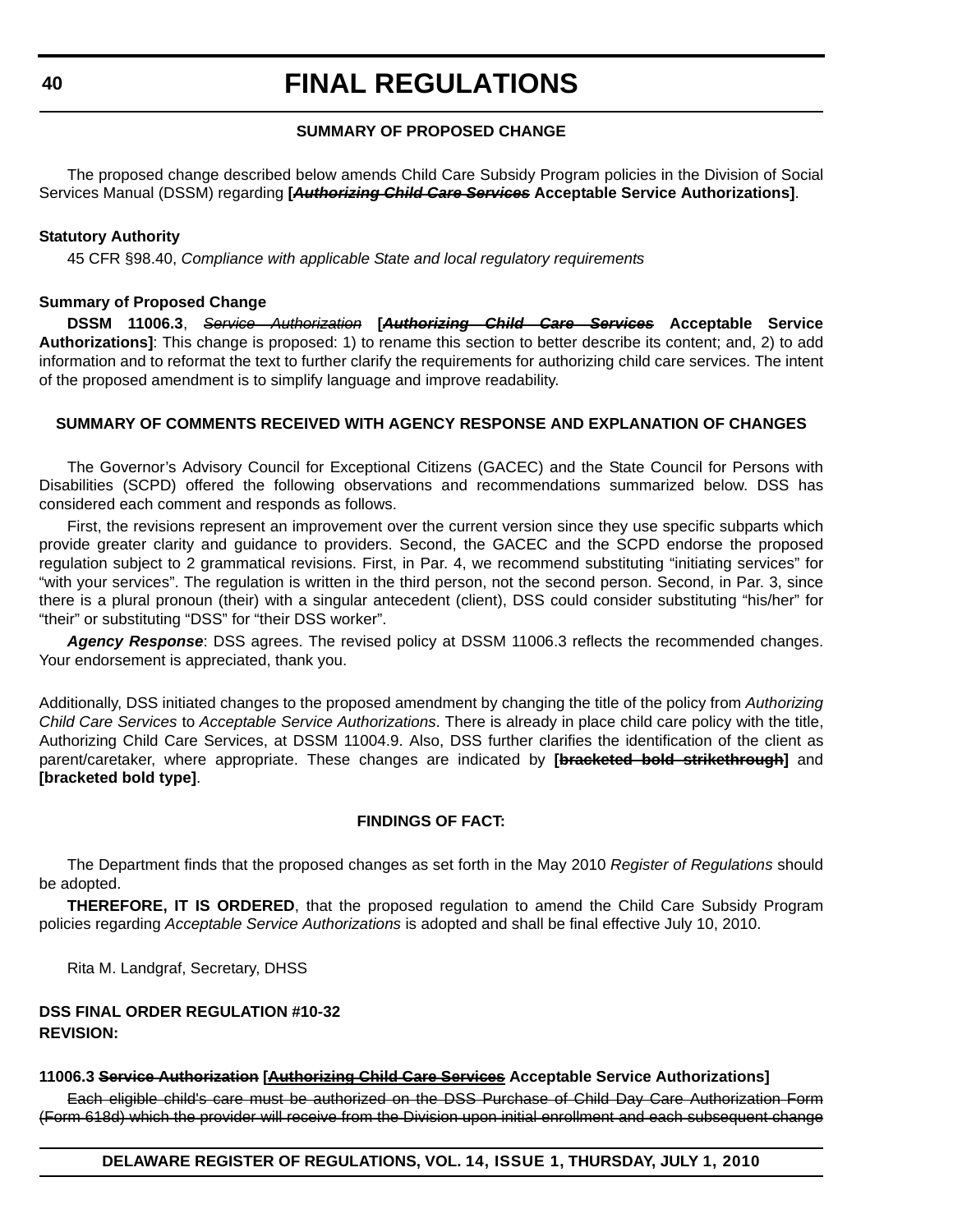<span id="page-40-0"></span>and/or redetermination. The provider should request to see the DSS Client Payment Agreement Form (Form 601b) from the parent/caretaker on the first day of attendance if they have not received Form 618d by mail.

The provider should notify the child's caretaker in writing the month before the form expires to be redetermined eligible for services. Payment cannot be made after the expiration date unless a new form has been issued.

Need for service codes are listed on Form 618d.

This policy applies to all Licensed, Licensed Exempt, Relative/Non-Relative Providers.

- **1. Eligible Children Must Be DSS-Approved for Provider to Receive Payment**
- **2. Child Care Providers Will Receive Authorization Notice**

Providers will receive authorization notice for each child at first enrollment and for each change or redetermination. The providers will receive a computer-generated copy of the **[parent's parent/caretaker]** authorization letter for each child in their care. In the case of a computer problem or last-minute authorization, the provider may instead receive a handwritten authorization form (Subsidized Child Care Client Agreement- Form 626) from the DSS worker to validate the provider services. Providers will also receive a computer-generated authorization letter from DSS when data entry for the handwritten form has been completed.

Authorizations for service will show:

- The child's name and ID number.
- The service start and end date.
- The number of service days per week.
- The length of the service day (part day, full day, etc.)
- Any co-pay the parent must pay.

# **3. Providers Verify Authorization Information**

The child care provider must verify information on the authorization form. DSS will only pay for those services stated on the form. If a provider feels the service information is not accurate, the **[client parent/caretaker]** must contact **[their]** DSS **[worker]** to have the information adjusted.

# **4. Provider must have the Authorization Letter or Form 626 at the start of Service**

DSS cannot guarantee payments for services provided without a valid authorization in place. All providers must have Purchase of Care (POC) **[paperwork or form 626]** to support the start date of a child **[with your services]**.

# **5. Only DSS Authorized Children Will Be Accepted for Continued Services**

Payment cannot be made after the expiration date unless a new DSS authorization has been issued. Providers cannot assume that **[clients parents/caretakers with expired whose]** authorizations **[have expired]** will continue to be eligible for services.

# **[DEPARTMENT OF INSURANCE](http://www.delawareinsurance.gov/)**

Statutory Authority: 18 Delaware Code, Sections 311 & 2501 (18 **Del.C.** §§311, 2501) 18 **DE Admin. Code** 704

# **ORDER**

# **[704 Homeowners Premium Consumer Comparison](#page-4-0)**

Proposed Regulation 704 relating to Homeowners Premium Consumer Comparison was published in the *Delaware Register of Regulations* on May 1, 2010. The comment period remained open until June 7, 2010. There was no public hearing on proposed Regulation 704. Public notice of the proposed Regulation 704 in the *Register of Regulations* was in conformity with Delaware law.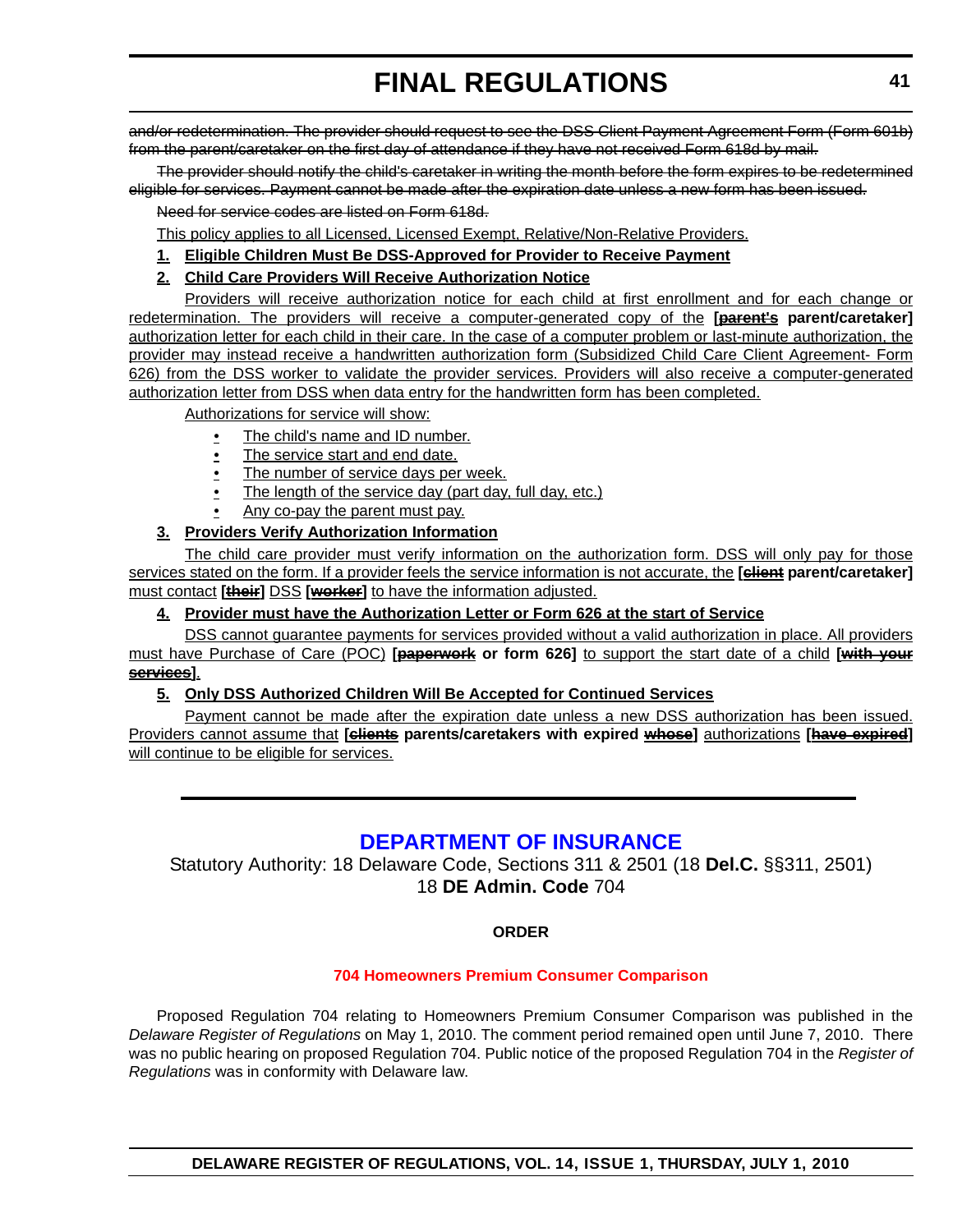# **Summary of the Evidence and Information Submitted**

No comment was received on the proposed amendments.

# **Findings of Fact**

Based on Delaware law and the record in this docket, I make the following findings of fact:

The requirements of the proposed amendments to Regulation 704 best serve the interests of the public and of insurers and comply with Delaware law.

# **Decision and Effective Date**

Based on the provisions of 18 **Del.C.** §§314, 1111 and 29 **Del.C.** §§10113-10118 and the record in this docket, I hereby adopt amended Regulation 704 as may more fully and at large appear in the version attached hereto to be effective on July 11, 2010.

# **Text and Citation**

The text of the proposed Regulation 704 last appeared in the *Register of Regulations* Vol. 13, Issue 11, pages 1388-1390.

**IT IS SO ORDERED** this 14<sup>th</sup> day of June 2010.

Karen Weldin Stewart, CIR-ML Insurance Commissioner

# **704 Homeowners Premium Consumer Comparison**

### **1.0 Authority**

1.1 This regulation is adopted by the Commissioner pursuant to the authority granted by 18 **Del.C.** §§311 and 2501 and promulgated in accordance with the Delaware Administrative Procedures Act, 29 **Del.C.** Chapter 101.

# **2.0 Definitions**

"**Homeowners market share**" shall be determined by data from the National Association of Insurance Commissioners for the prior calendar year for line number 04 ("Homeowners Multiple Peril) for the State of Delaware.

"**Insurer**" shall mean every insurer licensed to offer and sell non-commercial residential homeowners insurance coverage in the State of Delaware.

"**IRate estimates**" shall mean the estimated annual insurance premiums produced for the Department's rate survey.

"**IRate survey**" shall mean a request by the Department that insurers calculate estimated annual insurance premiums based on hypothetical consumer profiles. The rate survey shall include estimated premiums for zip codes or other geographic area identified by the Department.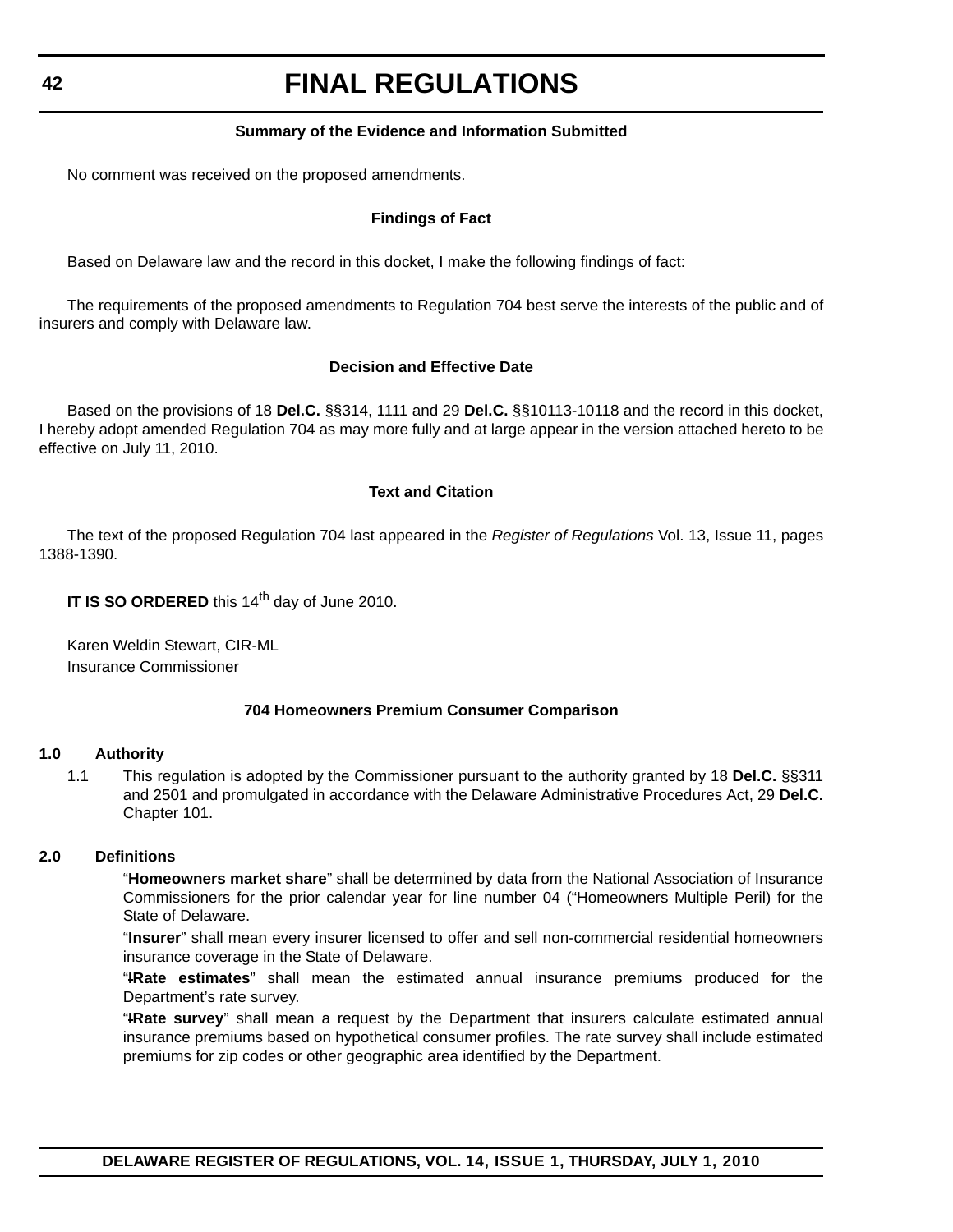# **3.0 Scope**

- 3.1 Insurers with .01 percent or more of the Delaware homeowners insurance market share shall be required to complete the full rate survey required by this regulation.
- 3.2 Insurers with less than .01 percent of homeowners insurance market share shall not be required to complete a rate survey pursuant to this regulation.
- 3.3 The provisions of this regulation shall only apply to policies of insurance covering those properties described in 18 **Del.C.** §4120.

# **4.0 Insurer Information**

4.1 Each insurer will be provided with an account on the Department's website to provide basic company information and to administer the submission of rate survey data.

# **5.0 Survey Completion Deadline**

- 5.1 The Department of Insurance shall make available the rate survey request format with hypothetical consumer profiles, coverage levels, and other information necessary for calculating rate estimates on the Department's website no later than March April 1st of each year.
- 5.2 In 2007, all required rate survey data from insurers must be submitted to the Department on or before April 15, 2007. In all subsequent years, all required rate survey data from insurers must be submitted to the Department on or before April May 1 of each year.
- 5.3 Rate survey data that is incomplete or not reported according to the Department's instructions will be returned to the insurer for correction and must be resubmitted within 10 business days.

### **6.0 Survey Format**

- 6.1 Insurers shall provide rate estimates based on rates in effect as of March 1 of the year when the rate survey is being completed.
- 6.2 All rate estimates shall be rounded to the nearest dollar.
- 6.3 Insurers shall submit rate data utilizing an electronic spreadsheet provided by the Department or by other means specified by the Department. Insurers shall be required to upload the data to the Department via the internet.

### **7.0 Responsibility for Information and Data**

7.1 Insurers shall be responsible for the accuracy of company information and rate data submitted to the Department for publication. As part of the submission process, insurers will be subject to examination to verify the accuracy of the data being submitted.

### **8.0 Consumer Quote Requests**

- 8.1 Insurers shall provide a single electronic mail address to the Department for the purpose of allowing consumers to request a personalized homeowners insurance premium quote as part of the rate comparison process.
- 8.2 The insurer shall be required to provide a direct email response to the consumer, confirming receipt of the quote request.
- 8.3 The insurer shall be required to maintain an electronic log of all email responses to consumer requests for rate quotes for a period of one year after the request. The electronic log shall be capable of being transferred to the Department upon request.

#### **9.0 Penalties**

9.1 Insurers that do not comply with this regulation are subject to the provisions of 18 **Del.C.** §329.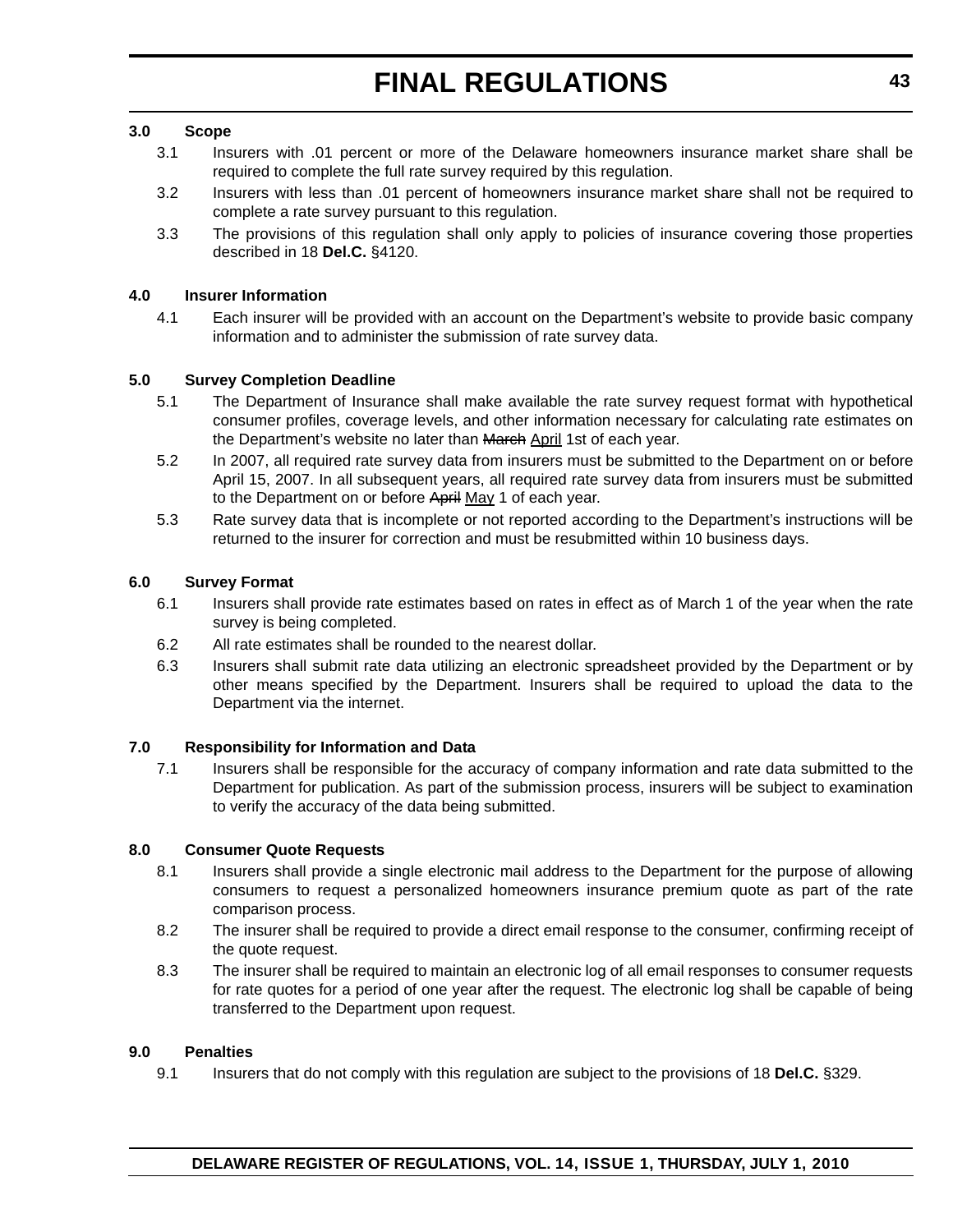# <span id="page-43-0"></span>**10.0 Severability**

10.1 If any provision of this Regulation or the application of any such provision to any person or circumstance shall be held invalid the remainder of such provisions, and the application of such provision to any person or circumstance other than those as to which it is held invalid, shall not be affected.

# **11.0 Effective Date**

- 11.1 This Regulation shall become was originally effective February 15, 2007.
- 11.2 The amended Regulation shall become effective ten days after execution of an Order by the Commissioner and publication.

# **10 DE Reg. 1304 (02/01/07)**

# **[DEPARTMENT OF INSURANCE](http://www.delawareinsurance.gov/)**

Statutory Authority: 18 Delaware Code, Sections 314 & 1111 (18 **Del.C.** §§314, 1111) 18 **DE Admin. Code** 901

# **ORDER**

# **[901 Arbitration of Automobile and Homeowners' Insurance Claims](#page-4-0)**

Proposed Regulation 901 relating to Arbitration and published in the *Delaware Register of Regulations* on May 1, 2010, is hereby Withdrawn.

**IT IS SO ORDERED** this 8<sup>th</sup> day of June 2010.

Karen Weldin Stewart, CIR-ML Insurance Commissioner

**\* Please Note:** The text of the proposed regulation, which is now being withdrawn, is presented below:

# **901 Arbitration of Automobile and Homeowners' Insurance Claims**

# **1.0 Purpose and Statutory Authority**

1.1 The purpose of this Regulation is to implement 18 **Del.C.** §331, Ch. 23, and 21 **Del.C.** §§2118 and 2118B by establishing the procedures for the arbitration of certain claims for benefits available under automobile or homeowners' policies or agreements, and/or those statutes. This Regulation is promulgated pursuant to 18 **Del.C.** §§311, 2312, and 29 **Del.C.,** Ch. 101. This Regulation should not be construed to create any cause of action not otherwise existing at law.

### **5 DE Reg. 1746 (3/1/02)**

### **2.0 Insurer's Duty to Arbitrate**

2.1 Every insurer providing coverage or benefits in this State for automobile or homeowners' insurance policies shall submit to arbitration of covered claims (as defined by 18 **Del.C.** §331, and 21 **Del.C.** §§2118 and 2118B) by their insureds unless it is exempt from arbitration by the Insurance Commissioner.

### **5 DE Reg. 1746 (3/1/02)**

**DELAWARE REGISTER OF REGULATIONS, VOL. 14, ISSUE 1, THURSDAY, JULY 1, 2010**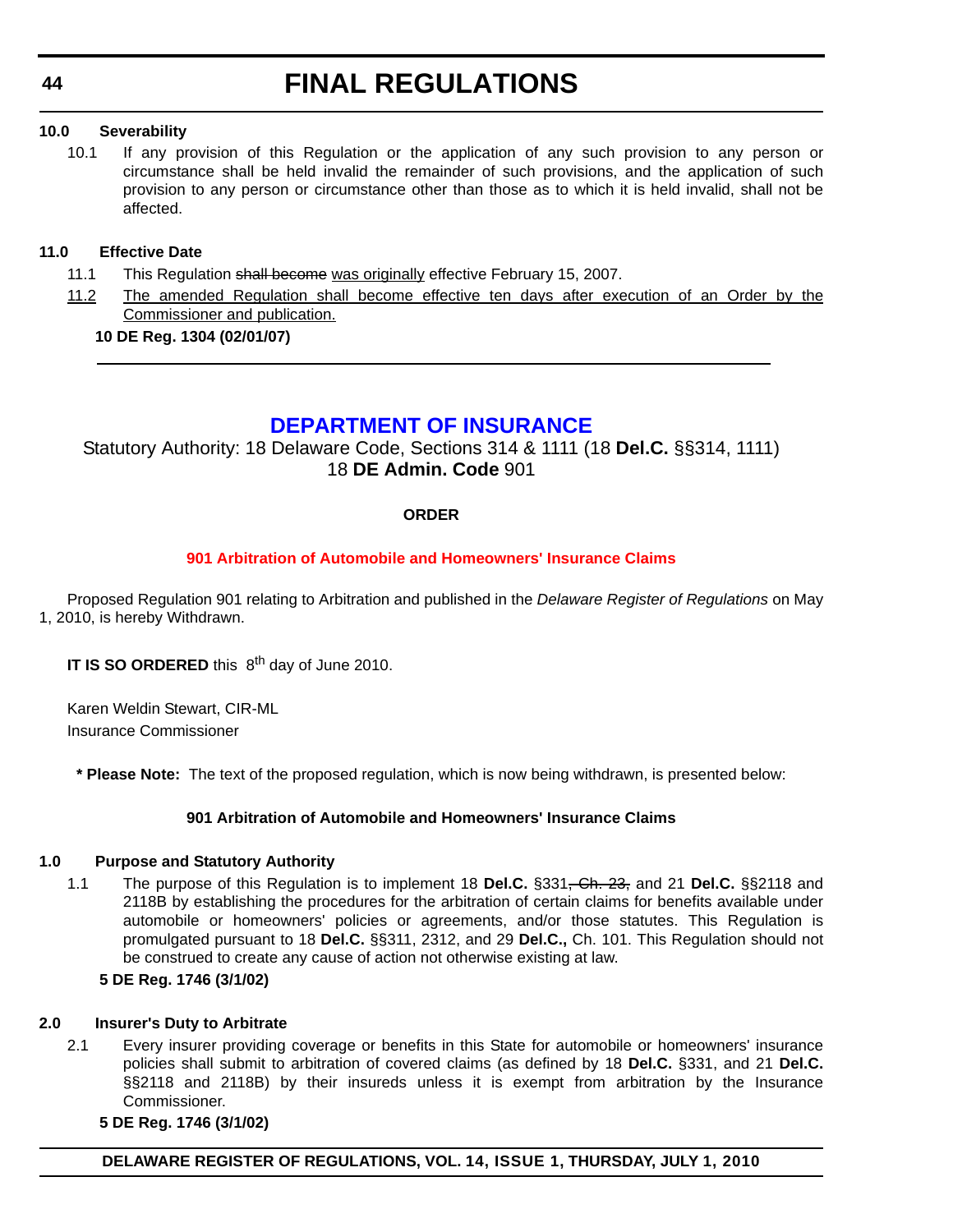# **3.0 Exemption from Arbitration**

- 3.1 Insurers requesting exemption from the duty to arbitrate under a homeowners' insurance policy shall submit to the Insurance Commissioner the following:
	- 3.1.1 A request for exemption from arbitration;
	- 3.1.2 Copies or description of policies or plans for which exemption is requested;
	- 3.1.3 A detailed description of its internal review or appraisal procedures;
	- 3.1.4 Copies of documents to be provided to the insured describing its internal procedures including a statement that the insurer will be bound by a decision favorable to the insured;
	- 3.1.5 A certification by an officer of the insurer with binding authority that the procedures described will be followed in all cases, that the insurer will be bound by a decision favorable to the insured and that all documents submitted are true and accurate; and
	- 3.1.6 Payment of a non-refundable fee of \$75.00.
- 3.2 The Commissioner shall exempt a homeowner insurer from arbitration under this Regulation and continue such exemption as long as the internal appraisal or review procedures submitted under section 3.1 contain the following minimum requirements:
	- 3.2.1 The internal appraisal or arbitration procedure is performed by a panel of at least three individuals with both insured and insurer to select an equal number. Those selected by the parties shall select another member who shall preside over the panel. However, neither the insurer's assigned adjuster nor his or her supervisor may participate on the panel nor anyone under that supervisor's control;
	- 3.2.2 The insured or his attorney is permitted to submit evidence and examine the adverse evidence and to appear before the panel prior to the time the matter is to be decided;
	- 3.2.3 The insured is permitted to be represented by counsel;
	- 3.2.4 The insured is informed as to the right to appeal, if any, an adverse decision;
	- 3.2.5 The insured will be provided with at least 10 business days notice of all steps in the procedure. The decision will be made by a majority of the panel and must be provided to the parties, in writing, signed by the majority with a brief explanation of the reasons for the decision; and
	- 3.2.6 The insurer will maintain complete records of the above for a period of three years for inspection at any time during business hours by the Commissioner or the Insurance Department.
- 3.3 The Commissioner may suspend, revoke or refuse to continue any exemption after notice and a hearing establishing violation of the above. The exemption provided above is not effective until the application has been filed, reviewed and approved by the Commissioner. The Commissioner may request reports from insurers from time to time on the above reviews.

# **5 DE Reg. 1746 (3/1/02)**

# **4.0 Exclusion from Arbitration**

- 4.1 The following claims shall not be subject to arbitration under this Regulation:
	- 4.1.1 Claims for which there is no jurisdiction under 18 **Del.C.** §§331, 332 and 6416(f) and 21 **Del.C.** §§2118 and 2118B;
	- 4.1.2 Claims for which there is no policy coverage in force;
	- 4.1.3 Claims that are already pending before any court;
	- 4.1.4 Claims that arise under an insurance policy from a jurisdiction other than Delaware; or
	- 4.1.5 Claims which arise under a homeowners' policy or plan which has been exempted by the Commissioner under section 3.0.
- 4.2 The Arbitration Secretary or Panel is authorized to dismiss a matter upon receipt of information sufficient to establish that the claim is excluded under section 4.1.1 and after notice and an opportunity to respond is provided the petitioner.

# **5 DE Reg. 1746 (3/1/02)**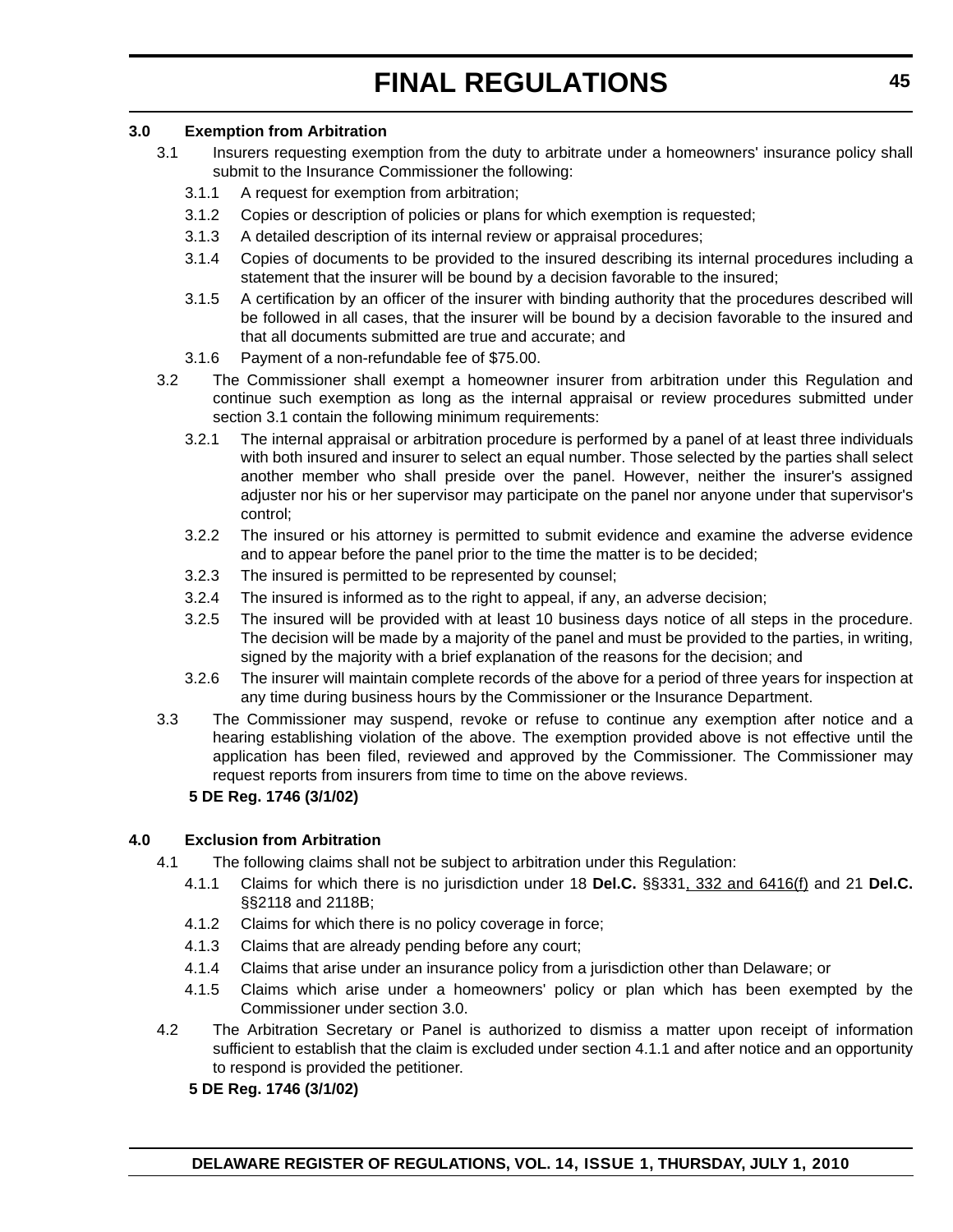# **5.0 General**

- 5.1 These Arbitration Rules shall be considered applicable to accidents, insured events, or losses occurring within the limits of the State of Delaware regarding first and third party property and PIP claims and to first party claims in other states or territories of the United States or to foreign countries as set forth in the insurance policy.
- 5.2 In arbitration proceedings and practice, the claimant who initiates the proceeding by filing a request for arbitration of a controverted claim or issue with the Insurance Commissioner shall be known as the "claimant," and the company or companies against which claim or claims is asserted shall be known as "respondent(s)."
- 5.3 Requests for arbitration with respect to homeowners' insurance coverage shall be in writing and mailed to the Insurance Commissioner within 90 days from the date an offer of settlement or denial of coverage or liability has been made by an insurer.

# **5 DE Reg. 1746 (3/1/02)**

# **6.0 Notice and Manner of Service**

- 6.1 Notice and manner of service, except service of the original petition, is sufficient and complete if properly addressed, upon mailing the same with prepaid first class U.S. Postage.
- 6.2 Service of an original Petition shall be by Certified U.S. Postage and return receipt requested or hand delivery to the respondent and is complete upon receipt by addressee or an employee in respondent's place of business.
- 6.3 The parties must provide a brief statement verifying the service of all filed papers with the manner, date and address of service.

# **5 DE Reg. 1746 (3/1/02)**

# **7.0 When Arbitration May Be Commenced**

- 7.1 Arbitration may be commenced after the parties have attempted to resolve the matter informally and the Petitioner has provided the opposing party with all reasonably requested information in Petitioner's possession or provided the opposing party with an opportunity to obtain such information.
- 7.2 The Panel may dismiss without prejudice the matter if it finds that the Petitioner has not attempted to resolve the matter informally or has failed to provide the opposing party with reasonably requested information.

# **5 DE Reg. 1746 (3/1/02)**

# **8.0 Commencement of Arbitration**

- 8.1 An arbitration will commence upon the filing of a Petition and three copies, in acceptable form with the Commissioner's Arbitration Secretary with the supporting documents or other evidence attached thereto and payment of the proper fee. The petitioner shall at the same time send a copy of the same Petition and supporting documents to the insurer or insurer's representative and a statement verifying service under section 5.0. The Arbitration Secretary may return any non-conforming Petition.
- 8.2 Within 20 business days of receipt of the Petition, the responding insurer ("Respondent") shall file a Response with three copies, in acceptable form, with the Arbitration Secretary with supporting documents or other evidence attached and payment of the proper fee. The Respondent shall at the same time send a copy of the same Response and supporting documents to the Petitioner or Petitioner's representative and a statement verifying service under section 5.0. The Arbitration Secretary may return any non-conforming Response.
- 8.3 If the Respondent fails to file a Response in a timely fashion, the Arbitration Secretary after verifying proper service and notice to the parties may assign the matter to the next scheduled Arbitration Panel for summary disposition. The Panel may determine the matter in the nature of a default judgment after establishing that the Petition is properly supported and was properly served on Respondent. The Arbitration Secretary or Panel may allow the re-opening of the matter to prevent a manifest injustice. A

# **46**

# **DELAWARE REGISTER OF REGULATIONS, VOL. 14, ISSUE 1, THURSDAY, JULY 1, 2010**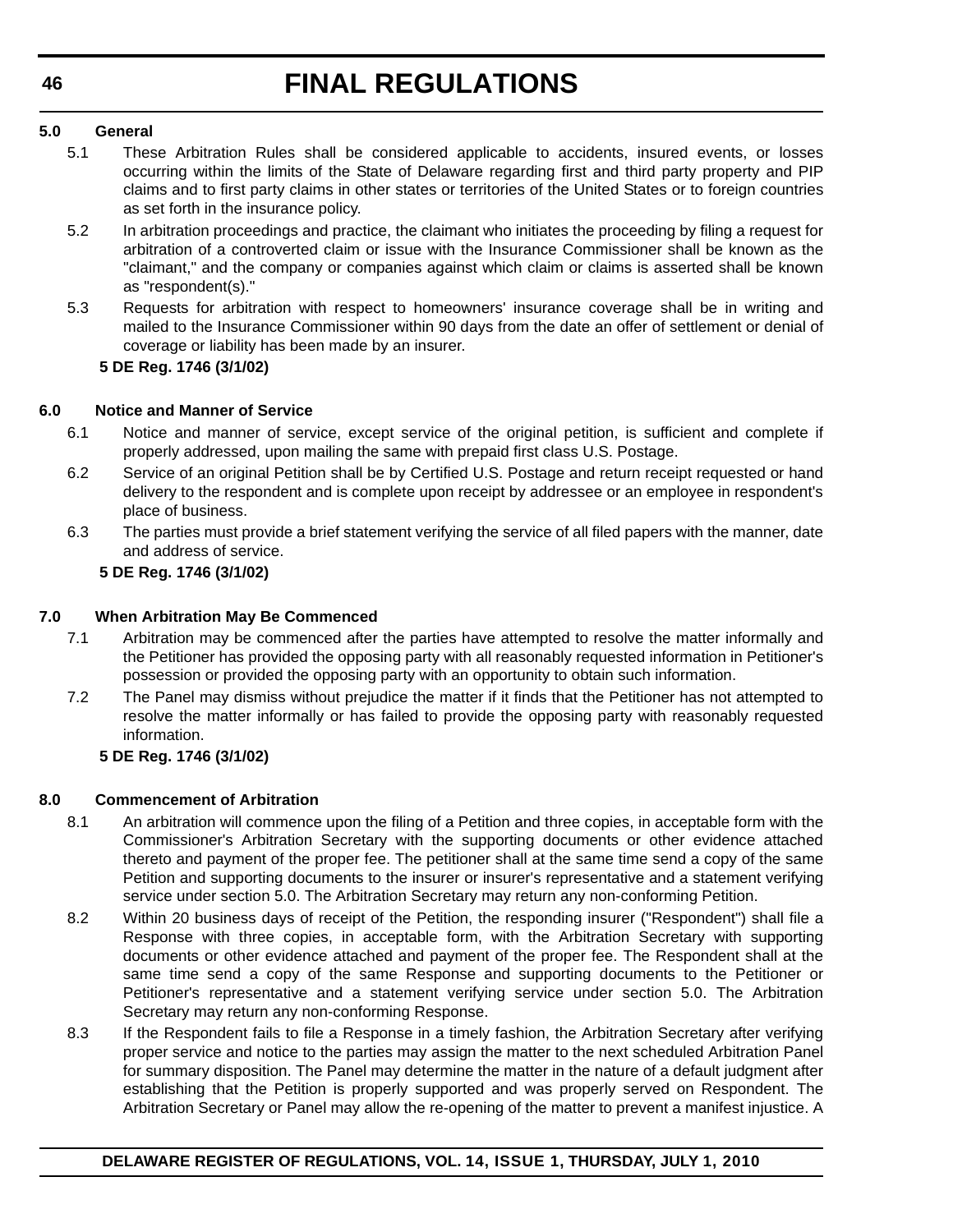request for re- opening must be made no later than 5 business days after notice of the default judgment.

- 8.4 Upon the filing of a proper Response, the Arbitration Secretary shall assign and schedule the matter for a hearing before an Arbitration Panel.
- 8.5 The Insurance Department will provide the approved form of Petition or Response as they may be amended from time to time. The Parties are free to produce and use their own copies of those forms.

# **5 DE Reg. 1746 (3/1/02)**

# **9.0 Arbitration Panels**

- 9.1 The Commissioner shall establish two types of Arbitration Panels. There shall be Panels established for automobile insurance claims and homeowners' insurance claims.
- 9.2 Each Panel shall consist of three members of suitable backgrounds or experience or as may be specified by statute, to be selected by the Commissioner. No member may serve on a Panel in which his employer or client is a party. Each Panel shall have a presiding member who shall be appointed by the Commissioner.
	- 9.2.1 In the case of automobile claims, each Panel shall consist of at least one licensed Delaware attorney as a member and the balance of the members shall be Delaware licensed insurance adjusters and/or appraiser as defined in 18 **Del.C.** §1702(c)
	- 9.2.2 In the case of homeowners' claim, the Panel shall consist of individuals of suitable expertise in evaluating such claims and may include Delaware licensed property appraisers or adjusters. One member of the panel shall be a Delaware licensed attoreny.
	- 9.2.3 In the case of health insurance claims involving the certification of treatment or procedure, one member of the panel must be a licensed health care professional in the relevant area of dispute.
	- 9.2.43 A decision by the a Panel requires concurrence by at least two of the Panel members. The written decision shall be signed by the panel chair and shall reflect the votes of the members.

# **5 DE Reg. 1746 (3/1/02)**

# **10.0 Arbitration Hearings**

- 10.1 The arbitration hearing shall be scheduled and notice of the hearing shall be given the parties at least 10 business days prior to the hearing. Neither party is required to appear and may rely on the filed papers.
- 10.2 The purpose of Arbitration is an attempt to effect affect a prompt and inexpensive resolution of claims after reasonable attempts by the parties to resolve the matter informally. Arbitration hearings shall be conducted in keeping with that goal. The arbitration hearing is not a substitute for a civil trial. In accord, the Delaware Rules of Evidence do not apply and hearings are to be limited, to the maximum extent possible, to each party being given the opportunity to explain their view of the previously submitted evidence in support of the pleading and to answer questions by the Panel. If the Panel allows any brief testimony, the Panel shall allow brief cross examination or other response by the opposing party.
- 10.3 The Arbitration Panel may contact, with the parties' consent, individuals or entities identified in the papers by telephone in or outside the parties' presence for information to resolve the matter.
- 10.4 The Panel is to consider the matter based on the submissions of the parties and information otherwise obtained by the Panel. The Panel shall not consider any matter not contained in the original or supplemental submissions of the parties which has not been provided the opposing party with at least 5 business days notice, except claims of a continuing nature which are set out in the filed papers.
- 10.5 Claims for reasonable attorney fees under 21 **Del.C.** §2118B 18 **Del.C.** §331 Homeowners' Insurance, shall only be granted by the argitrators upon the petitioner proving that the insurer acted in "bad faith." Bad faith is an intentional, reckless or malicious indifference to the duties owed an insured, not negligence, carelessness or inadvertence of any degree prevailing without an arbitrator's dissent in all cases in which the panel determines the insurer's position was not supported by the evidence and constituted and unreasonable delay in paying the claim of the insurered.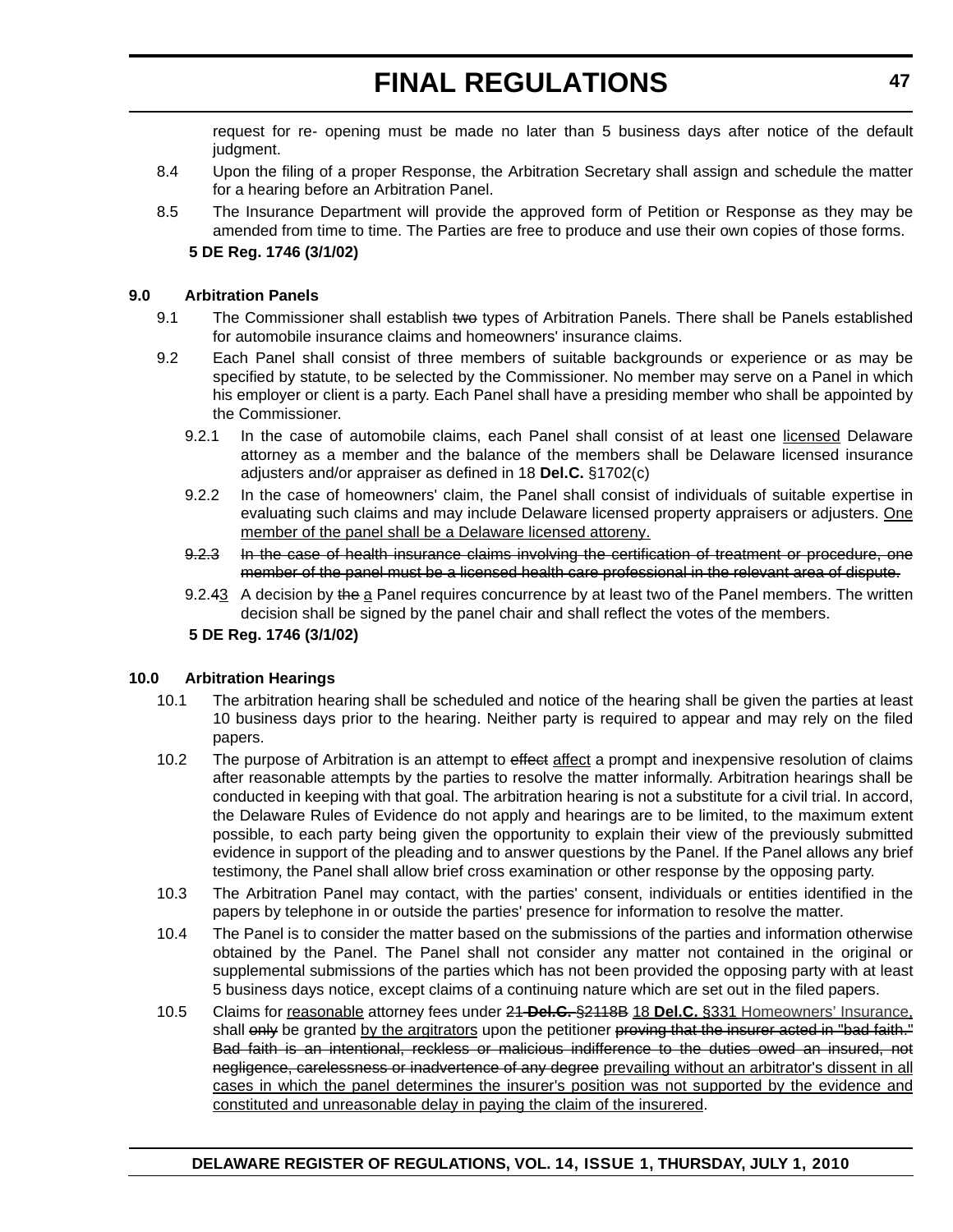<span id="page-47-0"></span>10.6 Claims for reasonable attorney fees under 21 Del. C. §2118B shall be granted by the arbitrators in all cases where they have determined that the insurer acted in "bad faith".

# **5 DE Reg. 1746 (3/1/02)**

# **11.0 Subrogation Arbitration**

- 11.1 Subrogation arbitration between or among insurers pursuant to 21 **Del.C.** §2118 is not subject to this Regulation and shall continue to be conducted through Arbitration Forums, Inc., or its successor.
	- **5 DE Reg. 1746 (3/1/02)**

# **12.0 Arbitration Fees**

- 12.1 Each party to an arbitration shall tender and pay the following filing fees for arbitration.
	- 12.1.1 \$30.00 for Automobile Insurance Claims; and
	- 12.1.2 \$30.00 for Homeowners' Insurance Claims; and
- 12.2 The filing fees are non-refundable and shall only be returned when a claim is determined to be excluded from arbitration. The prevailing party at arbitration is normally entitled to recover shall recover their paid filing fees as costs. However, the Panel may, for cause, award the filing fee as costs as may be equitable.

# **5 DE Reg. 1746 (3/1/02)**

# **13.0 Appeals**

- 13.1 Appeals from an adverse decision of the Arbitration panel shall be taken to the Superior Court of the State of Delaware by filing a Notice of Appeal with the Arbitration Secretary.
- 13.2 The Notice of Appeal must be filed within 90 days in the case of claims for homeowners' insurance claims and within 30 days in the case of automobile insurance claims.
- 13.3 All further filings and proceedings shall be in accordance with the Superior Court Rules of Civil Procedure.

# **5 DE Reg. 1746 (3/1/02)**

# **14.0 Effective Date**

This regulation, as amended, shall replace existing Regulations 10 and 10A in their entirety. This amended regulation shall become effective on March June 11, 2002 2010. Any health claims commenced under this regulation prior to the effective date of Regulation 1301 shall be resolved in accordance with the provisions of 73 **Del. Laws** Ch. 96.

# **5 DE Reg. 1746 (3/1/02)**

# **[DEPARTMENT OF INSURANCE](http://www.delawareinsurance.gov/)**

Statutory Authority: 18 Delaware Code, Sections 314 & 1111 (18 **Del.C.** §§314, 1111) 18 **DE Admin. Code** 1208

# **ORDER**

# **[1208 New Annuity Mortality Table for Use in Determining Reserve Liabilities for Annuities](#page-4-0)**

Proposed Regulation 1208 relating to Annuity Mortality Tables was published in the *Delaware Register of Regulations* on May 1, 2010. The comment period remained open until June 7, 2010. There was no public hearing

**DELAWARE REGISTER OF REGULATIONS, VOL. 14, ISSUE 1, THURSDAY, JULY 1, 2010**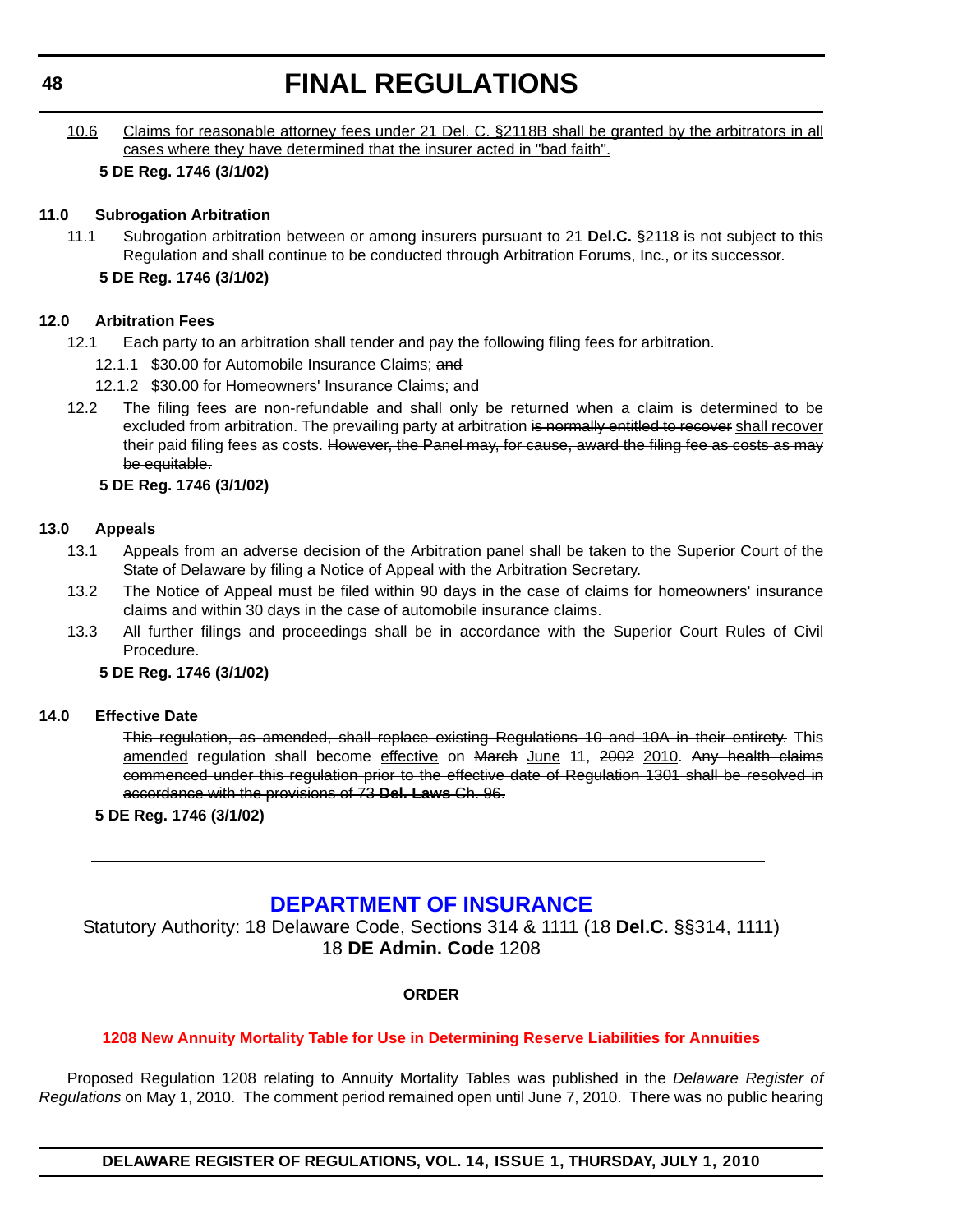<span id="page-48-0"></span>on proposed Regulation 1208. Public notice of the proposed Regulation 1208 in the *Register of Regulations* was in conformity with Delaware law.

# **Summary of the Evidence and Information Submitted**

No comment was received on the proposed amendments.

# **Findings of Fact**

Based on Delaware law and the record in this docket, I make the following findings of fact:

The requirements of the proposed amendments to Regulation 1208 best serve the interests of the public and of insurers and comply with Delaware law.

# **Decision and Effective Date**

Based on the provisions of 18 **Del.C.** §§314, 1111 and 29 **Del.C.** §§10113-10118 and the record in this docket, I hereby adopt amended Regulation 1208 as may more fully and at large appear in the version attached hereto to be effective on July 11, 2010.

# **Text and Citation**

The text of the proposed Regulation 1208 last appeared in the *Register of Regulations* Vol. 13, Issue 11, pages 1395-1397.

**IT IS SO ORDERED** this 8<sup>th</sup> day of June 2010.

Karen Weldin Stewart, CIR-ML Insurance Commissioner

**\*Please note that no changes were made to the regulation as originally proposed and published in the May 2010 issue of the** *Register* **at page 1395 (13 DE Reg. 1395). Therefore, the final regulation is not being republished. A copy of the final regulation is available at:**

**[1208 New Annuity Mortality Table for Use in Determining Reserve Liabilities for Annuities](http://regulations.delaware.gov/register/july2010/final/14 DE Reg 48 07-01-10.htm)**

# **[DEPARTMENT OF INSURANCE](http://www.delawareinsurance.gov/)**

Statutory Authority: 18 Delaware Code, Sections 314 & 1111 (18 **Del.C.** §§314, 1111)

# **ORDER**

# **[1218 Determining Reserve Liabilities For Credit Life Insurance](#page-4-0)**

Proposed Regulation 1218 relating to Reserve Liabilities for Credit Life Insurance was published in the *Delaware Register of Regulation*s on May 1, 2010. The comment period remained open until June 7, 2010. There was no public hearing on proposed Regulation 1218. Public notice of the proposed Regulation 1218 in the *Register of Regulations* was in conformity with Delaware law.

**DELAWARE REGISTER OF REGULATIONS, VOL. 14, ISSUE 1, THURSDAY, JULY 1, 2010**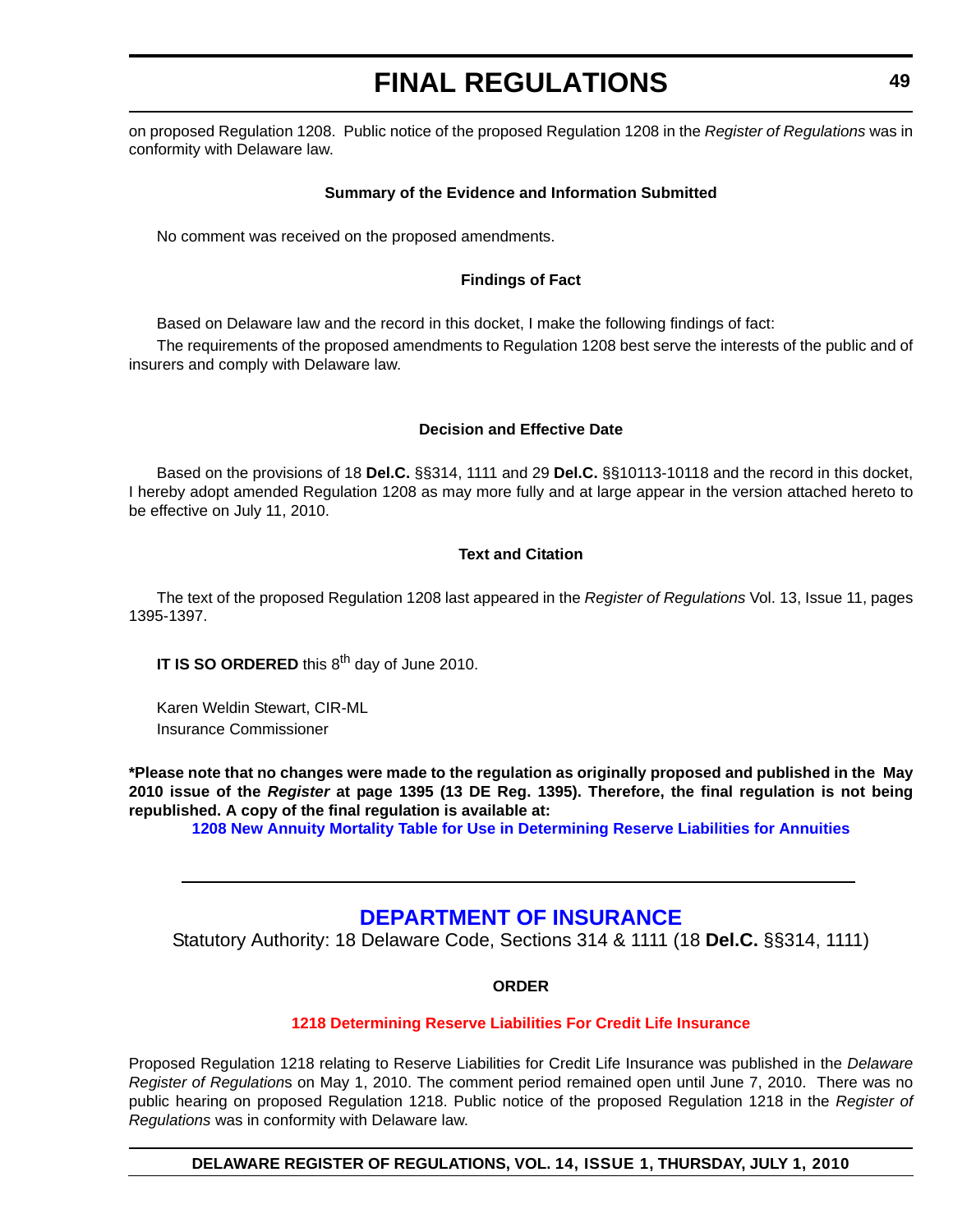# **Summary of the Evidence and Information Submitted**

<span id="page-49-0"></span>No comment was received on the proposed amendments.

# **Findings of Fact**

Based on Delaware law and the record in this docket, I make the following findings of fact:

The requirements of the proposed amendments to Regulation 1218 best serve the interests of the public and of insurers and comply with Delaware law.

# **Decision and Effective Date**

Based on the provisions of 18 **Del.C.** §§314, 1111 and 29 **Del.C.** §§10113-10118 and the record in this docket, I hereby adopt amended Regulation 1218 as may more fully and at large appear in the version attached hereto to be effective on July 11, 2010.

# **Text and Citation**

The text of the proposed Regulation 1218 last appeared in the *Register of Regulations* Vol. 13, Issue 11, pages 1397-1398.

**IT IS SO ORDERED** this 8<sup>th</sup> day of June 2010.

Karen Weldin Stewart, CIR-ML Insurance Commissioner

**\*Please note that no changes were made to the regulation as originally proposed and published in the May 2010 issue of the** *Register* **at page 1397 (13 DE Reg. 1397). Therefore, the final regulation is not being republished. A copy of the final regulation is available at:**

**[1218 Determining Reserve Liabilities For Credit Life Insurance](http://regulations.delaware.gov/register/july2010/final/14 DE Reg 49 07-01-10.htm)**

# **[DEPARTMENT OF LABOR](http://www.delawareworks.com/divisionsDOL.shtml)**

**DIVISION OF INDUSTRIAL AFFAIRS** Statutory Authority: 19 Delaware Code, Section 202(a) (19 **Del.C.** §202(a)) 19 **DE Admin. Code** 1101

# **ORDER**

# **[1101 Apprenticeship and Training Regulations](#page-4-0)**

A public hearing was held on June 8, 2010 to receive public comments relating to proposed changes to Regulation 6.4.2 of the Rules and Regulations Relating to Delaware Apprenticeship and Training Law. The proposal would change the ratio of apprentices to mechanics for the Structural Metal worker trade from its current 1

**DELAWARE REGISTER OF REGULATIONS, VOL. 14, ISSUE 1, THURSDAY, JULY 1, 2010**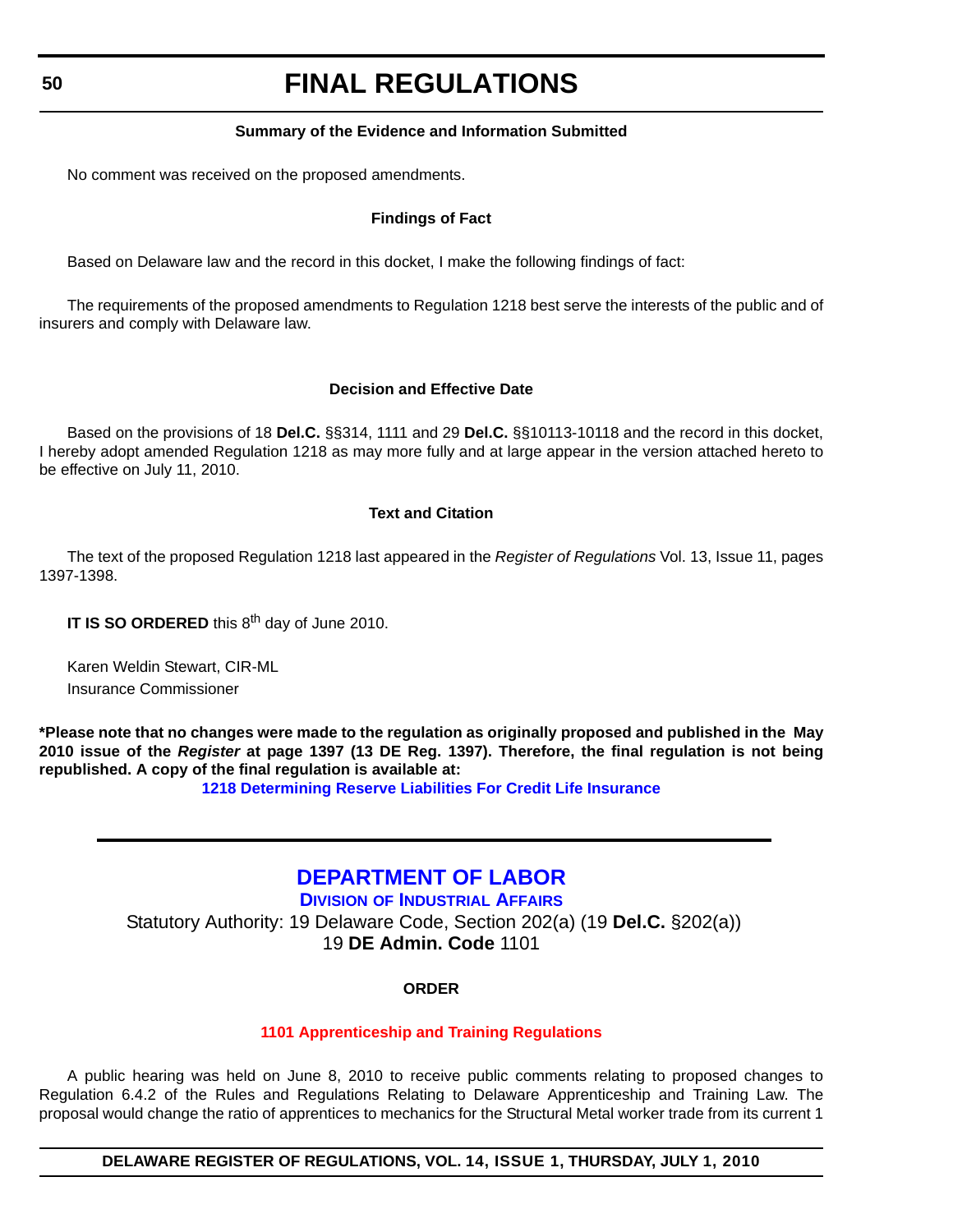up to 5 to 1 up to 4. In addition, the ratio of apprentices to mechanics for the Painter, Construction and Maintenance worker trade would change from its current 1 up to 5 to 1 up to 3. The members of the Council present recommended that the Secretary of Labor adopt the proposal as it was published in the *Register of Regulations*, Vol. 13, Issue 11 (May 1, 2010).

# **SUMMARY OF THE EVIDENCE AND INFORMATION SUBMITTED**

Exhibits Admitted:

Exhibit 1 – News Journal Affidavit of publication of notice of public hearing.

Exhibit 2 – Delaware State News Affidavit of publication of notice of public hearing.

No one addressed the Council and no written comments were received by the Council.

# **RECOMMENDED FINDINGS OF FACT WITH RESPECT TO THE EVIDENCE AND INFORMATION**

The Council is persuaded that these changes are consistent with the current administration of the program.

# **RECOMMENDATION**

The proposed changes are respectfully submitted to the Secretary of Labor for consideration with a recommendation for adoption this  $8<sup>th</sup>$  day of June, 2010.

# **COUNCIL ON APPRENTICESHIP AND TRAINING**

Robert Buccini, Chairman David G. Kitto Dale Derrickson John Hagelstein Danny Crowe

### **DECISION AND EFFECTIVE DATE**

Having reviewed and considered the record and recommendations of members of the Council on Apprenticeship and Training, the proposed changes are hereby adopted to Regulations Regulation 6.4.2, and made effective 10 days following publication of the final regulation in the *Register of Regulations*.

### **TEXT AND CITATION**

The text appears in the Register of Regulations, Vol. 13, Issue 11 (May 1, 2010).

### **DEPARTMENT OF LABOR**

John J. McMahon, Jr., Secretary of Labor

**\*Please note that no changes were made to the regulation as originally proposed and published in the May 2010 issue of the** *Register* **at page 1398 (13 DE Reg. 1398). Therefore, the final regulation is not being republished. A copy of the final regulation is available at:**

**[1101 Apprenticeship and Training Regulations](http://regulations.delaware.gov/register/july2010/final/14 DE Reg 50 07-01-10.htm)**

**DELAWARE REGISTER OF REGULATIONS, VOL. 14, ISSUE 1, THURSDAY, JULY 1, 2010**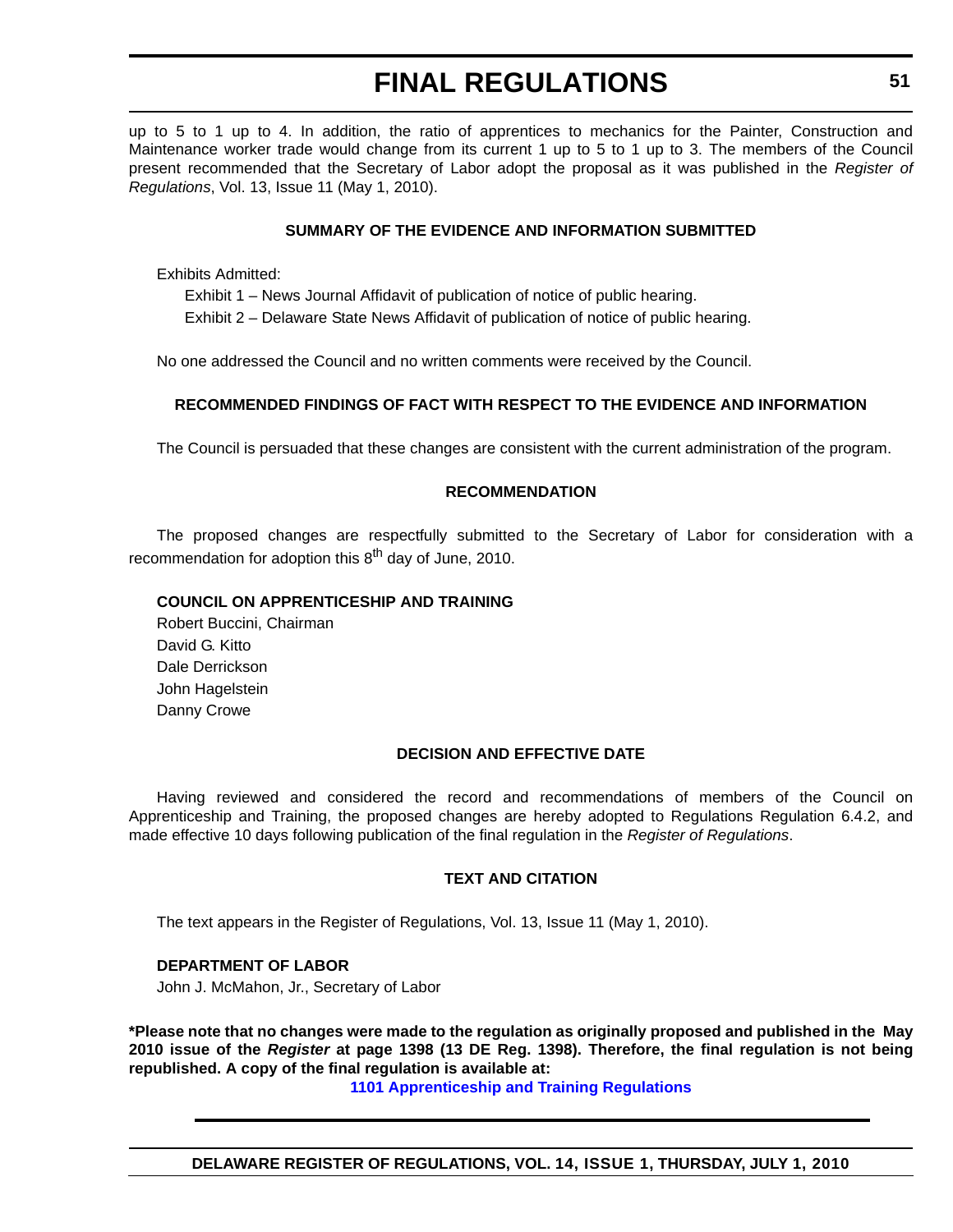# <span id="page-51-0"></span>**[DEPARTMENT OF NATURAL RESOURCES AND ENVIRONMENTAL](http://www.fw.delaware.gov/Pages/FWPortal.aspx)  CONTROL**

**DIVISION OF FISH AND WILDLIFE**

Statutory Authority: 7 Delaware Code, Section 903(e)(2)(a) (7 **Del.C.** §903(e)(2)(a)) 7 **DE Admin. Code** 3900

**[Secretary's Order No.: 2010-F-0017](#page-4-0)**

**Date of Issuance: June 10, 2010 Effective Date of the Amendment: July 11, 2010**

Under the authority vested in the Secretary of the Department of Natural Resources and Environmental Control ("Department" or "DNREC") the following findings, reasons and conclusions are entered as an Order of the Secretary in the above-referenced rulemaking proceeding.

#### **Background and Procedural History**

This Order considers proposed regulations to amend 7 **DE Admin. Code** 3900, *Delaware Regulations Governing Wildlife*. The Department's Division of Fish and Wildlife commenced the regulatory development process with Start Action Notices 2010-02 through 2010-08, and 2010-11. The Department published its initial proposed regulation Amendments in the March 1, 2010 *Delaware Register of Regulations*, and held a public hearing on March 25, 2010. The public hearing record remained open at that time for public comment through March 31, 2010. Subsequent to the Department's initial publication of its proposed regulation Amendments on March 1, 2010, but prior to the public hearing held on March 25, 2010, the Department received numerous public comments from both individuals and sports clubs concerning the proposed Amendments to establish a formal red fox season (Sections 2.0 and 4.0). These comments centered on public safety issues with regard to the proposed regulation language in these Sections, specifically, with the Subsection pertaining to chasing red fox with hounds. After thorough review by the Department, it was determined that revisions to the initially proposed regulations regarding this matter were necessary in order to ensure public safety during such activities. As a result, the Department *revised* its initially proposed regulation Amendments to 7 **DE Admin. Code** 3900 in a manner to clarify how red foxes may be killed. This change was consistent with the public comment received by the Department. The *revised* proposed Amendments were then thoroughly vetted to the public at the public hearing on March 25, 2010. No further substantive comment was received by the Department subsequent to the holding of said public hearing, and thus no additional revisions have been made to the proposed *revised* regulation Amendments.

The Department's presiding hearing officer, Lisa A. Vest, prepared a Hearing Officer's Report dated May 25, 2010 (Report). The Report recommends certain findings and the adoption of the proposed *revised* Amendments as attached to the Report as Appendix A.

# **Findings and Discussion**

I find that the *revised* proposed Amendments are well-supported by the record developed by the Department, and I adopt the Report to the extent it is consistent with this Order. The Department's experts developed the record and drafted the proposed *revised* Amendments. Throughout the regulatory development process regarding this promulgation, the Department received public comment, as noted in the Report, and the same were fully addressed by Department staff in a thorough and balanced manner, accurately reflecting the information as contained in the public hearing record which was developed in this matter.

I find that the Department's experts in the Division of Fish and Wildlife fully developed the record to support adoption of these *revised* Amendments. With the adoption of this Order, Delaware will (1) define the term, "Quality Buck"; (2) create a crossbow deer hunting season; (3) require non-toxic shot be used when hunting rail, snipe and moorhen; (4) restrict mute swan hunting to the regular waterfowl season; (5) establish a red fox hunting season; (6) provide clarification as to when trapping equipment must be removed from the field; (7) provide clarification with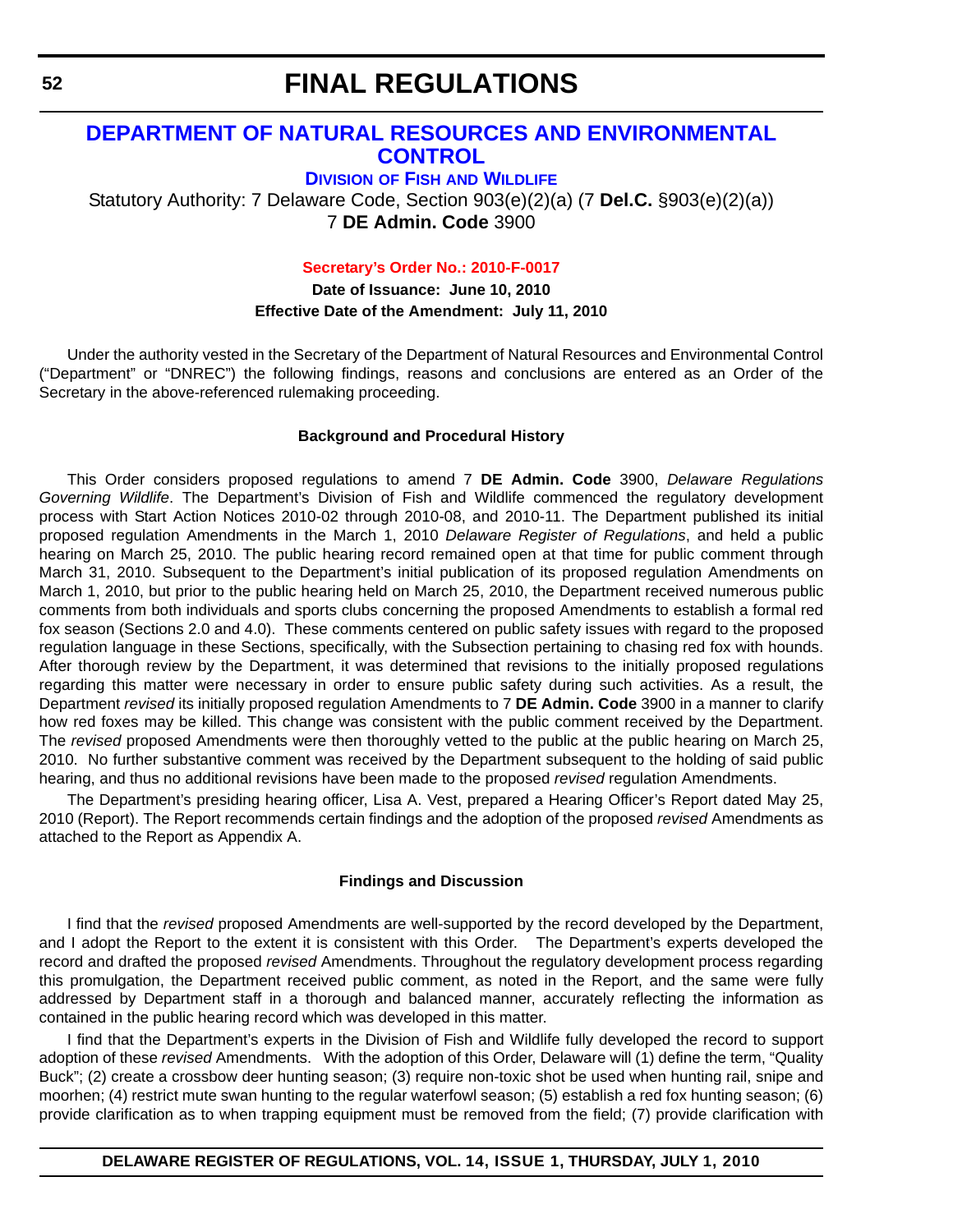regard to various deer hunting issues related to bag limits, tagging and registration; (8) exempt non-residents from having to purchase a guide license when guiding for snow geese in Delaware; and (9) require license exempt hunters to obtain a free annual hunting and trapping identification number so that they can be identified for surveying purposes.

In conclusion, the following findings and conclusions are entered:

1.) The Department has jurisdiction under its statutory authority to issue an Order adopting these *revised* proposed Amendments as final;

2.) The Department provided adequate public notice of the proposed Amendments, and provided the public with an adequate opportunity to comment on both the initial proposed Amendments, as well as the proposed *revised* Amendments, including at the public hearing held on March 25, 2010;

3.) The Department held a public hearing on March 25, 2010 in order to consider public comment before making any final decision;

4.) The Department's Hearing Officer's Report, including its recommended record and the recommended *revised* Amendments as set forth in Appendix A, are adopted to provide additional reasons and findings for this Order;

5.) The recommended *revised* Amendments should be adopted as final regulation Amendments because Delaware will be able to (1) provide additional hunter opportunities for the public with the inclusion of crossbows into its existing archery season; (2) establish a red fox hunting season, in accordance with recent statutory changes made by the Delaware legislature; (3) provide clarifications to existing regulations to promote a greater understanding of the same to hunters; (4) further promote the harvest of snow geese in Delaware; (5) identify license-exempt hunters for future surveying purposes, thus allowing Department personnel to collect more accurate hunter harvest statistics overall; and lastly, because (6) the amendments are well supported by documents in the record;

6.) The Department shall submit this Order approving the final regulation to the *Delaware Register of Regulations* for publication in its next available issue, and provide such other notice as the law and regulation require and the Department determines is appropriate.

Collin P. O'Mara, Secretary

### **3901 Definitions**

# *(Break in Continuity of Sections)*

**"Quality Buck"** shall mean an antlered deer with an outside antler spread of at least **[14 15]** inches. This measurement is taken across the outside of the main beams at their widest point; this measurement's path must be perpendicular to the center line of the skull and parallel to the top of the skull plate.

# *(Break in Continuity of Sections)*

# **3902 Method of Take**

(Penalty Section 7 **Del.C.** §103(d)**)**

### *(Break in Continuity of Sections)*

- 2.8 Red Fox.
	- 2.8.1 Red foxes may be killed in accordance with  $\S$  788 of Title 7 with the following: bow and arrow longbow and crossbow; shotgun with shot up to size 2 lead or T steel; rimfire rifle or centerfire rifle up to .25 caliber, using hollow point bullets with a maximum bullet weight of 75 grains; or a muzzleloading rifle.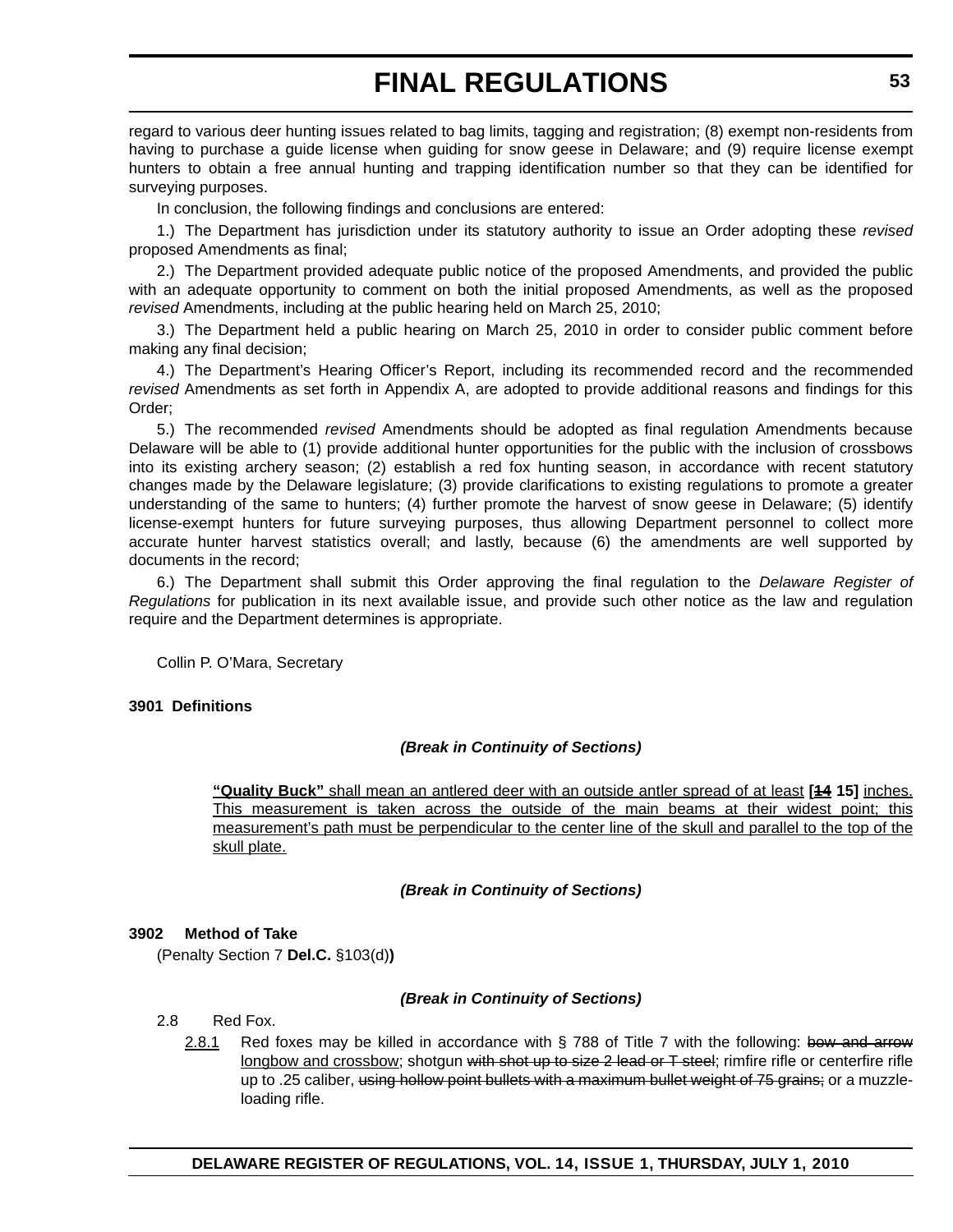<span id="page-53-0"></span>2.8.2 Notwithstanding subsection 2.8.1 of this section, during any deer firearms season, it shall be unlawful to hunt red fox with any firearm that is not also legal for deer hunting.

**[2.8.3 Notwithstanding subsection 2.8.1 of this section, it shall be unlawful to kill a red fox that is being pursued by dogs.] 3 DE Reg. 289 (8/1/99) 6 DE Reg. 536 (10/1/02) 11 DE Reg. 334 (09/01/07)**

# *(Break in Continuity of Sections)*

# **3921 Guide License**

# *(Break in Continuity of Sections)*

# 21.6 General Hunting License

- 21.6.1 A resident or non resident hunting license is not required for persons holding a valid Delaware Guide License.
- 21.6.2 A nonresident shall be exempt from the guide licensing requirement of this section only while guiding hunters for snow geese (light geese), provided:
	- 21.6.2.1The nonresident is properly licensed to guide in another state or Canadian province which extends the same exemption to Delaware residents;
	- 21.6.2.2The nonresident guide purchases a Delaware migratory waterfowl stamp and obtains a Delaware H.I.P. permit.

**[21.6.2.3The nonresident resides in another state or Canadian province which extends the same exemption to Delaware residents.]**

# **12 DE Reg. 496 (10/01/08)**

**\*Please note that no additional changes were made to the regulation as originally proposed and published in the March 2010 issue of the** *Register* **at page 1185 (13 DE Reg. 1185). Therefore, the final regulation is not being republished. A copy of the final regulation is available at: [3900 Wildlife](http://regulations.delaware.gov/register/july2010/final/14 DE Reg 52 07-01-10.htm)**

# **[DEPARTMENT OF STATE](http://dpr.delaware.gov/default.shtml)**

**DIVISION OF PROFESSIONAL REGULATION**

# **100 Board of Accountancy**

Statutory Authority: 24 Delaware Code, Section 105(a)(1) (24 **Del.C.** §105(a)(1)) 24 **DE Admin. Code** 100

### **[ORDER](#page-4-0)**

After due notice in the *Delaware Register of Regulations* and two Delaware newspapers, a public hearing was held on June 16, 2010 at a scheduled meeting of the Delaware Board of Accountancy ("the Board") to receive comments regarding proposed amendments to the Board's Rules and Regulations. The Board has proposed numerous revisions to the Rules and Regulations. A number of revisions implement amendments to the Board's licensing law, Chapter 1 of Title 24 of the Delaware Code, including the addition of the practice privilege set forth at 24 **Del.C.** §108. In addition, the amendments set forth the licensure requirements that will go into effect on August 1, 2012. Further, specific course requirements for licensure are revised. There are various amendments pertaining

**DELAWARE REGISTER OF REGULATIONS, VOL. 14, ISSUE 1, THURSDAY, JULY 1, 2010**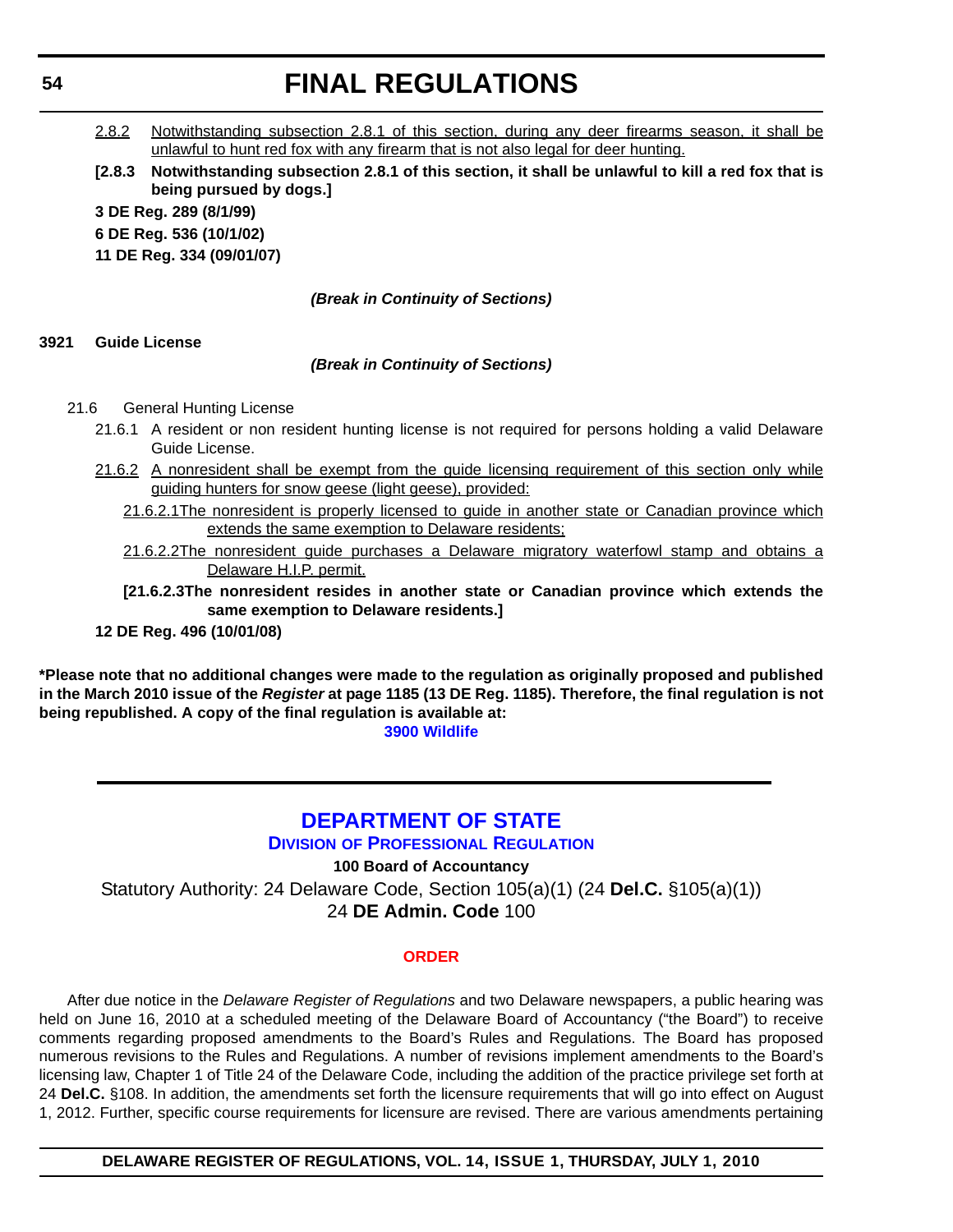to continuing professional education. Specifically, the proposed amendments will expressly give the Board authority to sanction licensees who do not comply with continuing professional education requirements. The Board also proposes various grammatical and typographical revisions.

The Board initially proposed revisions to its Rules and Regulations in the *Delaware Register of Regulations,* Volume 13, Issue 9 at 13 **DE Reg.** 1198 on March 1, 2010. A public hearing was held on April 21, 2010. Based on written and verbal comments presented, the Board decided to make substantive changes to the proposed amendments.

Pursuant to the Administrative Procedures Act, 29 **Del.C.** §10115, notice of a second public hearing and a copy of the reproposed revisions were published in the *Delaware Register of Regulations,* Volume 13, Issue 11 at 13 **DE Reg.** 1433, on May 1, 2010.

# **Summary of the Evidence and Information Submitted**

At the public hearing on June 16, 2010, the following documents were admitted as exhibits and made part of the record:

**Board Exhibit 1:** *News Journal* Affidavit of Publication.

**Board Exhibit 2:** *Delaware State News* Affidavit of Publication.

There was no verbal comment at the public hearing.

# **Findings of Fact and Conclusions**

The Board finds that the proposed amendments to the Rules and Regulations serve to implement changes to Chapter 1 of Title 24. The amendments also strengthen and clarify continuing professional education requirements. Grammatical and typographical revisions make the Rules and Regulations clearer and more concise. In short, the proposed revisions will improve the Rules and Regulations and benefit the public.

The Board noted a typographical error in Rule 11.1.2, where "off-numbered" should be "odd-numbered." Pursuant to 29 **Del.C.** §10118(c), the Board has the authority to make non-substantive changes to the proposed Rules and Regulations without reproposing the changes. Therefore, the typographical error has been corrected in Exhibit A attached to this Order.

### **The Law**

The Board's rulemaking authority is provided by 24 **Del.C.** 105(a)(1).

### **Decision and Effective Date**

The Board hereby adopts the proposed amendments to the Rules and Regulations as effective 10 days following publication of this Order in the *Delaware Register of Regulations.*

# **Text and Citation**

The text of the revised Rules and Regulations is attached hereto as Exhibit A.

**SO ORDERED** this 16th day of June 2010.

# **DELAWARE BOARD OF ACCOUNTANCY**

David Doane, President **Robert Paretta** Sharon Cirillo **Gary Pippin** Gary Pippin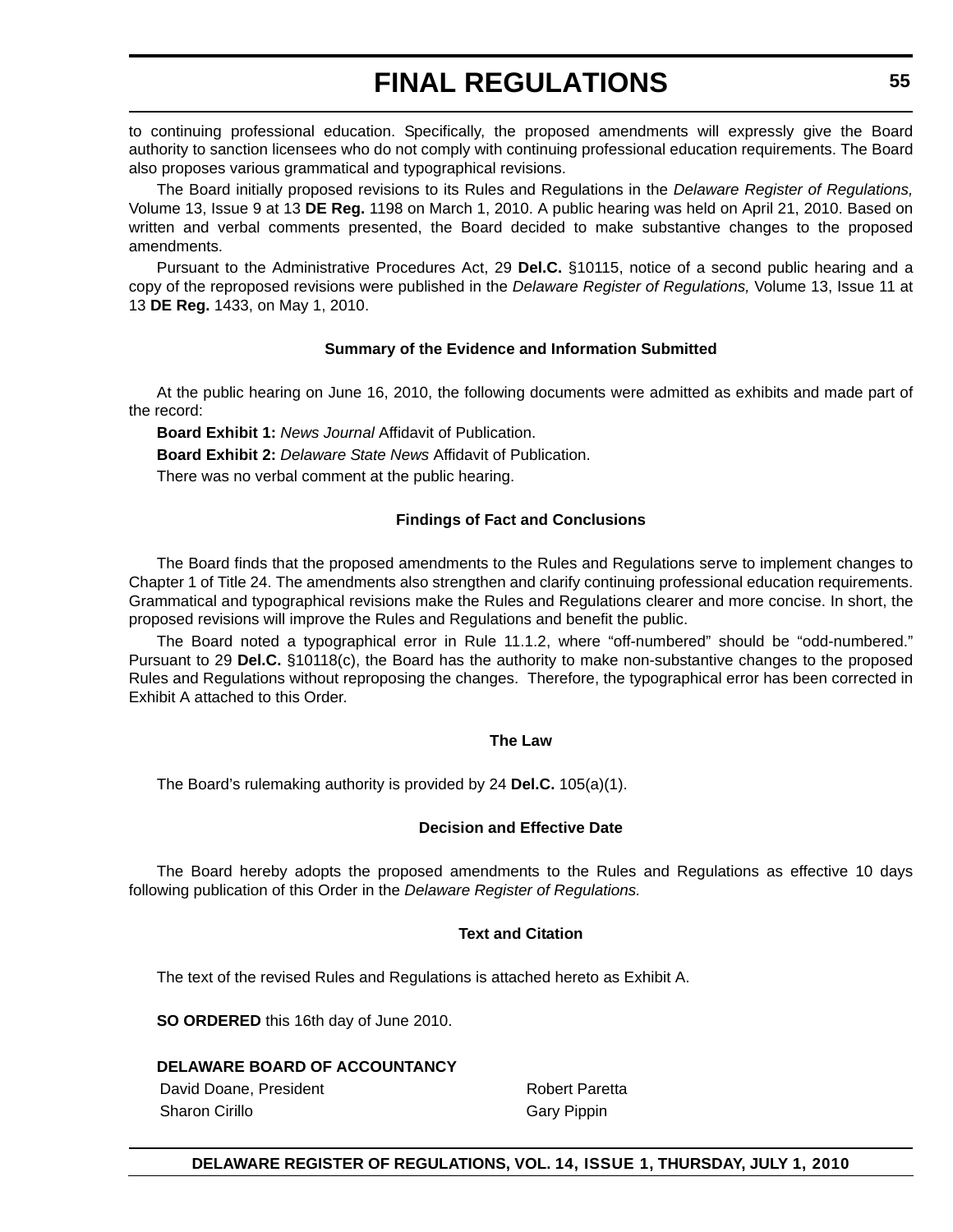<span id="page-55-0"></span>James A. Cohee Judith Scarborough Robert Mosch, Secretary Michael D. Wollaston Carmetah Murray

# **100 Board of Accountancy**

# *(Break in Continuity of Sections)*

# **11.0 Continuing Education**

- 11.1 Hours Required:
	- 11.1.1 Effective through the licensure renewal period ending June 30, 2011, Eeach permit holder must have completed at least 80 hours of acceptable continuing professional education each biennial reporting period. Each biennial reporting period ends on June 30 of each odd-numbered year of each year ending with an odd number. The eighty hours of acceptable continuing professional education submitted must have been completed in the immediately preceding two-year period and must include a minimum of sixteen (16) credit hours in accounting and/or auditing and a minimum of sixteen (16) credit hours in taxation and four (4) credit hours in a Delaware specific ethics course approved by the Board as set forth in Rule 11.87.
	- 11.1.2 Effective as of the licensure renewal period beginning July 1, 2011, each permit holder must have completed at least 80 hours of acceptable continuing professional education each biennial reporting period. Each biennial reporting period ends on June 30 of each **[off odd]**-numbered year. The eighty hours of acceptable continuing professional education submitted must have been completed in the immediately preceding two-year period and must include eight (8) credit hours in accounting and/or auditing and eight (8) credit hours in taxation and four (4) credit hours in a Delaware specific ethics course approved by the Board as set forth in Rule 11.7. In addition to these 20 specified hours, each permit holder must complete at least an additional twenty (20) credit hours in either accounting, auditing or taxation.

**\*Please note that no additional changes were made to the regulation as originally proposed and published in the May 2010 issue of the** *Register* **at page 1433 (13 DE Reg. 1433). Therefore, the final regulation is not being republished. A copy of the final regulation is available at:**

**[100 Board of Accountancy](http://regulations.delaware.gov/register/july2010/final/14 DE Reg 54 07-01-10.htm)**

# **[DEPARTMENT OF TRANSPORTATION](http://www.deldot.gov/home/divisions/)**

**DIVISION OF PLANNING**

Statutory Authority: 17 Delaware Code, Sections 1021 (17 **Del.C.** §1021 2 **DE Admin. Code** 2402

### **ORDER**

### **[2307 Delaware Safe Routes to School Regulations](#page-4-0)**

### **Background**

Under Title 17 of the Delaware Code, Section 1021 and 1022, and Public Law 109-59, the Delaware Department of Transportation (DelDOT), through its Division of Planning, sought to revise the Safe Routes to School Program Guidelines, which do not provide specific information on private school participation leading to confusion, by specifying the conditions of and extent to which private schools are eligible to participate.

**DELAWARE REGISTER OF REGULATIONS, VOL. 14, ISSUE 1, THURSDAY, JULY 1, 2010**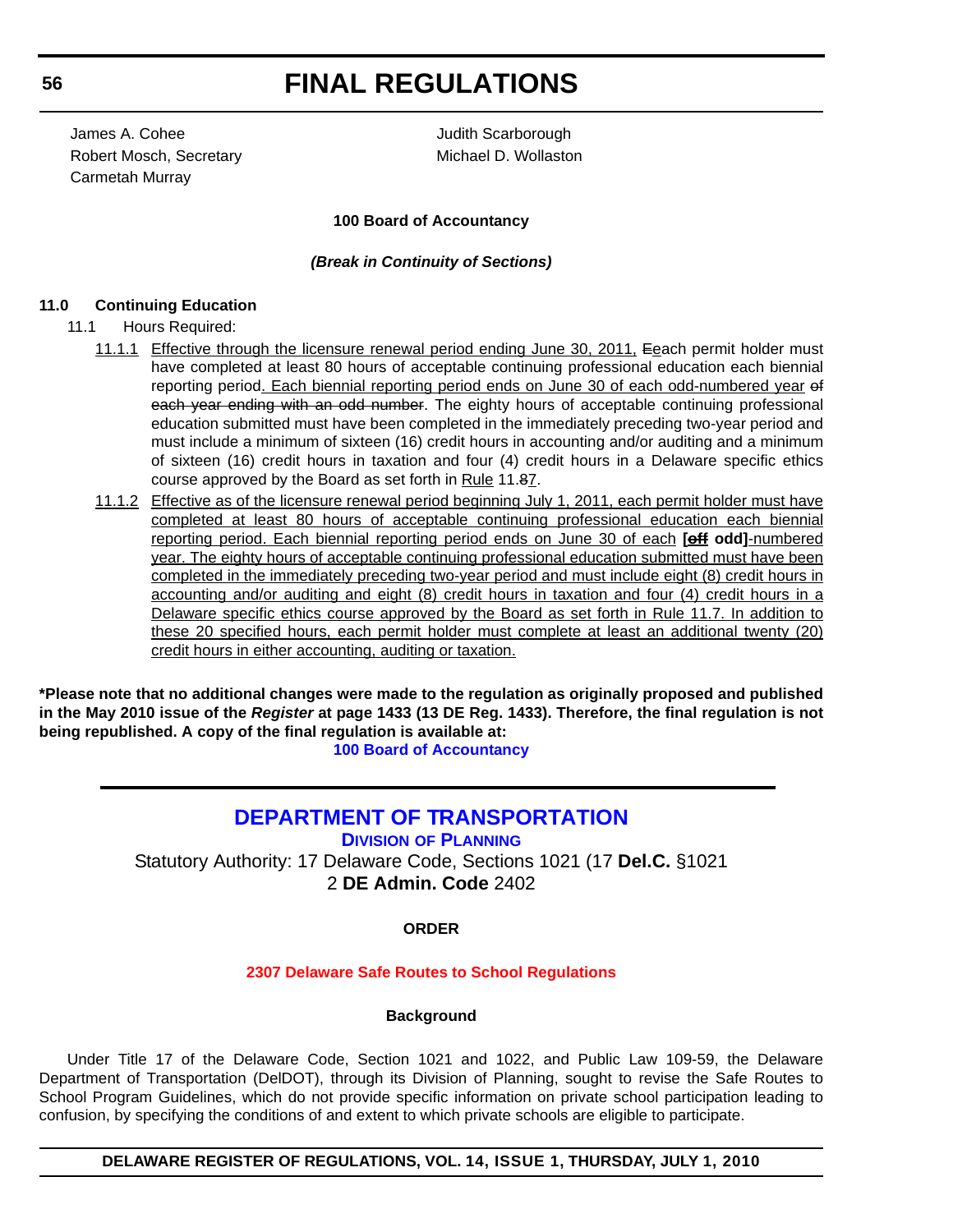# **Public Comment Period**

<span id="page-56-0"></span>The Department took written comments on the proposed changes to the Safe Routes to School Program Guidelines from May 1, 2010 through May 31, 2010.

### **Summary of the Evidence and Information Submitted**

A single comment was sent to the Department, and is set forth below:

**Question:** Will training &/or materials for contract bus drivers be included so that we are also up-to-date on what is going on where?

# *The Department's response is as follows:*

The goal of the program is to reach and benefit students who walk or bicycle to or from school or those who could travel by those means. As such, completion of SRTS construction projects should not affect bus routes or change the number of students who use busing, since the program focuses on the area within which students walk, within 1-mile of the school, and outside of unique hazard situations.

### **Findings of Fact**

Based on the record in this docket, I make the following findings of fact:

1. The proposed amendments to the Safe Routes to School Program Guidelines are useful and proper, and should be adopted as originally proposed to the comment period process required under the Administrative Procedures Act.

2. The adoption of these proposed changes to the Safe Routes to School Program Guidelines is in the best interests of the State of Delaware.

### **Decision and Effective Date**

Based on the provisions of Delaware law and the record in this docket, I hereby adopt the amended Safe Routes to School Program Guidelines, as set forth in the version attached hereto, to be effective on July 21, 2010.

**IT IS SO ORDERED** this 15th day of June, 2010.

Carolann Wicks, Secretary, Delaware Department of Transportation

**\*Please note that no changes were made to the regulation as originally proposed and published in the May 2010 issue of the** *Register* **at page 1434 (13 DE Reg. 1434). Therefore, the final regulation is not being republished. A copy of the final regulation is available at:**

**[2307 Delaware Safe Routes to School Regulations](http://regulations.delaware.gov/register/july2010/final/14 DE Reg 56 07-01-10.htm)**

# **[OFFICE OF MANAGEMENT AND BUDGET](http://omb.delaware.gov/)**

Statutory Authority: 29 Delaware Code, Section 6303A(16) (29 **Del.C.** §6303(A))

**ORDER**

# **[Freedom of Information Act Regulation](#page-4-0)**

AND NOW, this 1st day of June, 2010, Ann Shepard Visalli, as Director of the Delaware Office of Management and Budget, in accordance with 29 **Del.C.** §6303A(16), for the reasons stated below enters this ORDER adopting

**DELAWARE REGISTER OF REGULATIONS, VOL. 14, ISSUE 1, THURSDAY, JULY 1, 2010**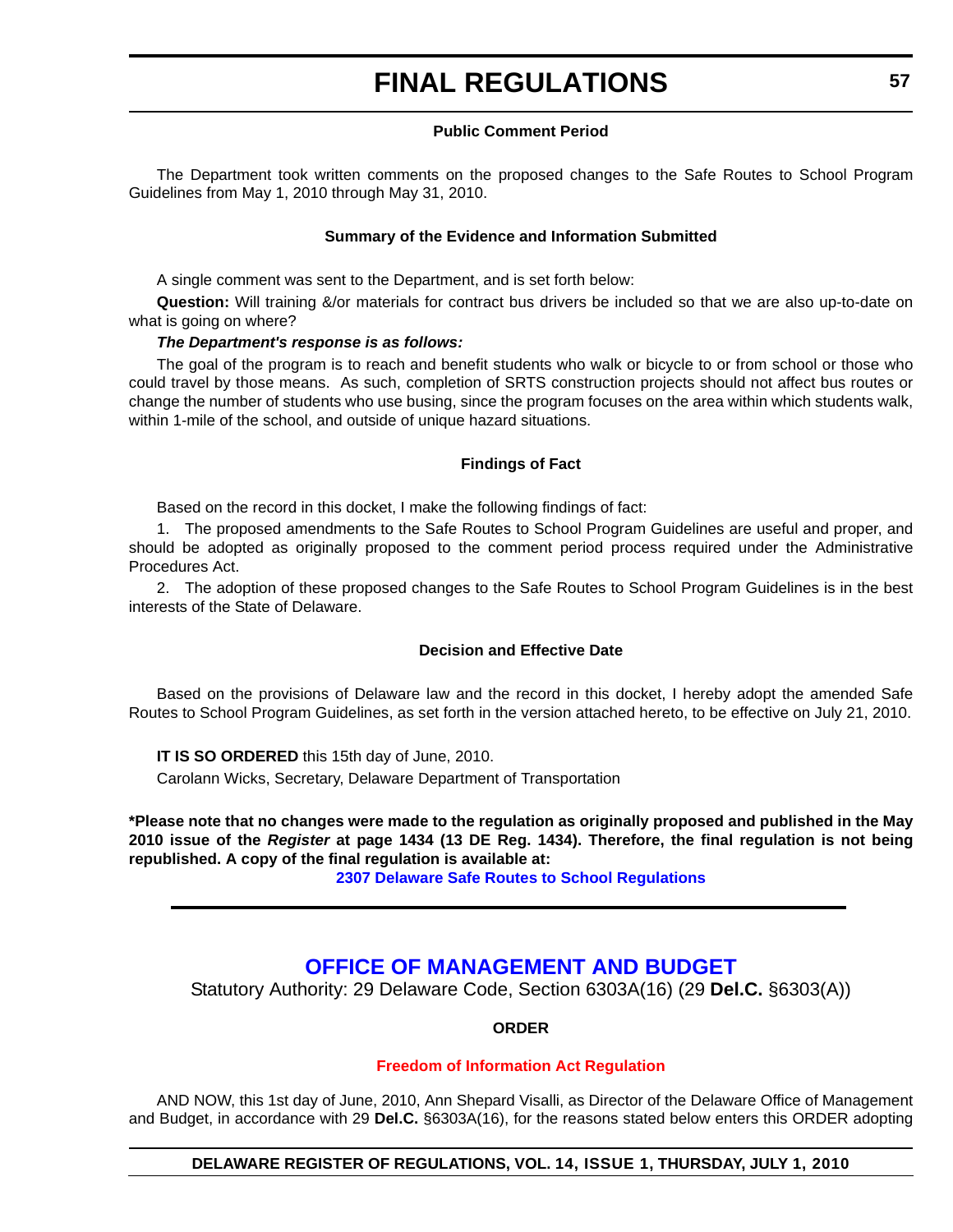and promulgating regulation setting forth the Policy and Procedures for Responding to Requests from the Public for Information as set forth In 29 **Del.C.** Ch. 100, The Freedom of Information Act. (the "Regulation").

# **Nature of Proceedings; Synopsis of the Subject and Substance of the Proposed Regulation**

In accordance with procedures set forth in 29 **Del.C.** Ch. 11, Subch. III and 29 **Del.C.** Ch. 101, the Director of the Delaware Office of Management and Budget is adopting the final Regulation governing the Policy and Procedures for Responding to Requests from the Public for Information as set forth In 29 **Del.C.** Ch. 100, The Freedom of Information Act.

The purpose of the Regulation is to prescribe procedures relating to the inspection and copying of public records retained by the Delaware Office of Management and Budget pursuant to 29 **Del.C.** Ch. 100, the Freedom of Information Act. The Regulation establishes a reasonable fee structure for copying public records and streamlines procedures used to disseminate this information.

# **Findings of Fact and Conclusions**

1. The Delaware Office of Management and Budget has developed procedures for Responding to Requests from the Public for Information as set forth in 29 **Del.C.** Ch.100, The Freedom of Information Act.

2. The Regulation reflects these procedures.

3. The Director of the Delaware Office of Management and Budget has statutory authority to promulgate regulations pursuant to 29 **Del.C.** §6303A(16).

# **Decision and Order Concerning the Regulation**

**NOW THEREFORE**, under the statutory authority and for the reasons set forth above, the Director of the Delaware Office of Management and Budget does hereby ORDER that the Regulation be, and that it hereby is, adopted and promulgated as set forth below. The effective date of this Order is ten days from the date of its publication in the Delaware *Register of Regulations*, in accordance with 29 **Del.C.** §10118(g).

Ann Shepard Visalli, Director,

Delaware Office of Management and Budget

**\*Please note that no changes were made to the regulation as originally proposed and published in the May 2010 issue of the** *Register* **at page 1438 (13 DE Reg. 1438). Therefore, the final regulation is not being republished. A copy of the final regulation is available at:**

**[Freedom of Information Act Regulation](http://regulations.delaware.gov/register/july2010/final/14 DE Reg 57 07-01-10.htm)**

```
58
```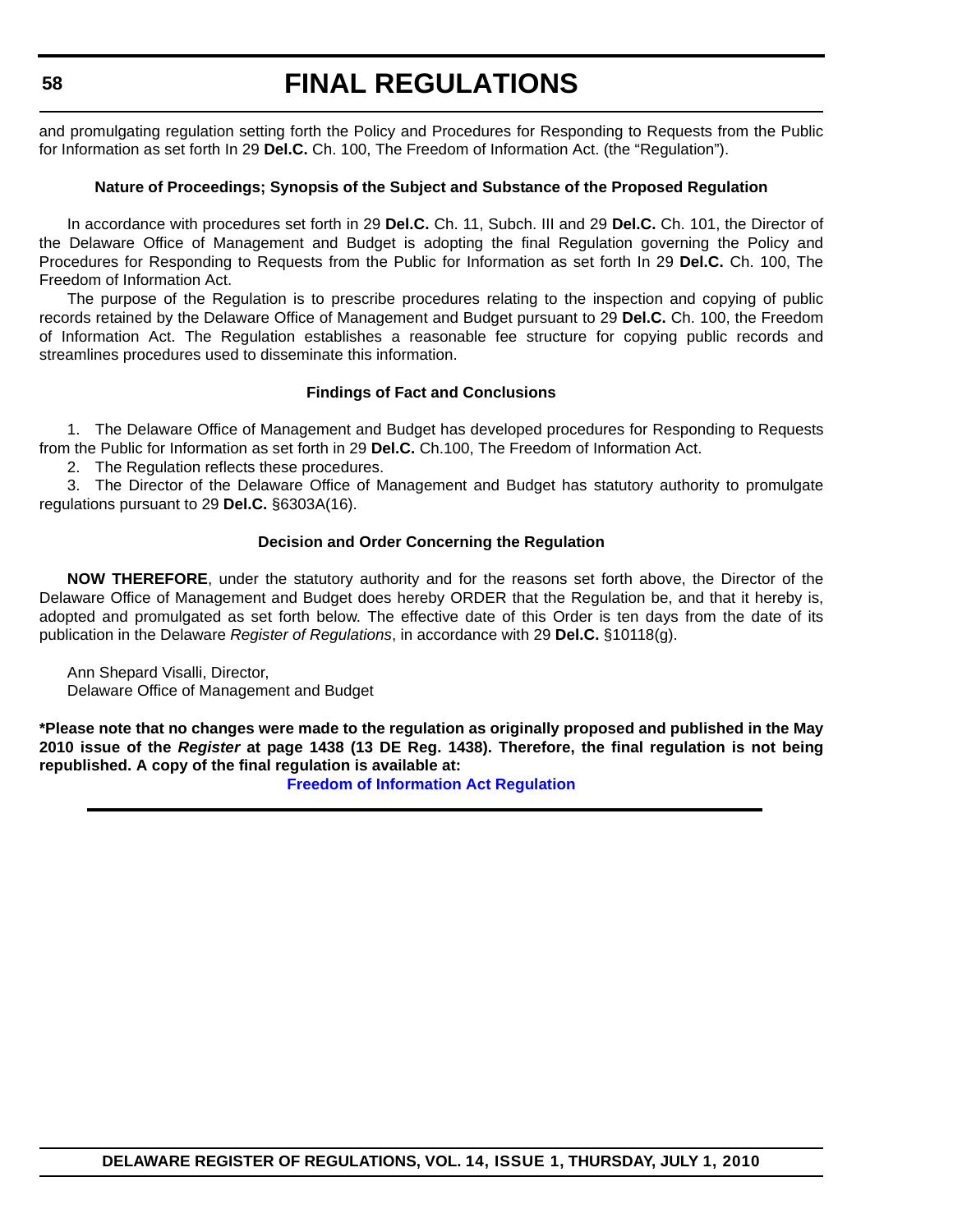# **[DELAWARE RIVER BASIN COMMISSION](http://www.state.nj.us/drbc/) [PUBLIC NOTICE](#page-4-0)**

<span id="page-58-0"></span>The Delaware River Basin Commission will hold a public hearing and business meeting on Wednesday, July 14, 2010 beginning At 10:30 A.m. The Meeting will be held at the West Trenton Volunteer Fire Company, West Upper Ferry Road, West Trenton, NJ. For More Information, Visit The DRBC web site At www.drbc.net or contact Pamela M. Bush, Esq., Commission Secretary and Assistant General Counsel, At 609 883-9500 Extension 203.

# **[DEPARTMENT OF AGRICULTURE](http://dda.delaware.gov/harness/index.shtml) HARNESS RACING COMMISSION [NOTICE OF RESCHEDULED PUBLIC HEARING](#page-4-0)**

The Delaware Harness Racing Commission, pursuant to 3 **Del.C.** §10005, proposes to change its Rule 7.6.6.7.7. The Commission will hold a public hearing on the proposed rule changes on August 10, 2010 (rescheduled from August 17, 2010). Written comments should be sent to Hugh J. Gallagher, Administrator of Harness Racing, Department of Agriculture, 2320 S. DuPont Highway, Dover, DE 19901. Written comments will be accepted for thirty (30) days from the date of publication in the *Register of Regulations* on June 1, 2010.

The proposed changes are for the purpose of updating the Rules to more reflect current policies, practices and procedures. Copies are published online at the *Register of Regulations* website: http://regulations.delaware.gov/ services/current\_issue.shtml

A copy is also available for inspection at the Harness Racing Commission office.

# **[DEPARTMENT OF EDUCATION](http://dda.delaware.gov/harness/index.shtml) [PUBLIC NOTICE](#page-4-0)**

The State Board of Education will hold its monthly meeting on Thursday, July 15, 2010 at 1:00 p.m. in the Townsend Building, Dover, Delaware.

# **[DEPARTMENT OF HEALTH AND SOCIAL SERVICES](http://www.dhss.delaware.gov/dhss/dss/index.html) DIVISION OF SOCIAL SERVICES [PUBLIC NOTICE](#page-4-0) Child Care Subsidy Program**

In compliance with the State's Administrative Procedures Act (APA - Title 29, Chapter 101 of the Delaware Code) and under the authority of Title 31 of the Delaware Code, Chapter 5, Section 512, Delaware Health and Social Services (DHSS) / Division of Social Services is proposing to amend Child Care Subsidy Program policies in the Division of Social Services Manual (DSSM) regarding *Income and Making Income Determinations, Interviews and Authorizing Service* and *Overpayments*.

Any person who wishes to make written suggestions, compilations of data, testimony, briefs or other written materials concerning the proposed new regulations must submit same to Sharon L. Summers, Policy, Program & Development Unit, Division of Social Services, 1901 North DuPont Highway, P.O. Box 906, New Castle, Delaware 19720-0906 or by fax to (302) 255-4425 by July 31, 2010.

The action concerning the determination of whether to adopt the proposed regulation will be based upon the results of Department and Division staff analysis and the consideration of the comments and written materials filed by other interested persons.

**DELAWARE REGISTER OF REGULATIONS, VOL. 14, ISSUE 1, THURSDAY, JULY 1, 2010**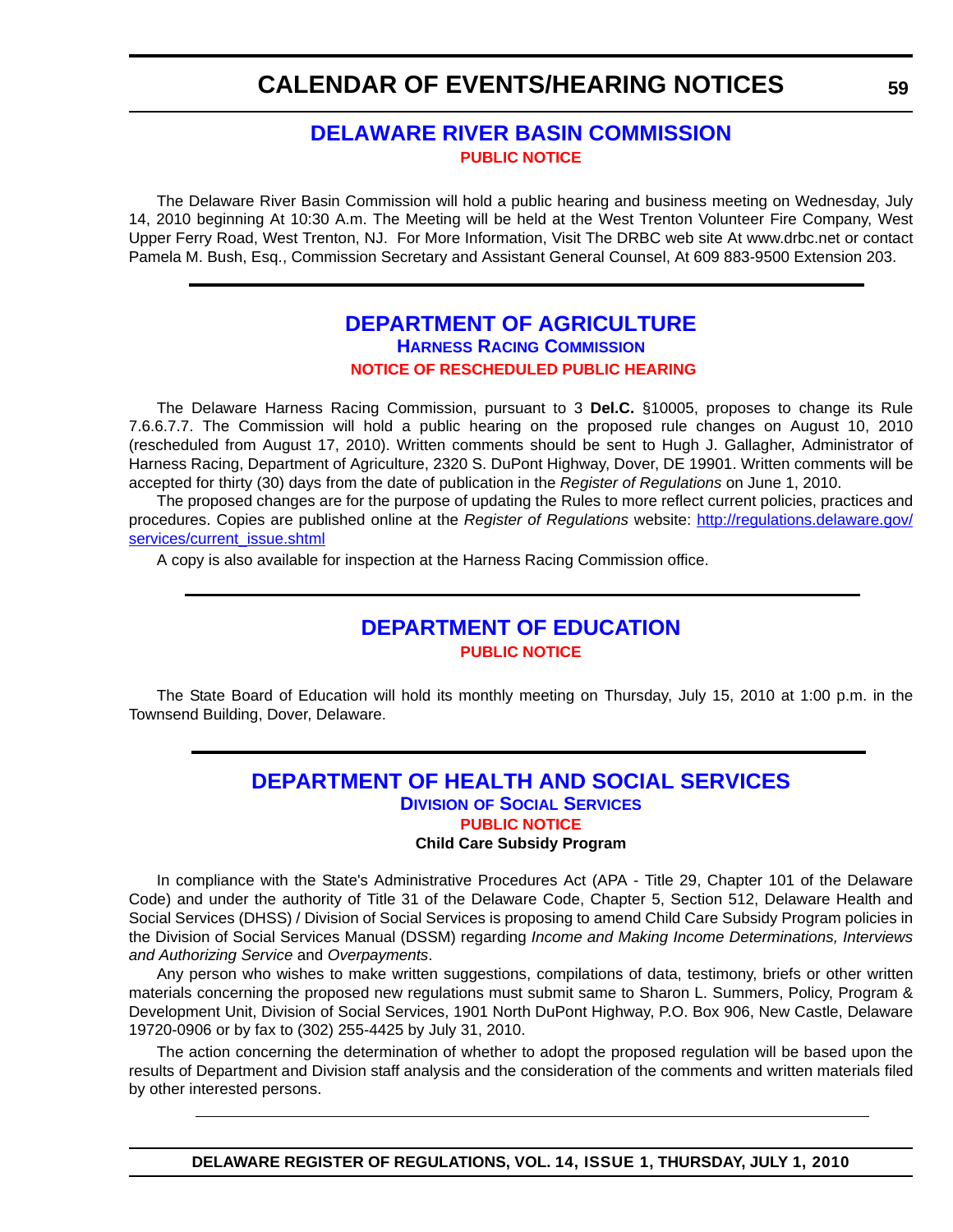# **DIVISION [OF STATE SERVICE CENTERS](http://www.dhss.delaware.gov/dhss/dssc/index.html) [NOTICE OF PUBLIC HEARING](#page-4-0)**

#### **Amendment to the Weatherization Assistance Program State Plan**

<span id="page-59-0"></span>The Department of Health and Social Services is amending the current Department of Energy (DOE) and the American Recovery and Re-Investment Act (ARRA) Weatherization Assistance Program (WAP) State Plan. The amendment to the plan will decentralize operations allowing for local sub-grantee control and State oversight.

Changes to the existing State plan include modification in the budget that will allow for local access to program operations, and separate category charges for, Audits, Insurance, and Health and Safety. Furthermore, a new training and monitoring plan has been developed. Training requirements for all stakeholders are defined in the amended plan.

The Division of State Service Centers (DSSC), under the Delaware Health and Social Services will hold a public hearing to discuss the proposed changes in the amendment of the ARRA and DOE Base Weatherization Program State Plan. Federal and State regulations require DSSC to provide opportunity for comment of proposed changes to the State Plan.

The public hearing will be held on Wednesday, July 14, 2010 at 10:00 a.m. to 12:00 P.M. at the Delaware House of Representatives, 411 Legislative Avenue – 2<sup>nd</sup> Floor House Hearing Room, Dover, DE 19901

Copies of the proposed Amended Plan are available for review at: the Division of State Service Centers Administrative Office, 1901 N. DuPont Highway, New Castle, DE 19720, First State Community Action Agency, Stanford L Building, 308 N. Railroad Avenue, Georgetown, DE 19947; and Neighborhood House, Inc., 1218 B. Street, Wilmington, DE 19801.

Anyone wishing to submit written comments as a supplement to or in lieu of oral testimony should submit such comments by July 12, 2010 to: Ms. Cozetta Ausler at cozetta.ausler@state.de.us or by fax at (302)255-4472.

Contact Mary Dupont, Director, Division of State Service Centers, 1901 N. DuPont Highway, New Castle, DE 19720, at 302-255-9695.

# **DIVISION [OF SUBSTANCE ABUSE](http://www.dhss.delaware.gov/dhss/dsamh/index.html) AND MENTAL HEALTH [PUBLIC NOTICE](#page-4-0)**

**Child Care Subsidy Program**

In compliance with the State's Administrative Procedures Act (APA - Title 29, Chapter 101 of the Delaware Code) and under the authority of Title 16 of the Delaware Code, Chapter 22, Delaware Health and Social Services (DHSS)/Division of Substance Abuse and Mental Health (DSAMH) is proposing to amend the Standards for Substance and Abuse and Treatment Programs to clarify state standards for the provision of substance abuse and mental health in Delaware treatment programs.

Any person who wishes to make written suggestions, compilations of data, testimony, briefs or other written materials concerning the proposed new regulations must submit same to Frann Anderson, Quality Control, Division of Substance Abuse and Mental Health, Main Administration Building, 1901 North DuPont Highway, New Castle, Delaware 19720-0906 or by fax to (302) 255-4428 by July 31, 2010.

The action concerning the determination of whether to adopt the proposed regulation will be based upon the results of Department and Division staff analysis and the consideration of the comments and written materials filed by other interested persons.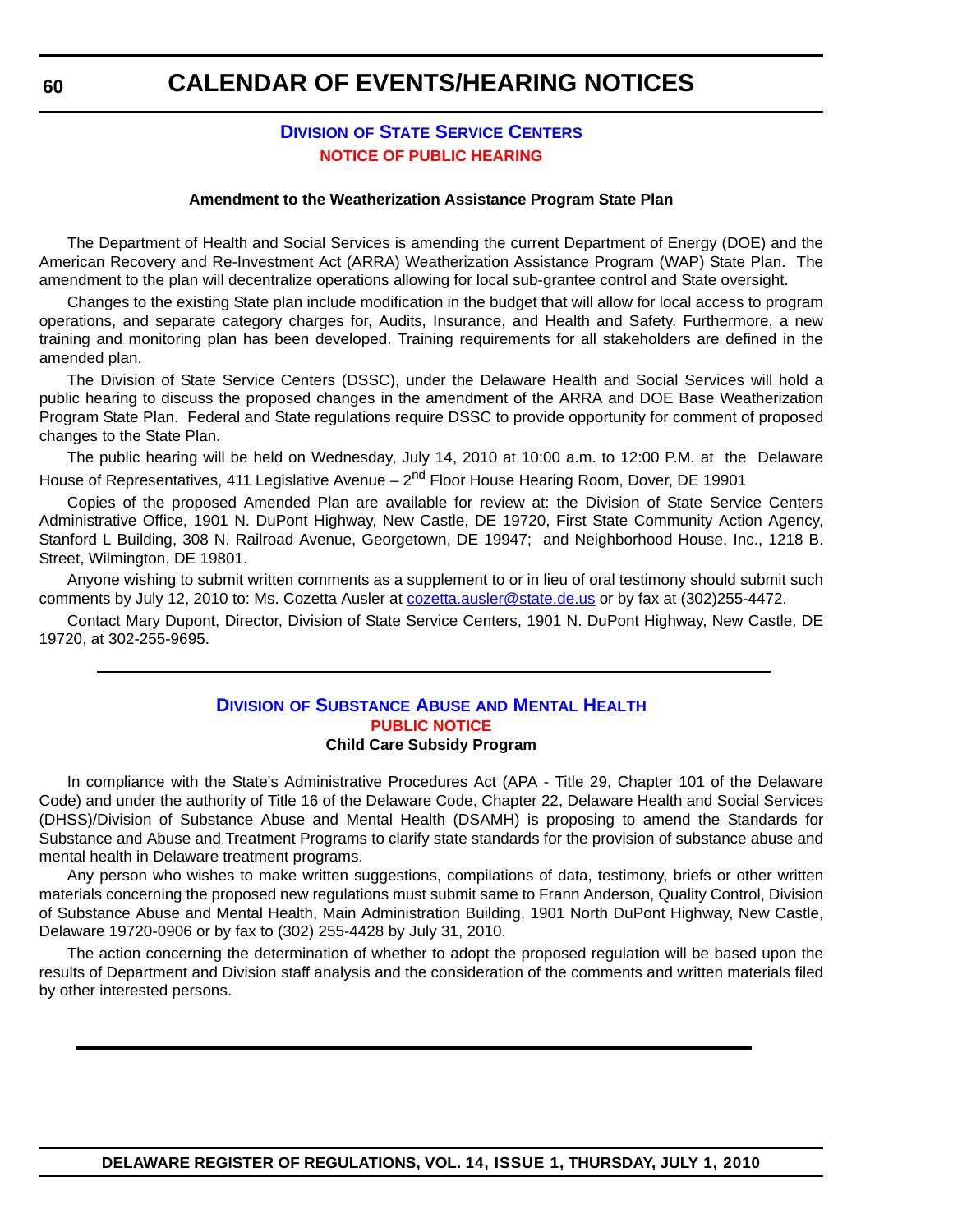# <span id="page-60-0"></span>**[DEPARTMENT OF NATURAL RESOURCES AND ENVIRONMENTAL](http://www.wr.dnrec.delaware.gov/Pages/Default.aspx)  CONTROL**

**DIVISION OF WATER RESOURCES Surface Water Discharges Section Concentrated Animal Feeding Operation (CAFO) [PUBLIC NOTICE](#page-4-0)**

These proposed regulations have been developed pursuant to 3 **Del.C.** §§2201-2290 and 7 **Del.C.** §6000 et.al. and under DNREC's delegated authority. These statutory and regulatory authorities establish the requirement that a National Pollutant Discharge Elimination System (NPDES) permitting program for Concentrated Animal Feeding Operations (CAFOs) be implemented. These proposed regulations replace the current regulations and will function as the baseline CAFO standards for compliance of NPDES CAFO permits applicable to certain farms. The Delaware Department of Agriculture (DDA) will administer these regulations in conjunction with DNREC. In general, NPDES CAFO permits, as provided in these regulations, are effective for five years. These regulations were developed by the Delaware Nutrient Management Commission, the Delaware Department of Agriculture and the Delaware Department of Natural Resources and Environmental Control. They are adopted with the guidance, advice and consent of the Delaware Nutrient Management Commission.

The proposed regulations are posted on the Delaware Department of Agriculture website (www.dda.delaware.gov ) and the DNREC website at www.dnrec.delaware.gov. Hard copies of the proposed regulations may be obtained from the Delaware Department of Agriculture. Comments may be submitted in writing and/or e-mail to the Mark Davis, Nutrient Management Program Administrator (mark.davis@state.de.us), at the Delaware Department of Agriculture, on or before 4:30 PM on July 31, 2010, and/or in person at a public hearing to be held on July 21, 2010 at 7pm at the Department of Agriculture, 2320 South DuPont Highway, Dover, DE 19901. Statements and testimony may be presented either orally or in writing at the public hearing. It is requested that those interested in presenting statements at the public hearing register in advance and that written statements and comments be addressed to:

Mark Davis Department of Agriculture 2320 South DuPont Highway Dover, DE 19901 Mark.davis@state.de.us

### **7. Prepared By:**

Jennifer Walls 302.739.9062 16 June 2010 Email address jennifer.walls@state.de.us

# **[DEPARTMENT OF STATE](http://dpr.delaware.gov/default.shtml) DIVISION OF PROFESSIONAL REGULATION COMBATIVE SPORTS AND COMBATIVE SPORTS ENTERTAINMENT**

**[PUBLIC NOTICE](#page-4-0)**

The Division of Professional Regulation (the "Division") in accordance with 24 **Del.C.** §103(b)(1) has proposed amendments to the regulations governing combative sports and combative sports entertainment events in Delaware. The amendments include deleting the term "Boxing*"* in the title of the regulations and replacing it with "Combative Sports."

Changes are being made to Part C of the regulations related to Professional Mixed Martial Arts. The regulations being amended include 4.0 Bandage Wraps; 13.0 Fouls and Violations; 14.0 Legal Strikes; 18.0 Physical Exams and Other Testing; 19.0 Requirements of the Division; 20.0 Responsibilities of the Promoter; 22.0

**DELAWARE REGISTER OF REGULATIONS, VOL. 14, ISSUE 1, THURSDAY, JULY 1, 2010**